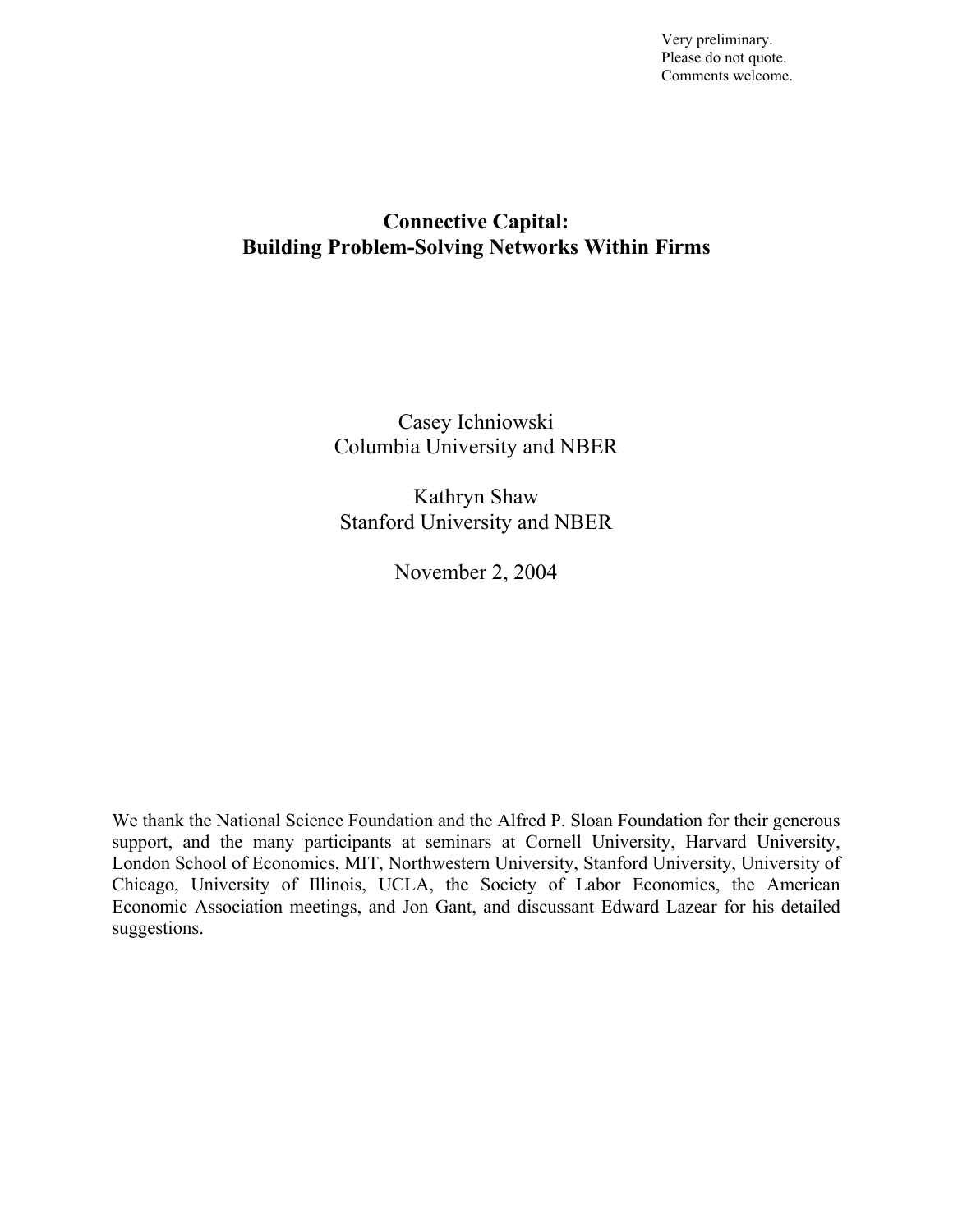## *"Capital consists in a great part of knowledge and organization." -- Alfred Marshall, Principles of Economics*

Team problem solving is becoming a common activity for many employees. Whether it is the continuous improvement work of teams of factory workers, or scientists and engineers in R&D teams developing a new product or production method, or white collar professionals working on new business initiatives, or even the top board members of firms, employees often work together in teams to develop new ideas for improving the firm's products or its operations. However, standard models of a firm's production function do not capture these interactions among workers. Models that consider why different employees would work together and data to examine specific worker-to-worker interactions are rare.

In this paper, we open up the production function and model the extent to which individual employees inside the firm work together. We first introduce "connective capital" as an important determinant of a firm's productivity, where a worker's connective capital is that part of the human capital that resides with his co-workers but which he can tap into via his own network of connections with these co-workers. After incorporating connective capital as an input in the production function, we model the determinants of the levels of connective capital and consider why this type of capital can vary from one firm to another. Here, we emphasize how the human resource management (HRM) policies that a firm adopts can affect its level of connective capital.

Given some predictions from the model concerning the worker's and firm's decisions to invest in these connections among co-workers, we analyze a unique data set that measures the presence and absence of connections among co-workers in a sample of 642 production workers employed at any of severe comparable steel production lines. We measure the amount of connective capital in these organizations, and test several predictions of the models by investigating the effects of the organizations' HRM practices and of the workers' personal characteristics on connective capital. Consistent with the model, we find that workers with lower costs of communicating and sharing knowledge and organizations with more innovative HRM, practices form significantly more connective capital.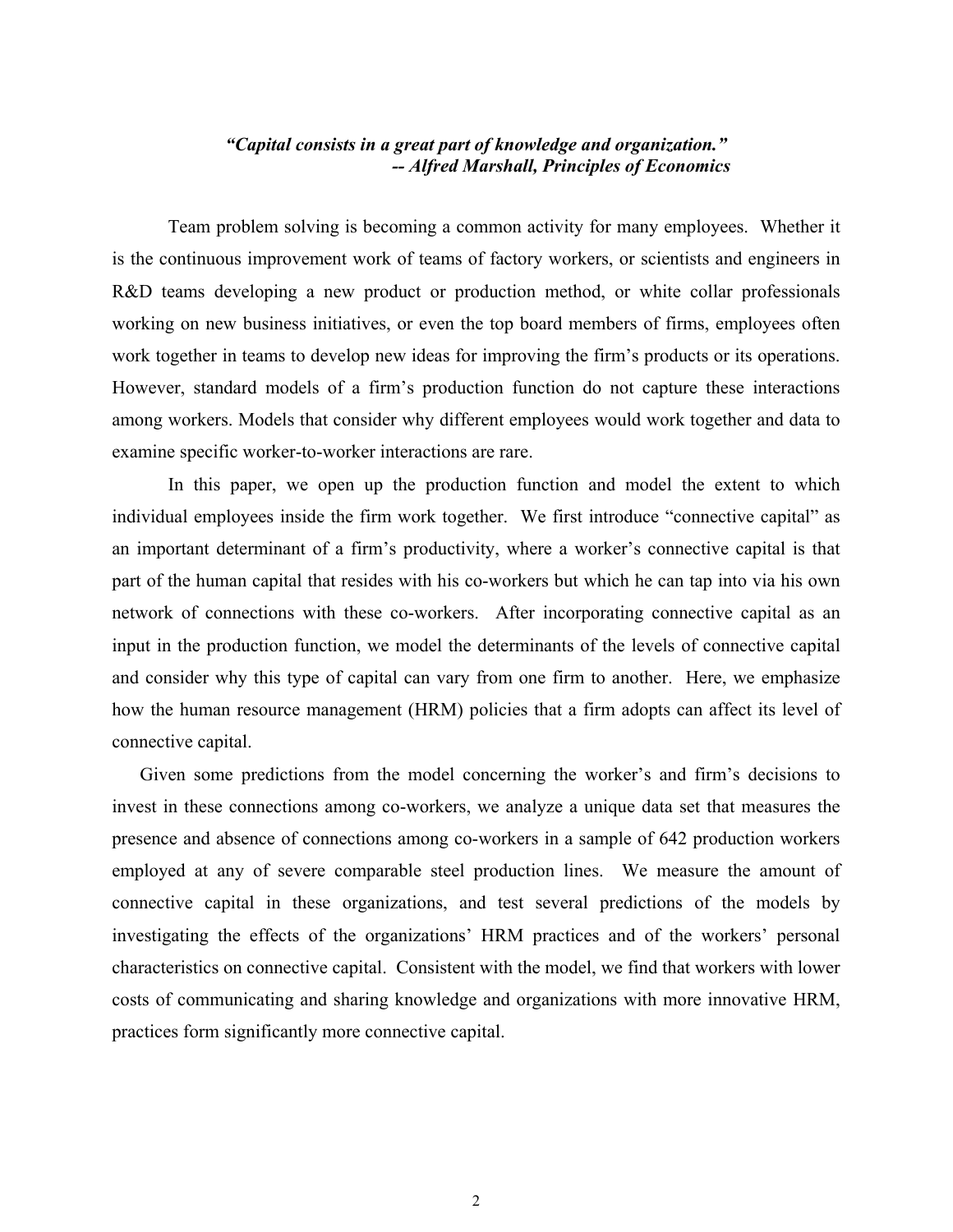#### **I. A Model of Investments in Connective Capital**

This section develops a model of connective capital inside organizations. After defining connective capital, we incorporate it as an input in the firm's production function. Since individuals or firms do not simply maximize investments in productive capital inputs, the model of this section also considers the optimal investment in connective capital for individuals and firms.

## *Defining Connective Capital and the Production Function*

The idea that workers' human capital raises productivity is a bedrock principle of economics. The idea of "connective capital" elaborates on this idea by arguing that spillovers of knowledge among co-workers serve as a way to multiply the expertise of skilled workers. A knowledgeable or experienced worker may indeed perform work tasks well, but he can also improve the performance of others if that expertise is shared. We capture this mechanism for increasing productivity with the basic idea that connective capital is shared human capital, and define *connective capital* for worker i, CC<sub>i</sub>, as: <sup>1</sup>

$$
(1) CCi = \sum_{j \neq i}^{N} HC_{ij}
$$

where

 $\overline{a}$ 

 $cc_{ij} = 1$  if worker i communicates with worker j

 $= 0$  if worker i does not communicate with worker j

and  $HC_{ii}$  is difference between the human capital of person j and i, or  $HC_{ii} \equiv HC_i$ -HC<sub>i</sub>. Thus, to calculate worker i's connective capital over a given time period, one first measures whether or not he communicates with each of his coworkers,  $j=1,...,N$  ( $j\neq i$ ), and weights each existing communication connection by the human capital he gains (or  $HC_i-HC_i$ ) through those communications. The definition of an individual's connective capital therefore has two main components – worker i's cc*ij* vector measures the worker's communication network, while the HC<sub>i</sub>-HC<sub>i</sub>'s reflect gains in human capital that are transmitted over those network channels that do exist.

Next, denote the general production function for firm output (O) as:

(2)  $Q = f(HC, CC; K)$ 

<span id="page-2-0"></span><sup>1</sup> Because we will be focusing on differences in productivity in technologically comparable production processes, we assume that number of labor hours is comparable across observations and therefore is not included in the L function.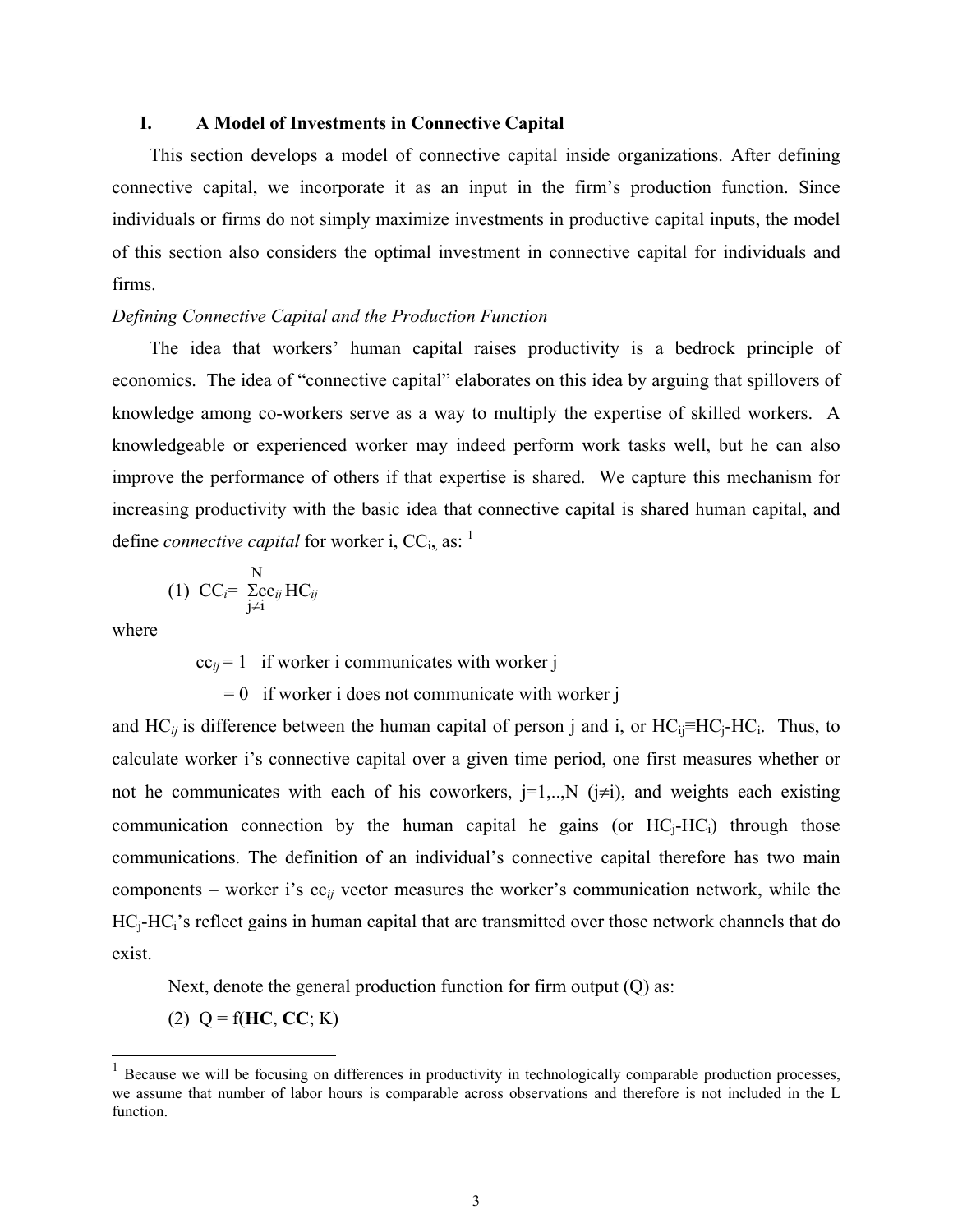where **HC** and **CC** are the vectors of traditional human capital and connective capital, respectively. According to (2), increases in connective capital raise output as long as  $f_{CC} \ge 0$ , conditional on physical capital, K.<sup>[2](#page-3-0)</sup> An example helps illustrate how knowledge transfer among workers improves productivity beyond the direct effects that knowledge and skills have on an employee's own individual performance. The example we develop below focuses on the problem-solving activities of production workers in a sample of steel finishing lines.

Employees routinely encounter problems in the steelmaking production process, such as deteriorating steel surface quality during a production run. But to identify the actual reason for this problem from among many possible sources and then solve the problem, an employee can draw upon his own training and experience, but can also tap into expertise and experience of others. Co-workers can have different human capital that is relevant for this problem for many reasons. Co-workers may have superior technical knowledge of chemical coatings or they may simply be working in different areas where steel inputs had previously been treated. Worker i may not be able to solve the surface quality problem on his own and worker j may not even be aware of the problem if it shows up elsewhere in the plant. Communication  $(cc_{ii}^{\prime}s)$  and differences in knowledge  $(HC_i-HC_i^s)$  are both important for problem solving and together these factors determine a worker's connective capital. The central point here is that access to others' knowledge and skills can promote problem solving and therefore elevate overall levels of productivity in many organizations, just as it does in the illustration from steel mills.

Since connective capital is a function of human capital, output is a non-linear function when we rewrite (2) as

(2)  $Q = f(g(HC);K)$ 

where  $g(HC) = g(HC, CC)$  since CC is a nonlinear function of HC.

Given this production function arising from the definition of connective capital, below we develop the model of connective capital to show not only that  $f'(HC) > 0$ , but that the effect of human capital on output is likely to accelerate in some range of HC before turning down, or that  $g''$  (HC) $>0$  and  $g'''$  (HC) $<$ 0. An individual who is very good at problem-solving will be asked to solve numerous problems and his human capital will multiply throughout the organization. Thus, as human capital is increased, the productivity of human capital accelerates before

<span id="page-3-0"></span> $\frac{1}{2}$ <sup>2</sup> The equations (1)-(2) model is analogous to models of the productivity effects of spillovers of R&D knowledge across firms in an industry. See for example Griliches (1979).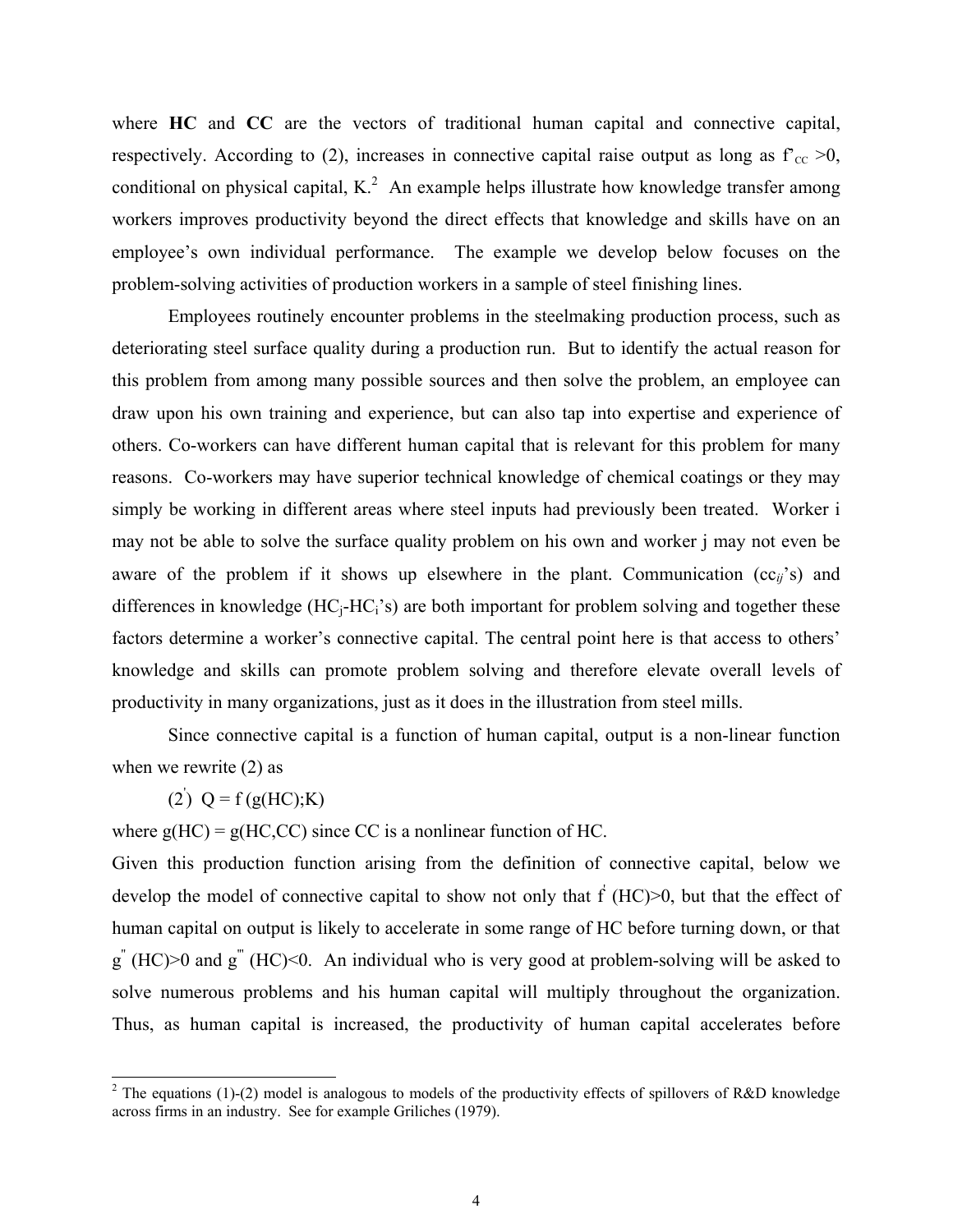decelerating in the production function. That is, the creative problem-solvers are extremely valuable to firms that value problem solving.

#### *The Worker's Investment in Connective Capital*

If connective capital does increase productivity, what determines the decisions of two workers to connect and what determines the overall extent of connections and knowledge sharing within the firm? Let workers i and j be two employees faced with a problem – the former is the "asker" and the latter is the potential "sharer. Aij = 1 if worker i decides *to ask* for information from worker j and is zero otherwise, and Sji = 1 if worker j decides in turn *to share* with the asker and is zero otherwise. Rewrite the communication link between i and j as:

$$
(3) \qquad cc_{ij} = A_{ij} \bullet S_{ji}
$$

The connective capital for worker i  $(cc_{ii})$  is the amount of new human capital shared by worker j when a communication link is established between the two workers ( $cc_{ii} = 1$ ).

The firm's quality output, Q, is a function of traditional human capital and connective capital of all employees, so rewrite (2) assuming linearity in human capital and connective capital

(4) 
$$
Q_t = \alpha' H C_t + \delta' C C_{t-1}
$$

Period t quality output,<sup>3</sup>  $Q_t$ , is a function of both the vector of human capital of the N-person workforce, $\textbf{HC}_{t}^{4}$  and of the prior problem-solving activity **δ**<sup>'</sup>CC<sub>t-1</sub>. The vector CC<sub>t-1</sub> is also an N-element vector. These elements equal zero for workers who have not received any human capital from co-workers and are positive for any worker who has developed connective capital in period t-1. Connective capital,  $CC_{t-1}$ , is weighted by the vector of coefficients  $\delta$  in the production function, and these coefficients have an important interpretation. We assume that  $\delta$  is an index of the value of problem-solving activity: **δ** is higher when the firms' profits rise because

<span id="page-4-0"></span> <sup>3</sup>  $3$  Q<sub>t</sub> should be considered as quality-adjusted output because problem-solving activities in many production settings are associated with seeking methods to improve product quality. 4

<span id="page-4-1"></span> $4$  For simplicity, we assume that human capital HC is separable from connective capital CC<sub>i</sub>, though multiplicative interactions between all these forms of human capital would complicate the analysis but not change the essential points. Note also that past stock of connective capital should lower the costs of investing in current connective capital, because workers build knowledge about who to contact to solve problems. Such a state dependence effect – past CC builds current CC – is assumed here to occur within the first period. Adding a state dependence effect would significantly complicate the model, but would imply that there are adjustment costs that further limit firms ability to jump between different states of CC.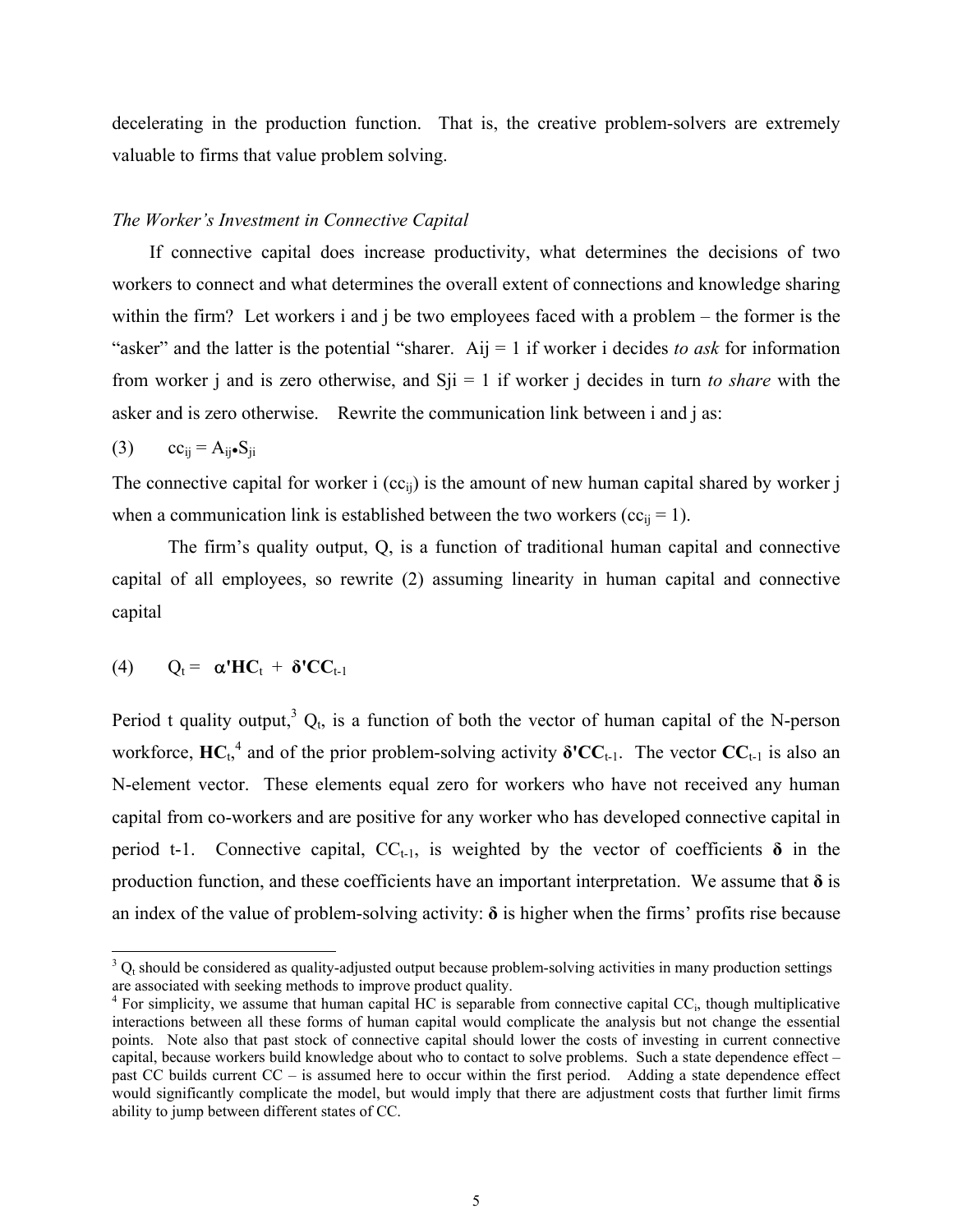the market values the quality of the output (so low-quality products have low  $\delta$ ). Thus, we assume that all firms face continuous shocks to production – problems arise constantly. Firms with high **δ** are those firms that have a high return to solving the problem that has surfaced.

We also make some assumptions about the nature of the problems that arise and the distribution of human capital in solving these problems. We assume that problems of different types arrive randomly for person i and then that person seeks the person j who is the expert in solving that problem, or seeks the person for whom  $(HC_i-HC_i)$  is greatest for the relevant problem that j can solve. Clearly, if there were only one type of problem, then there would be only one person j whom every i person in the firm would call. Furthermore, we assume that different people are experts on different problems, so that once again, multiple people are called. Clearly, it is important to view human capital as having many different types, and we do so shortly in a subsection below, but for simplicity, we avoid the messy introduction of vectors of human capital types at this point.

There are two types of costs associated with the investment in connective capital. The first is direct opportunity cost of time – the time spent solving a problem that could have been spent directly producing output instead:  $t(\alpha_i HC_i - \alpha_i HC_i)$ , where t is the percent of time spent on joint problem solving activities by i and j. The second cost is the person-specific personal disutility of communicating (or the utility for those who enjoy it). These costs are things like the following. Askers face costs associated with identifying co-workers, with contacting people, pulling co-workers together, and other search costs. Sharers also face the logistical costs of responding to the request for assistance, such as attending a meeting, or putting other work aside. These workers may also experience disutility later on if sharers receive less credit or compensation than askers for solving problems. Askers and sharers therefore incur personal costs  $C_{i}^{A}$  and  $C_{j}^{S}$  of communicating.

Workers maximize the net benefits of connective capital investments. Output is reduced during the period when the communications occur, individuals bear the personal costs of communicating, and then there is a payoff in increased problem-solving productivity in subsequent periods. We illustrate the worker's cost-benefit calculation in a two period model in which workers can decide to ask and share during the first period. To capture the idea that problem solving is a team-based activity that affects the output of groups of workers, let worker compensation be determined by a group-based incentive pay so that all workers divide net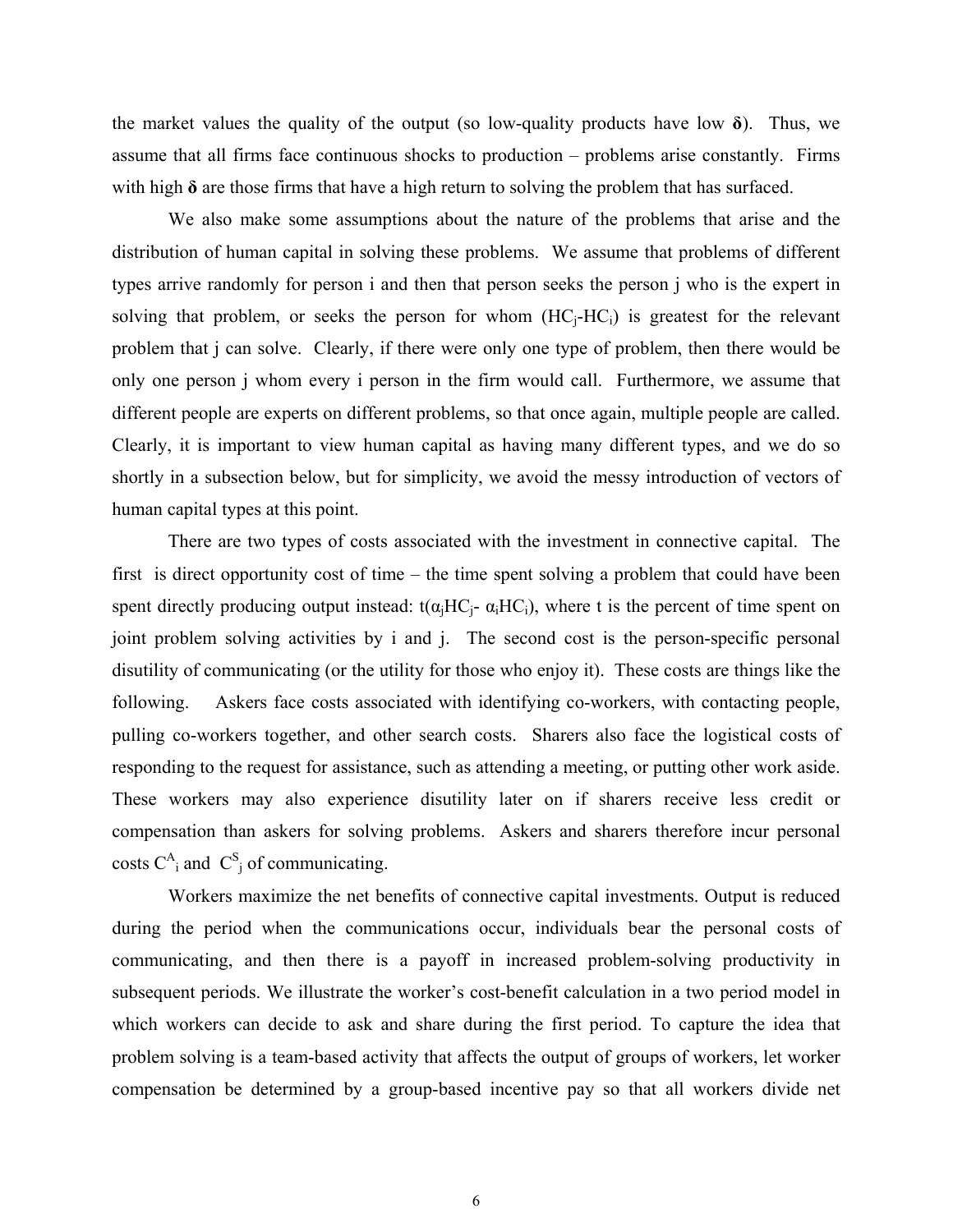revenue among themselves—each worker gets  $Q/N$ .<sup>[5](#page-6-0)</sup> Asking and sharing would then take place for representative workers i and j according to:

(5) 
$$
A_{ij} = 1 \text{ if } P_{ji}R[d(\delta H C_{ij}) - t(\alpha_i H C_i + \alpha_j H C_j)]/N > C_i^A
$$

(6) 
$$
S_{ji} = 1
$$
 if R  $\left[ d\delta H C_{ij} - t(\alpha_i H C_i + \alpha_j H C_j) \right] / N > C_j^s$  given  $A_{ij} = 1$ 

where (5) is the expected gain to worker i from asking j,  $P_{ii}$  is the probability that worker j will share (or  $Pr(S_{ji}=1)$ ), R is the percent of net revenue allocated to workers as compensation,<sup>6</sup> d is the discount factor  $(1/(1+r))$ , and t is the percent of time (or percent of base period human capital) that is spent communicating rather than producing. The probability of sharing is  $=\int_{o}^{Bij} f(\varphi_j^s) d\varphi_j^s$ . Workers are risk neutral, so workers ask when the expected monetary gains exceed the monetary and personal costs. Thus,  $R d\delta_i H C_{ij} / N$  is the income gain in period 2 and *s j*  $P_{ji} = \int_{a}^{by} f(\varphi_j^s) d\varphi_j$  $Rt(\alpha_i H C_i + \alpha_j H C_j)/N$  is the opportunity cost of communicating time in period 1.

Assume that the person-specific costs of asking and sharing are distributed randomly across the population, so that  $C_i^A = \varphi_i^A$  and  $C_i^s = \varphi_i^s$ , with density functions  $f(\varphi_i^A)$  and  $f(\varphi_i^s)$ , and for the moment assume  $\varphi_i^A$  and  $\varphi_i^s$  are be independently distributed. Then (5) becomes: *i*  $\varphi_i^A = \varphi_i^A$  and  $C_j^s = \varphi_j^s$  $C_j^s = \varphi_j^s$ , with density functions  $f(\varphi_i^A)$  and  $f(\varphi_i^s)$ 

(7) 
$$
A_{ij} = 1 \text{ if } B_{ij} \int_{o}^{B_{ij}} f(\varphi_j^s) d\varphi_j^s > \varphi_i^A
$$

(8)  $S_{ji} = 1$  if  $B_{ij} > \varphi_j^s$  given  $A_{ij} = 1$ 

<span id="page-6-0"></span> <sup>5</sup>  $<sup>5</sup>$  In problem-solving contexts, group-based pay is commonplace (Cite??) perhaps because of limits on observability</sup> of sharing or on abilities to measure the contributions from different ideas. Undoubtedly, alternative compensation schemes could be developed that focus on eliciting optimal levels of connective capital. For example, if sharing is observed, then 360% peer evaluations could be used to reward sharing. Subjective evaluations have also been suggestive as a possible way to reward hard-to-measure inputs like 'teamwork' (Baker, Gibbons, and Murphy, 200x). Here, we assume that, on average, it would be too costly to develop reward schemes due to limits on observability or measurement, and assume the Q/N compensation levels to emphasize the problem-solving is a team process that affects a group's output. Moreover, we assume that groups of askers and sharers are large enough that each  $(i,j)$  pair does not form a long term relational contract – such as, if you help me today, I'll help you tomorrow. The point of connective capital is that people from many parts of the organization share even when they will not be directly rewarded in the next round by their asker.

<span id="page-6-1"></span> $6$  Thus, we assume that the firm allocates a percent  $(R)$  of net revenue to workers and retains a percent for shareholders, as is typical for profit-sharing plans or worker-owned firms. We will assume R is fixed (obviously related to workers' alternative wages, etc.) and not address its value herein.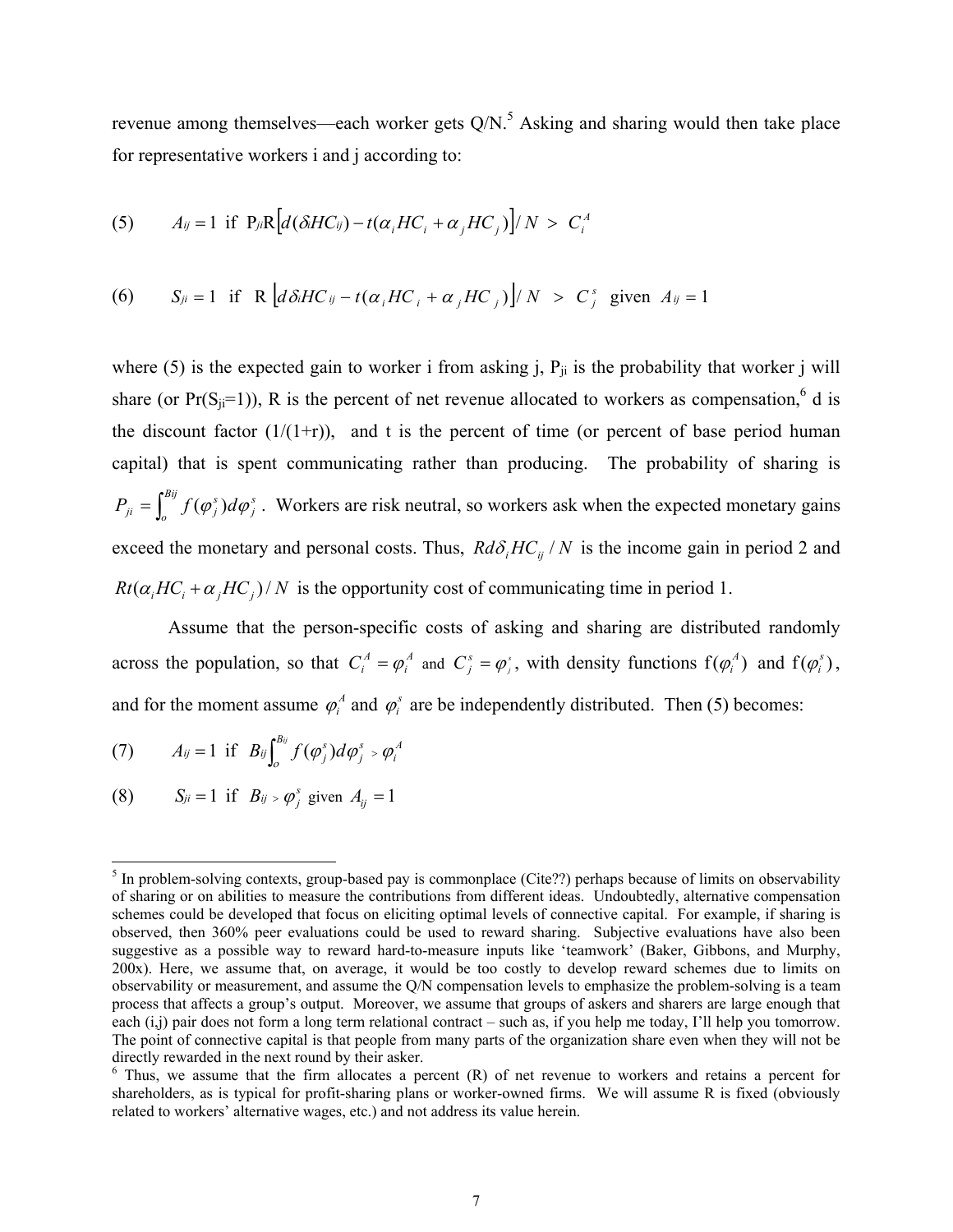which states that worker i will ask when the benefits,  $B_{ij} \equiv (R[d\delta H C_{ij} - t(\alpha_i H C_i + \alpha_j H C_j)]/N)$ , times the probability of sharing,  $P_{ji}$ , exceed the costs of asking,  $\varphi_i^A$ . When we turn to the firm's decision to invest in connective capital below, we will emphasize how the firm will tend to choose human resource practices to shift the distribution of costs relative to benefits and thus to induce employees to choose higher levels of connective capital.

Thus, the model implies that connective capital is higher when the expected costs of both asking and sharing are less than the minimum benefit threshold of  $B_{ij}$ . Or, problem-solving occurs when  $cc_{ii}=1$ , which by combining (7) and (8) with equation (3) above can now be expressed as:

(9) 
$$
cc_{ij} = 1 \text{ if } B_{ij} > \varphi_i^A / P_{ji} \text{ and } B_{ij} > \varphi_j^s
$$

Thus, connective capital increases when individuals have different skills, or when  $HC_i - HC_i$  is large (all else constant, such as the opportunity cost of time, which rises with  $HC_i$ ), and when sharing costs are low.

In this model, there are two reasons for the underprovision of connective capital. First, there is the free-rider effect, or the underprovision of effort in any workplace that is governed by group-based incentive schemes. The level of sharing implied by (8) will be suboptimal from the group's (and firm's) perspective because the worker is only taking into account his share of benefits, and this underprovision increases with the number of workers, N (Kandel-Lazear (1992), other references…). That is, when worker i decides whether to ask worker j for assistance, worker *i* asks only if the marginal cost of this effort equals 1/N of the expected marginal benefits to the firm.

Second, the most important underprovision outcome in our model of connective capital comes from the network externality in the model. The network effect is as follows: an increase in sharing,  $S_{ji}$ , by one person j will increase the asking and sharing of all other workers. One can see these network effects by considering the effect of an exogenous drop in the sharing costs  $\varphi_j^s$ of person j so he shares more. The increase in his sharing increases the overall probability of sharing,  $P_{ji}$ , which increases the probability of asking for all employees. These network effects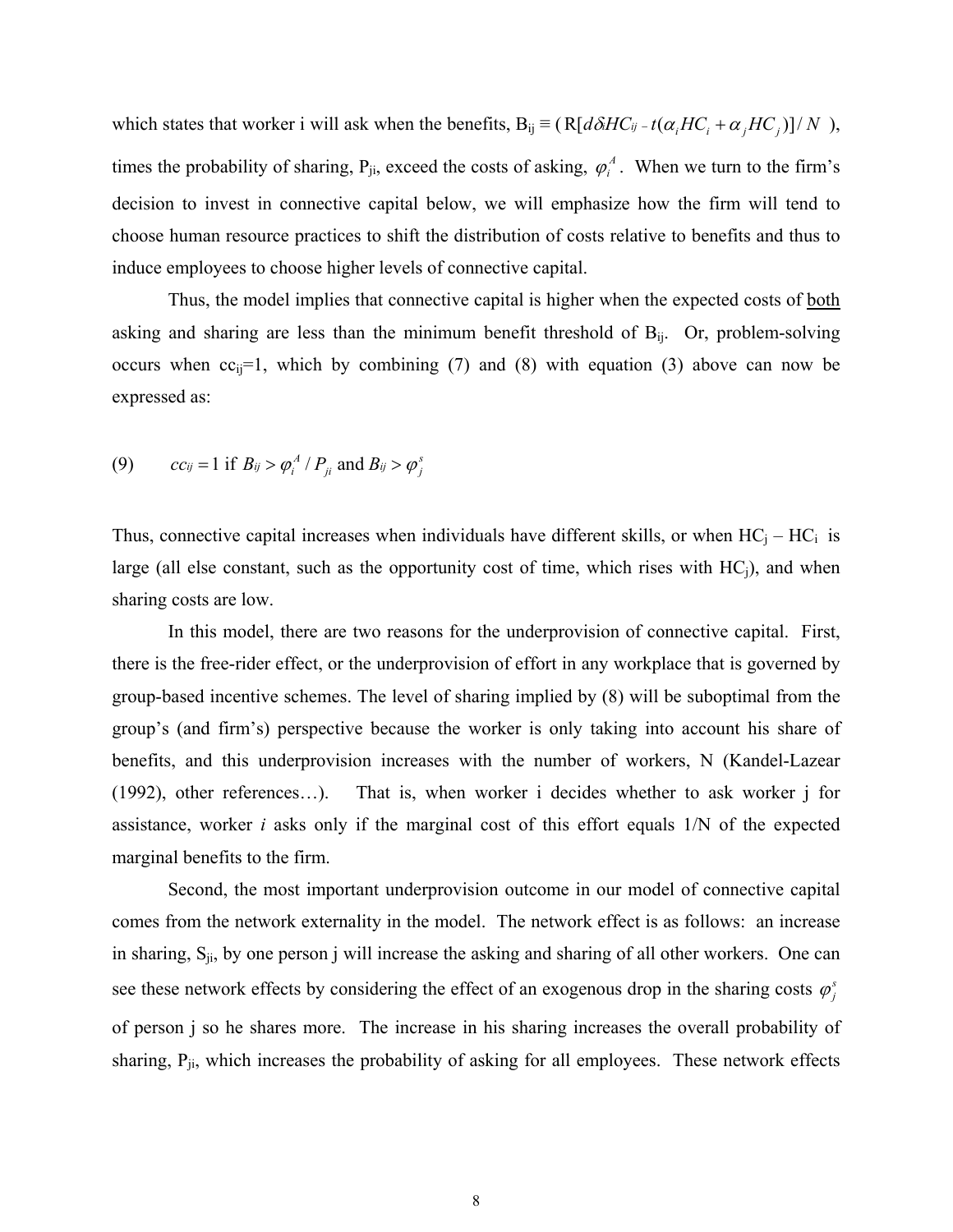reflect the standard externality of networks: sharing is contagious. An increase in the communications of one person will increase the connective capital of all others.

Extensions of this Basic Model A few additions to the model are useful in adding further implications. Expand the cost functions:

$$
(10) \tC_i^A = a^A Z_{ij} + \varphi_i^A
$$

$$
(11) \qquad C_j^S = a^S Z_{ji} + \varphi_j^S
$$

where for some people, there is a utility or disutility associated with who they are calling – for example, women may be more comfortable calling women, so that costs are a function of vector  $Z_{ij}$  characteristics that are specific to the  $(i,j)$  pair of communicators. Some characteristics of the j 'partner,' such as demographic similarity or physical proximity, imply lower costs to person i.

The implications of this extension are clear. When people are 'close,' or have low costs arising from the  $Z_{ij}$  effect, connective capital will rise. Moreover, if we drop the assumption that assume  $\varphi_i^A$  and  $\varphi_j^S$  are be independently distributed, permitting the joint distribution  $f(\varphi_i^A, \varphi_j^S)$ then communications will rise when costs are positively correlated. That is, connective capital will rise either when firms pair (i,j) workers who have similar costs of communicating, or it will rise when 'low-cost' workers select firms in which existing employees have low costs of communicating. In other words, firms will have an incentive to match workers based on communications costs and workers will tend to self select into firms based on low costs.

A second extension is to recognize that workers have different types of expertise in solving problems. That is, some workers may have an expertise at solving 'operating' problems, whereas others might be experts at solving 'design' problems. Then the output from person i now looks like:

(12) 
$$
Q_i = \alpha H C_i + \delta^o p^o \sum_{j=i}^{J} cc_{ij} (HC_j^o - HC_i^o) + \delta^d p^d \sum_{j \neq i}^{K} cc_{ik} (HC_k^d - HC_i^d)
$$

Where individual i faces a probability of operating problems arising, equal to  $\rho^{\circ}$ , and chooses to communicate with workers from a set of workers, J, who are the operating experts; or when workers i faces a design problem with probability  $\rho^d$  and chooses to communicate from a set K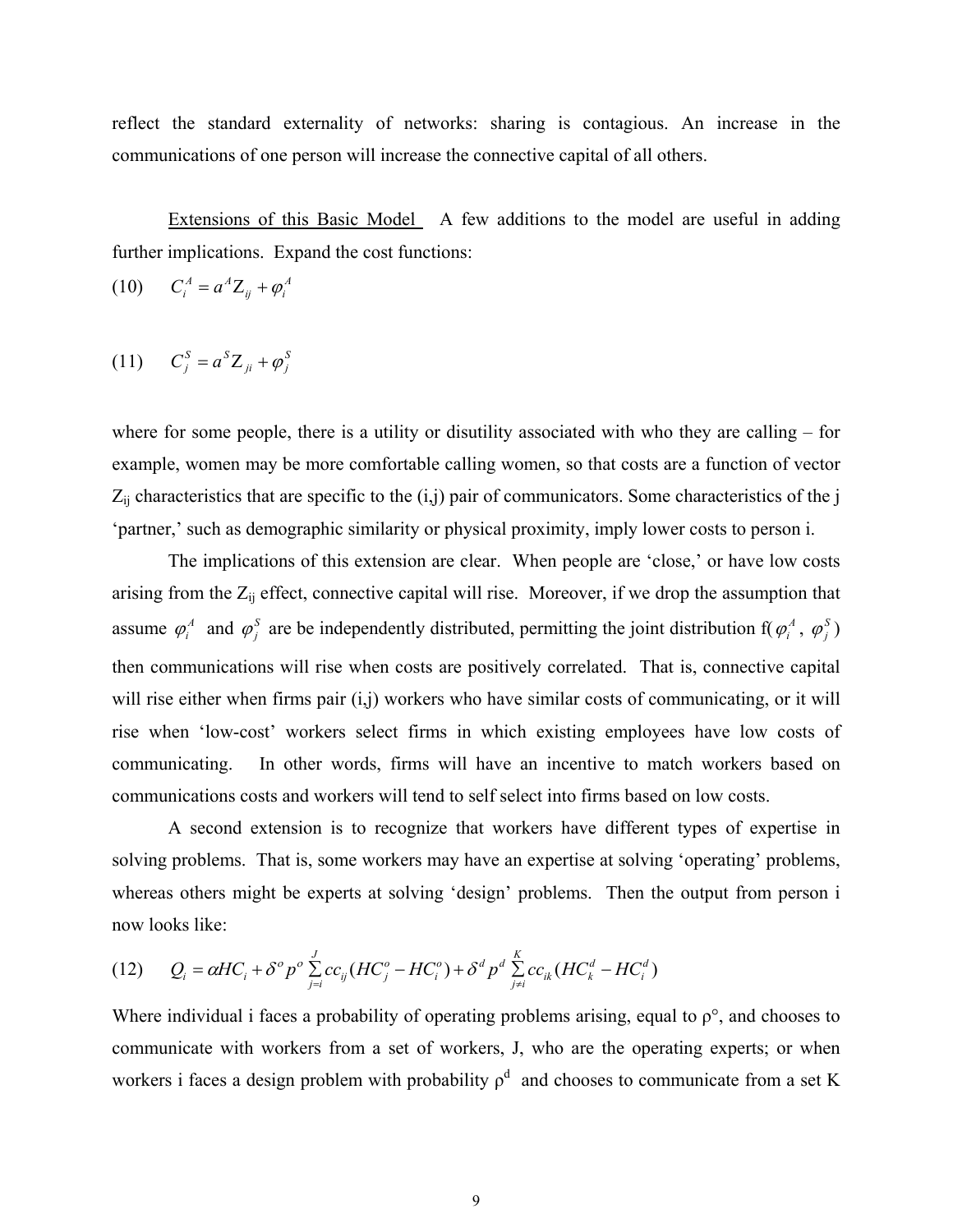of workers who are the design experts. The basic model is unchanged, expect that now we recognize that connective capital is valuable when there are different types of human capital forming the human capital gap,  $HC_i - HC_i$ , and therefore when person j has the skills that are relevant to solving the operating problem, or that come from set J for operating problems or K for design problems (Lazear, 1999).

Given multiple types of problems and skills associated with solving these problems, the value of CC to the firm or individual depends on the levels of  $\delta^k$ ,  $p^k$ , and HC  $k^+$ -HC $k^+$ , for k=O and D: higher levels of all of these variables produce more value to CC all else constant. However, it is the distribution of these variables that is particularly important in assessing the value to the firm of connective capital. Skill distributions are shown in Figures 1 and 2. In Figure 1, there are four types of individuals, where individuals have two skills each –  $(HC<sup>O</sup>)$ <sub>i</sub>, HC <sup>D</sup><sub>i</sub>). In Figure 1, Person 4 has more of both skills, Person 1 less of both skills, Person 3 is a relative expert at design, and Person 2 is a relative expert at operating. Assume Person 1 randomly receives a problem that requires both an operating and design solution – then he will always call Person 4 because Person 4 is better at solving both design and operating problems. In other words, if skills are positively correlated (note in Figure 4, the regression line through individual skill sets would be upward sloping to reflect this correlation), that implies that there are some people who are experts at everything, and everyone calls the expert. For example, everyone would call the engineer or plant manager if he is good at solving all problems – he is person 4 in Figure 3. Therefore, when Person 1 receives a problem that is design and operating, he will make only one call to 4, or he will have only one  $cc_{14} = 1$  link to the expert and no other links (cc<sub>12</sub>=0, cc<sub>13</sub>=0). That is a hierarchical firm.

On the other hand, in Figure 4 there is no Person 4 – no expert at everything. In this case, when faced with an operating and design problem, Person 1 will call both Persons 2 and  $3 - CC$ will have two links  $(cc_{12} = 1, cc_{13} = 1)$ . As you can see in Figure 2, skills are negatively distributed across individuals. So the point is, if skills are negatively distributed, then there are no experts at everything, and the total value of CC is higher. This is a 'flat' firm with fewer layers and more connective capital.

Note finally that the value of CC depends on the distribution of problems to solve. If a firm only faces only design problems, then Person 1 will always call only Person 3, and will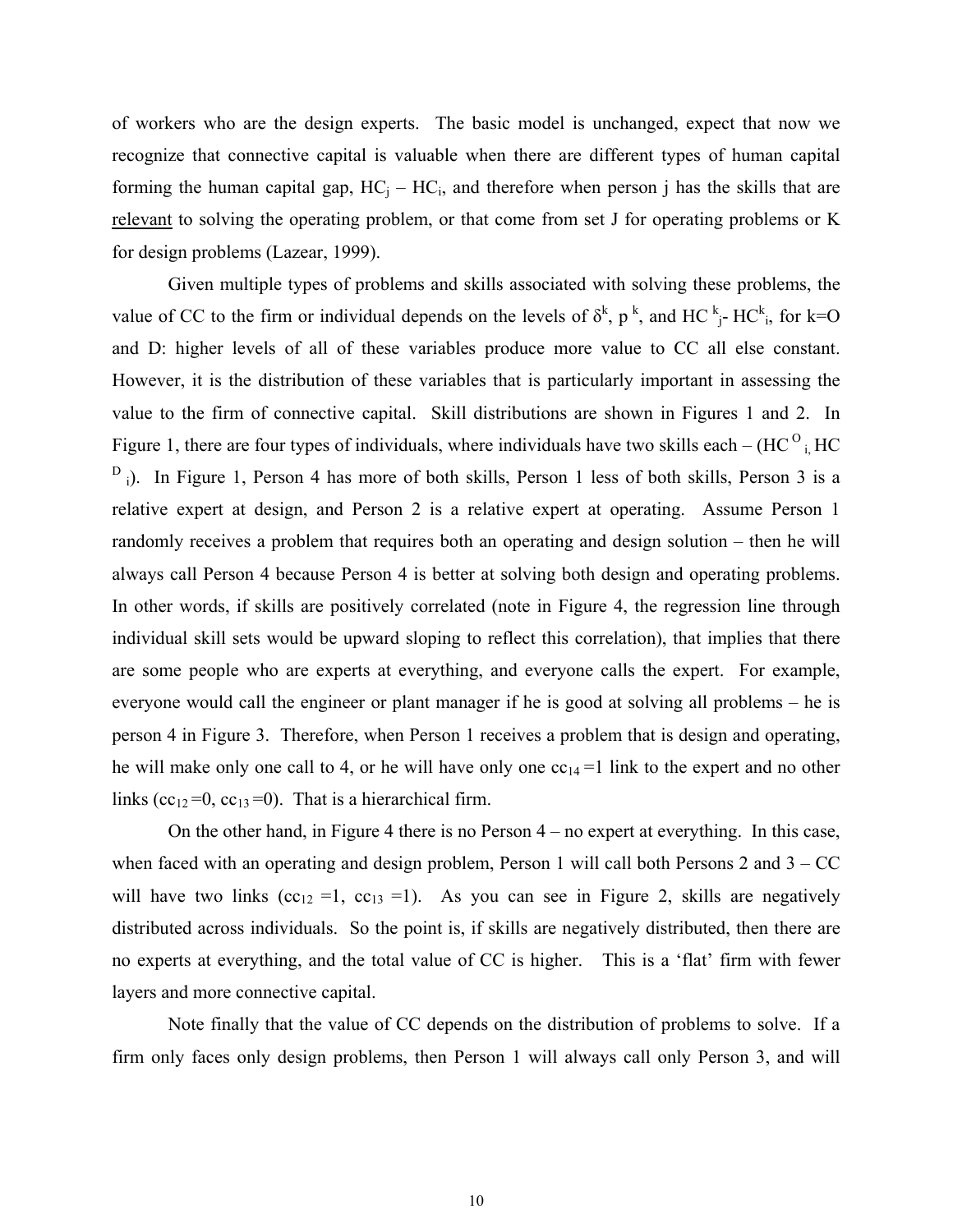never communicate with Person 2 (given skill distribution of Figure 2). Therefore, connective capital is higher when the problems to be solved require multiple skills.

In summary, connective capital will be higher when

- 1) Skills are negatively distributed there are no experts at everything, each employee has a different expertise that is valued as different problems arise. In the world of manufacturing, this means that operators know more about some problems than do engineers.
- 2) Problems arise that constantly require a combination of skills to be solved, not just one skill. Then the person receiving the problem will call several individuals to solve the problem (assuming point 1, that there are no experts on everything).
- 3) Time costs of communicating are not prohibitively high. For example, if the operating expert's time costs are too high, then Person 1 will solve the problem alone.

This detailed example does not change any of the conclusions of our basic model, but simply clarifies the structure of the problem. In the basic model, we are assuming that problems arise randomly and continuously, that they require multiple skills, and that skills are not positively correlated across the workers. Thus, when worker i receives a problem, he will know to call worker j for that particular problem, and then worker k for a different problem. We assume that all i workers have the same rates of problem arrival and that they know whom to call. Of course, a very important part of networking is knowing who to call. We assume here that knowing who to call is a function of tenure (or firm-specific human capital) and do not emphasize it here, but clearly calling different people while searching for the right person will increase CC. Finally, our basic model then uses  $\delta$  as the index for the firm of the value of problem solving, and thus is a function of product quality and the likelihood that quality problems arise.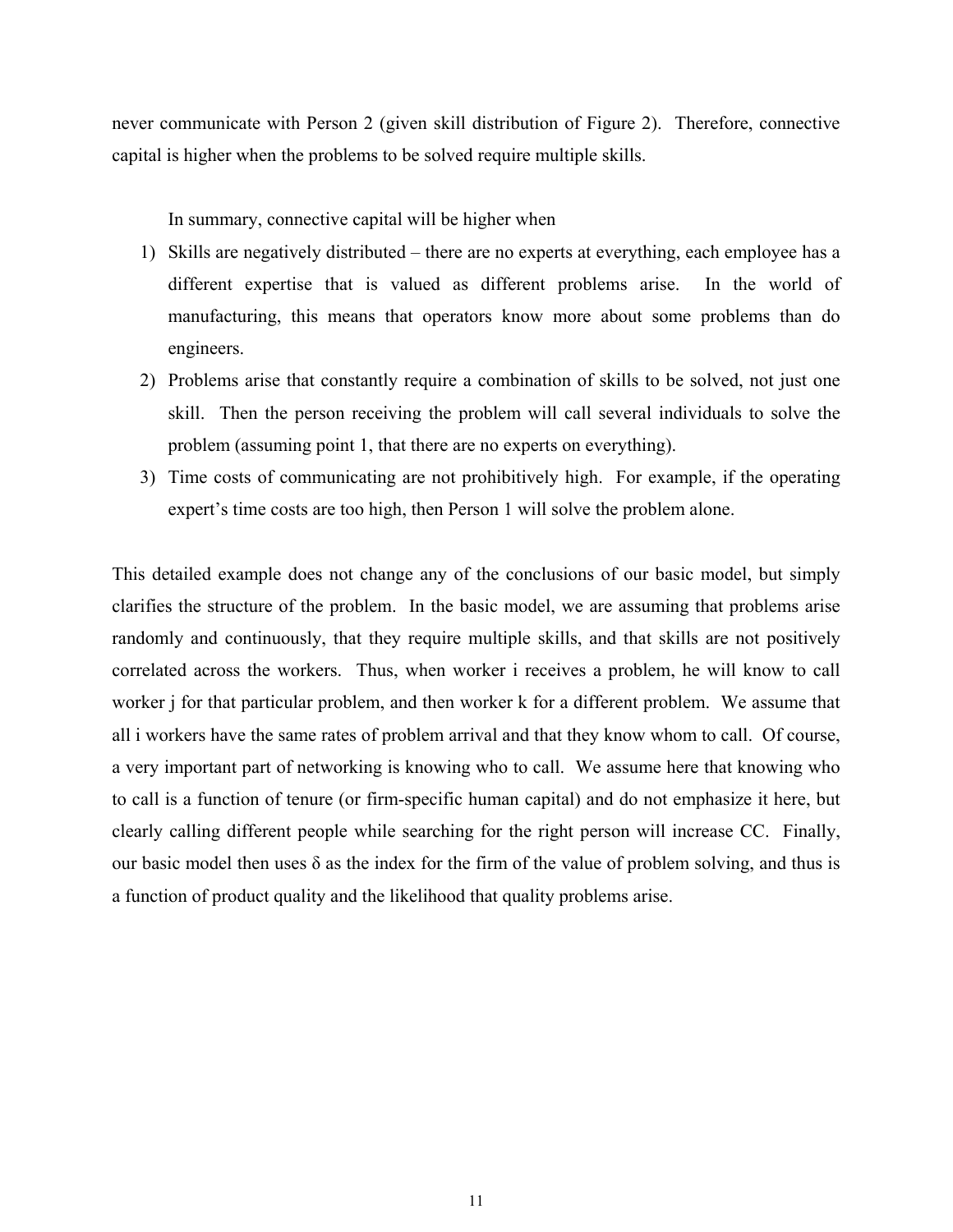



**Figure 1** 





**Figure 2**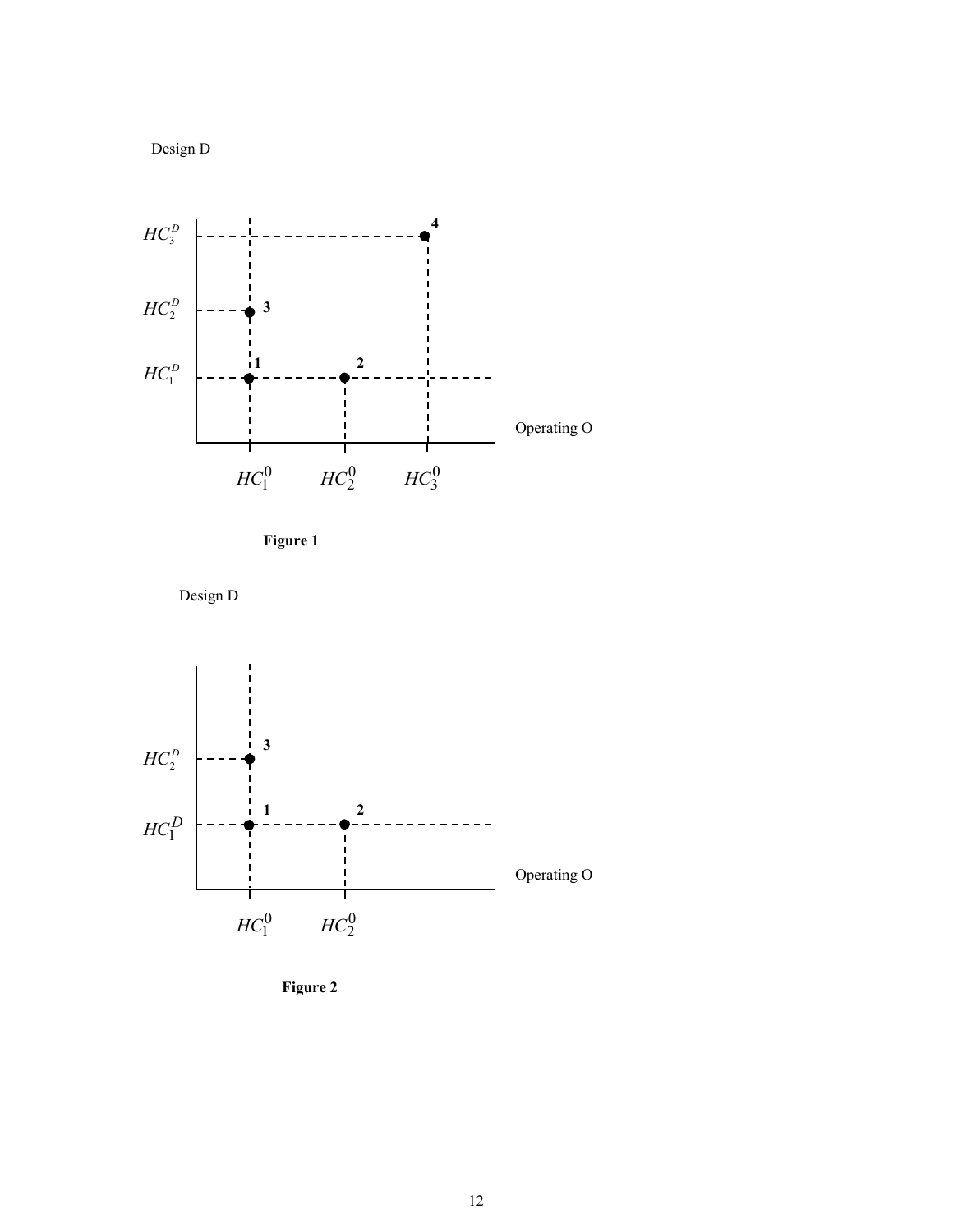#### *The Firm's Decision to Invest in Connective Capital*

The firm is ultimately making the decision to invest in connective capital, as it determines the returns to connective capital by choosing the technology, **δ**, that values problem solving, or by selecting the human capital of its workforce, **HC**, that raise the value of connective capital. However, we focus primarily on the short run: given the production technology and human capital, how can firms influence the workers' decisions to invest in connective capital?

The primary way in which the firm influences workers' investments in connective capital is by choosing its human resource (HR) management practices to increase the return to connective capital. A key HR practice here is the indoctrination of workers to believe that the "norm" of workplace behavior is one of reciprocity or sharing. The peer pressure model of Kandel and Lazear (1992) emphasizes the value of norms and indoctrination under conditions when individuals have the incentive to free-ride or underperform, as is the case here with connective capital. Firms can reduce free-rider problems by instituting standards or "norms" of workplace behavior – where the "norm" is the expectation that all workers will to contribute effort towards achieving the group reward (and thus all will gain from the higher effort levels).<sup>7</sup> Numerous HR practices – such as effort norms, indoctrination, and peer pressure– raise the probability that workers will exert effort in response to the incentive pay, and thus will share their knowledge. Akerlof and Kranton (2003) elaborate on the use of norms by hypothesizing that a worker's personal utility is higher when his self image, or "identity," matches the firm's ideal behavior for its employees. When the workers' actions fail to live up to the firm's ideal behavior, the worker's utility falls because his self image fails to live up to his ideal which reflects the firm's ideal. Thus, firms can use indoctrination or norms to define the ideal identity and thus influence workers' behavior.

Firms can invest in indoctrinating workers with the ideal norm of behavior that workers should assist others in solving problems even when the worker does not directly benefit from this sharing behavior, but does benefit indirectly through higher group-based pay in the long run. As

<span id="page-12-0"></span><sup>7</sup> <sup>7</sup> See MacLeod (1988, 1987) for an alternative approach to solving the free-rider problem in teams. Note that Kandel and Lazear (1992) emphasize that firms do two things to enforce this norm. First, they convince employees to use peer pressure to monitor behavior: workers who free-ride are shamed by their peers into performing. Second, firms use heavy up-front indoctrination to make workers feel guilty when they underperform, so no direct monitoring is needed because workers self-monitor.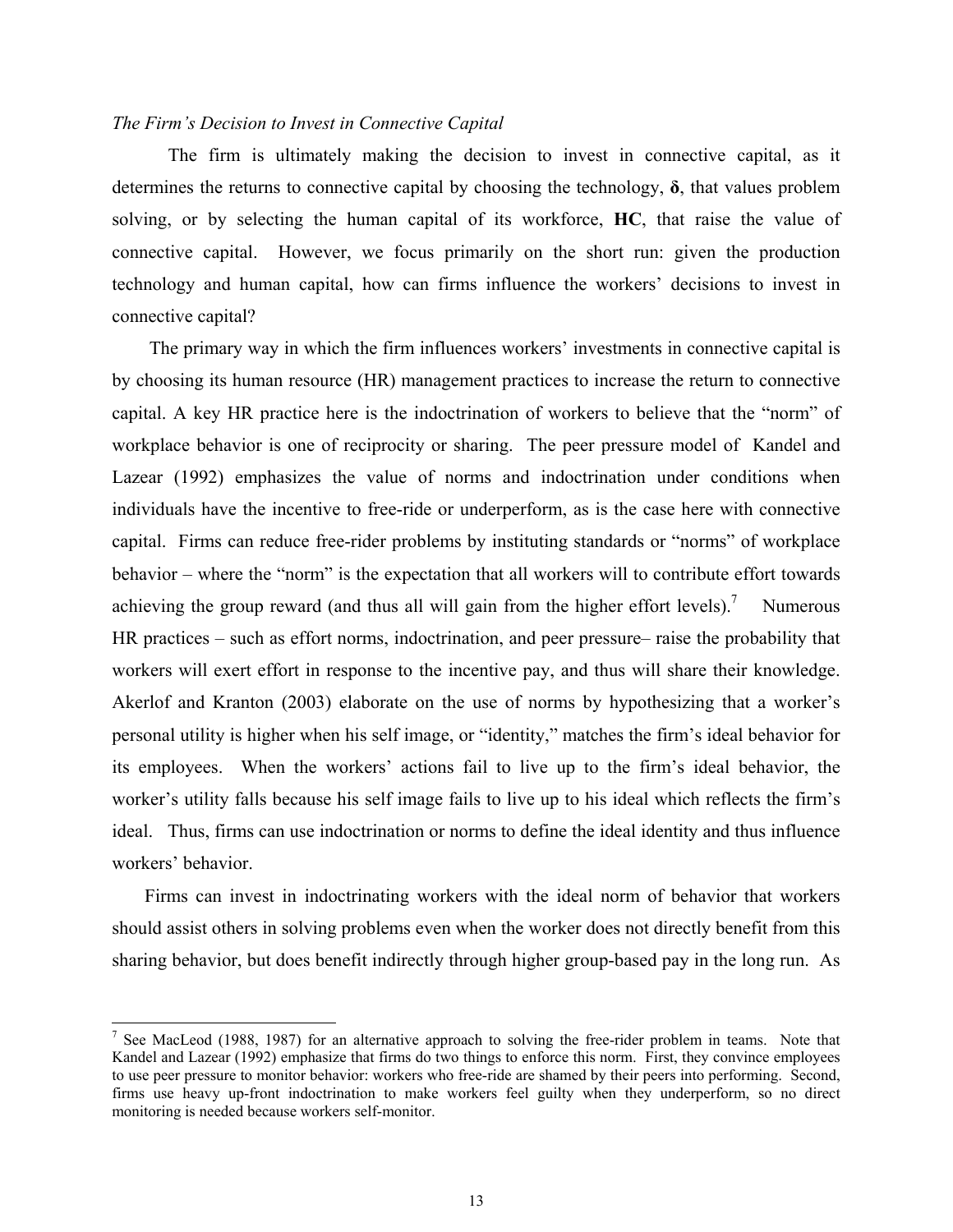a result, workers' cost of effort functions depend upon the level of the sharing ideal. If a worker believes the norm is a high SharingIdeal, his costs of sharing are lower.

(13) 
$$
\varphi_j^s = \gamma_j^s \big( \text{Effort}_j^s - \big( \text{SharingIdeal} \big) \big)
$$

Thus, the firm can invest in HR practices that shift the cost of sharing distribution for workers the distribution of costs of sharing conditional on HR practices become:

(14) 
$$
f(\varphi_j^S; HR) = f(\varphi_j^S)
$$
 Sharing Ideal or Reciprocity Norm)

so that workers in firms with a 'norm of reciprocity' will have lower sharing costs, because they gain utility from sharing when sharing is part of the their identity or when peer pressure rewards sharing.

The firm bears two costs in period  $1 -$  the costs of investing in HR practices to support connective capital, and the opportunity cost of the employees' communications time. In period 2, the firm earns the returns to these investments as returns to problem solving. The firm's expected profit function in the two-period model

(15) 
$$
E(\pi) = (1 - R)[(1 + d)(\boldsymbol{\alpha}H\boldsymbol{C} - W) + \sum_{i}^{N} \sum_{j \neq i}^{N} pr(cc_{ij} = 1)[d\delta H C_{ij} - t(\alpha_i H C_i + \alpha_j H C_j)] - \eta H R]
$$

where (1-R) is the percent of the firms net revenues reserved for shareholders,  $\alpha_0$  is  $\alpha'$ HC minus wage and material costs, ηHR is the cost of investing in the selected level of HR practices, and d is the discount rate for the period 2 profits. Substituting for the probability that  $cc<sub>ii</sub>$  is equal to one

(16) 
$$
\text{pr}(cc_{ij})=1
$$
 is  $\int_{0}^{B} \int_{0}^{BP} f(\varphi_i^A, \varphi_j^S | HR) \partial \varphi_i^A \partial \varphi_j^S$ 

produces

(17) 
$$
E(\pi) = (1 - R)[(1 + d) (\boldsymbol{\alpha} H\boldsymbol{C} - \boldsymbol{W})
$$

$$
+ \sum_{i}^{N} \sum_{j \neq i}^{N} \int_{0}^{B} \int_{0}^{BP} f(\varphi_{i}^{A}, \varphi_{j}^{S}|HR) \partial \varphi_{i}^{A} \partial \varphi_{j}^{S}[d\delta_{i}HC_{ij} - t(\alpha_{i}HC_{i} + \alpha_{j}HC_{j})] - \eta HR ]
$$

where the firm chooses the optimal level of HR practices to maximize profits, or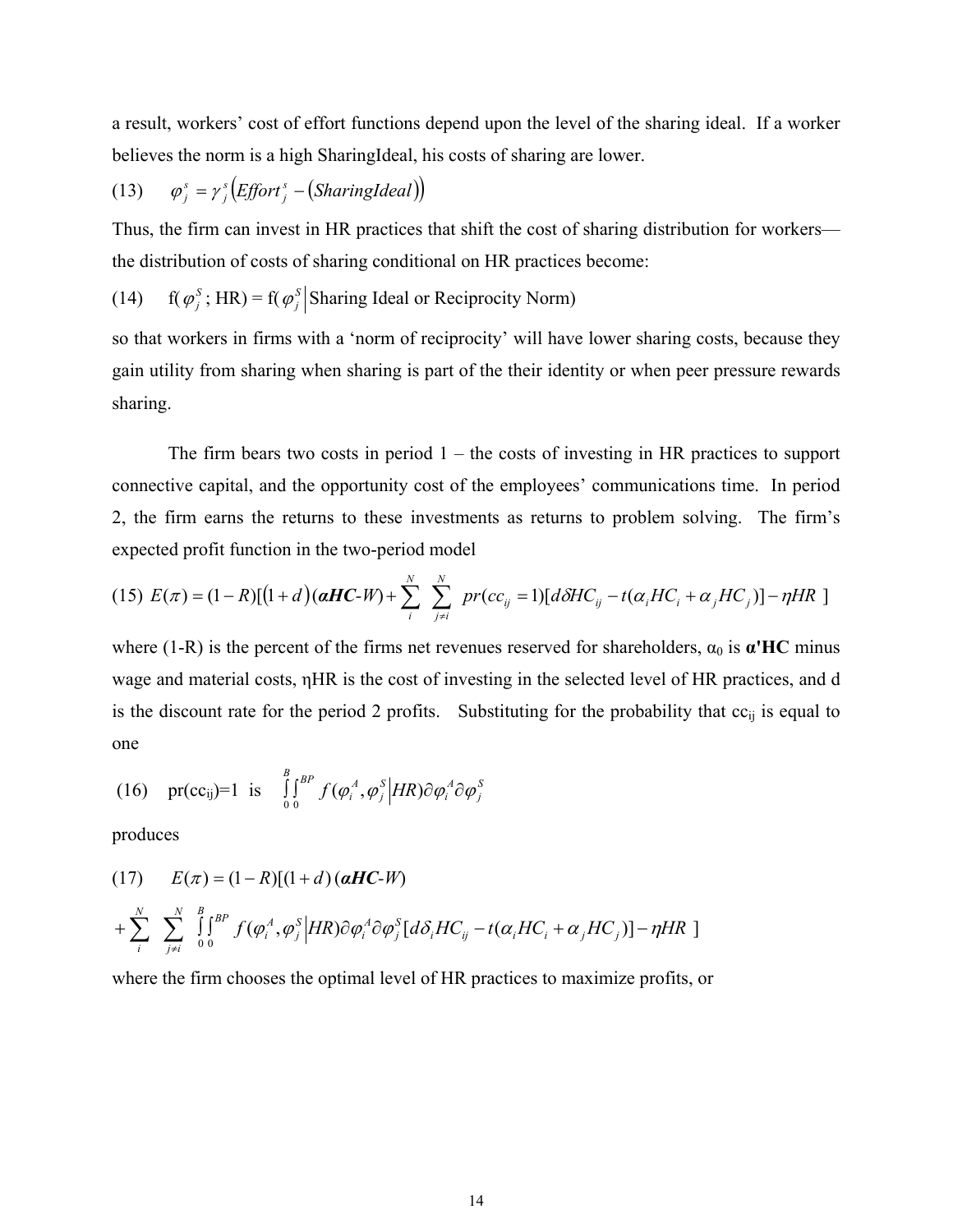where the total expected gains are  $(\pi)$   $\partial$  (Total Expected Gains) *HR HR*  $\frac{\partial E(\pi)}{\partial HR} = \frac{\partial (\text{Total Expected Gains})}{\partial HR} - \eta$ 

$$
(1 - R)(\sum \sum \int \int f(\varphi_i^A, \varphi_j^S) H R) \partial \varphi_i^A \partial \varphi_j^S [d\delta_i H C_{ij} - t(\alpha_i H C_i + \alpha_j H C_j)]
$$

and for simplicity wage and material costs are assumed to be fixed.

Figure 3 displays a total expected gain function and potential alternative cost functions based on (17)



Figure 3: The Total Gains to Investing in Connective Capital Relative to the HR Costs

where the costs of HR, ηHR, are linear, but could be nonlinear as shown in cost function Cost 4.

The total gains to CC as a function of HR increase gradually, then accelerate and plateau, for two reasons. First, the individual's decision to share his knowledge is discrete, or  $S_{ji}=1$  when  $B_{ij} > \varphi_{j}$ , so the amount of sharing across workers depends on the location of the distribution of the personal costs of sharing across workers in the firm relative to benefits. As shown in Figure 4, given a unimodal distribution of costs across the firm's workforce, as the distribution of costs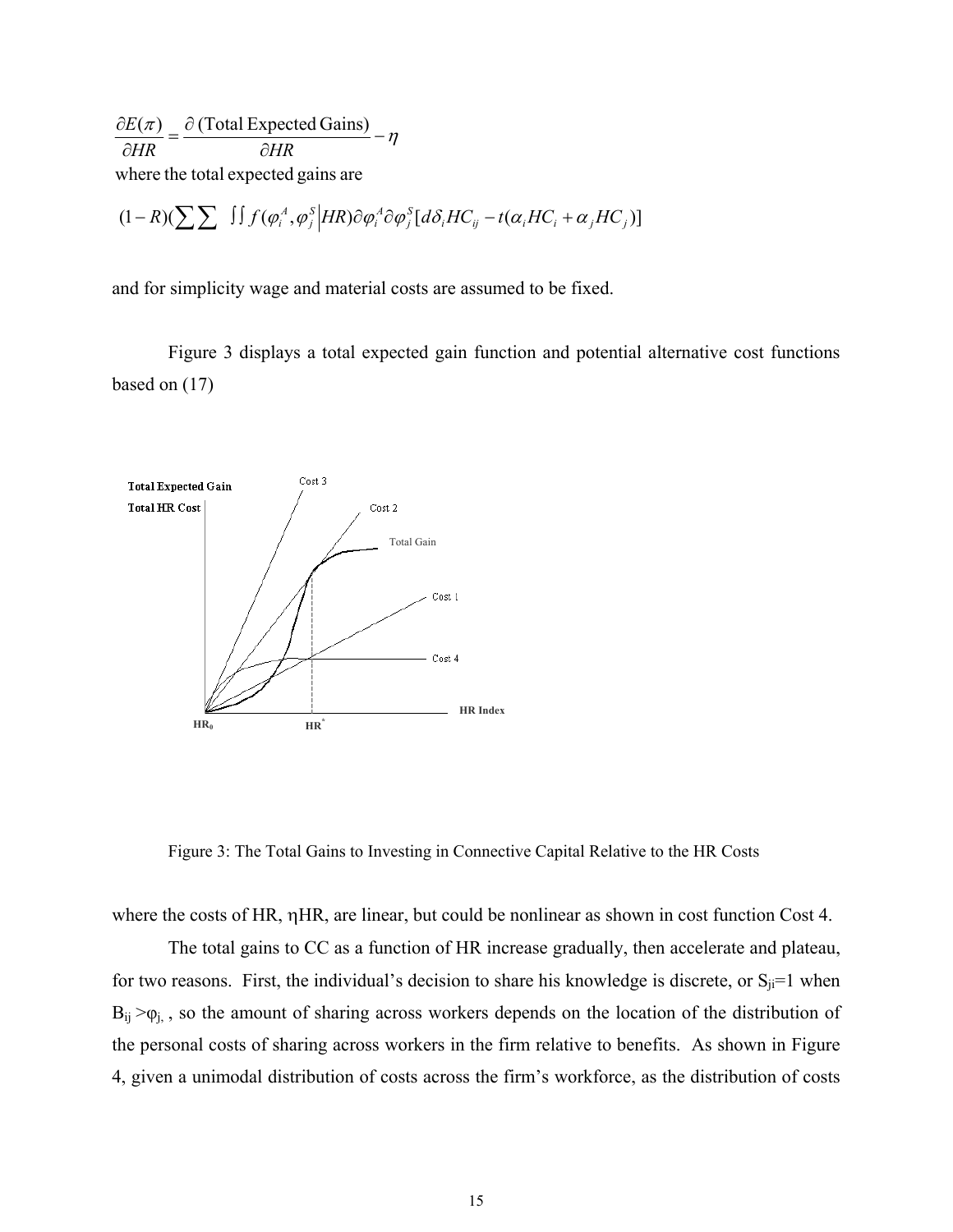shifts lower (leftward) and passes through a fixed benefit line, the probability of sharing first accelerates, then decelerates.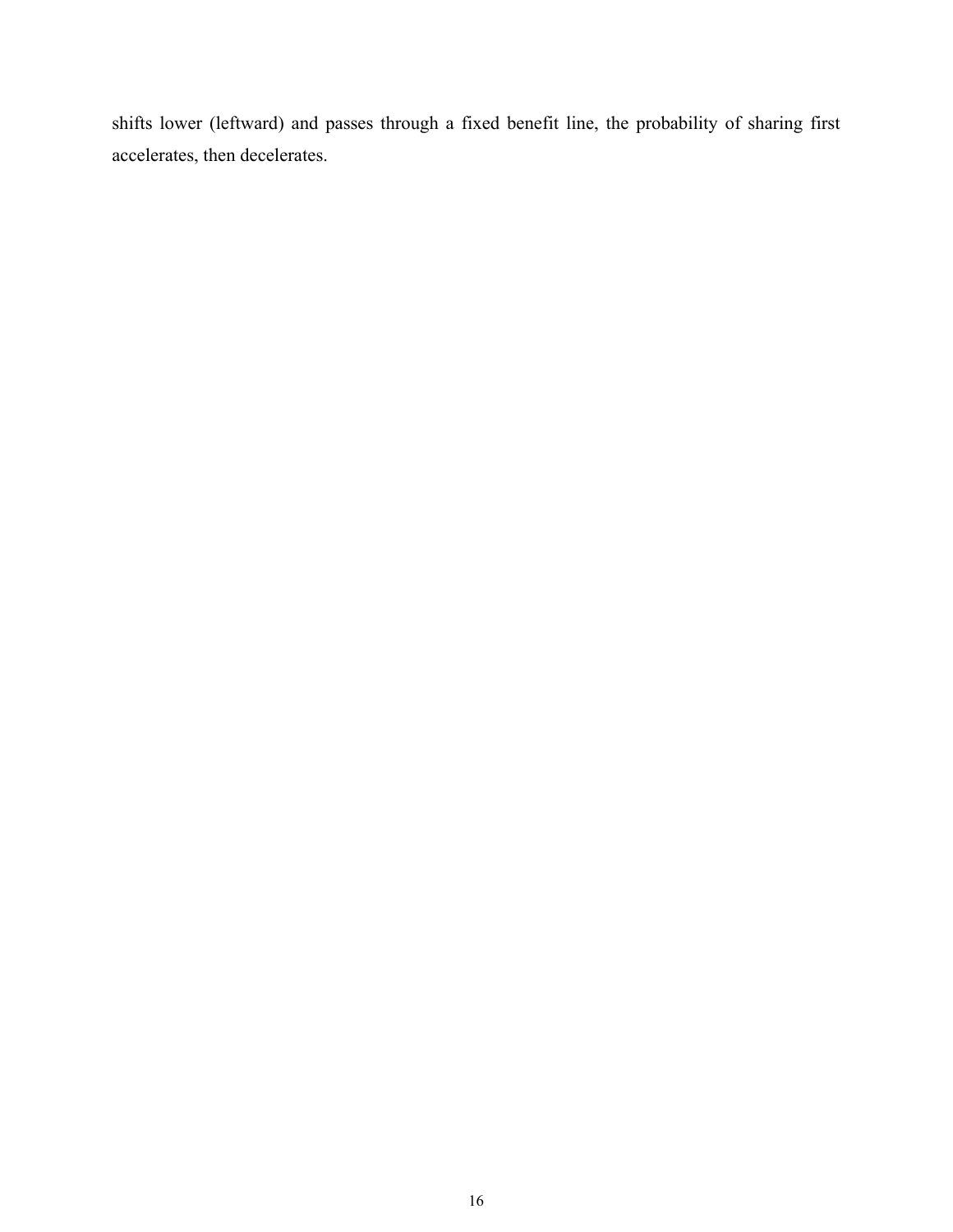

**4d**  Figure 4: Shifting the Cost Distribution Left Through the Benefits Line

Therefore, the biggest gain to reducing costs via HR comes from the point at which new HR practices move the mean distribution of costs below the benefit level B. Of course, if the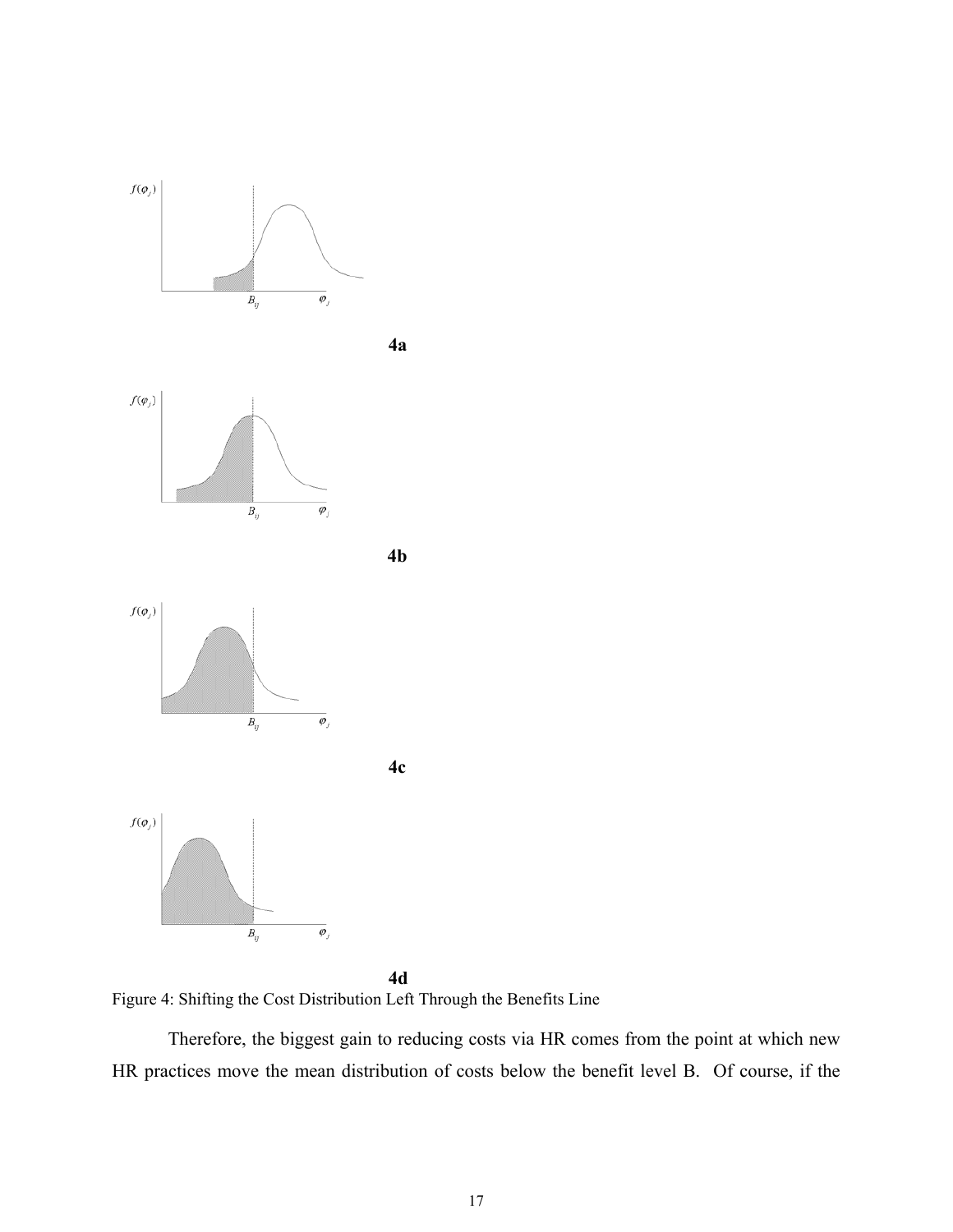firm is already at the position of Figure 4d, perhaps because they selectively hired workers with low sharing costs, then increasing HR will have little effect on CC.

Thinking of this in terms of specific HR practices, remember that one way of lowering the costs of sharing is through peer pressure – in an environment of effective peer pressure, costs of not sharing rise, or costs of sharing fall. Recall that

$$
\varphi_j^s = \gamma_j^s \big( \mathit{Effort}_j^s - \big( \mathit{SharingIdeal} \big) \big)
$$

However, if the firm decides to indoctrinate to raise the SharingIdeal, indoctrination will only have an effect if the worker is 'close to the margin' in sharing, or if costs  $\varphi_j^s$ , are close to B<sub>ij</sub> for worker j. Thus, small investments in indoctrination or peer pressure will have no effect on connective capital if these investments are not sufficient to induce sharing. In Figure 4a, very few workers are close to the margin, and there is not much increase in sharing when costs are lowered with HR from that point. But moving from position 4a to 4c induces a big jump in sharing as many workers costs fall below the fixed benefit  $B_{ii}$ . So the effect is nonlinear, or at low levels of peer pressure there is no effect of HR on connective capital, but as peer pressure rises and to induce more workers to share, HR begins to have an effect.

Second, the nonlinearity in the gains to connective capital in Figure 3 arise from the network effects of sharing. If innovative HR practices lower the costs of sharing for a few workers, that raises the probability of sharing for all, so that the probability of asking rises for all employees, which will in turn increase the probability of sharing, and so on. As a result of the network effect described above for worker investment in CC, the  $pr(cc_{ii})=1$  rises slowly then accelerates:

$$
\text{pr(cc}_{ij})=1 \text{ is } \int_{0}^{B} \int_{0}^{BP} f(\varphi_i^A, \varphi_j^S \Big| HR) \partial \varphi_i^A \partial \varphi_j^S
$$

and thus the total gains to investing in HR practices are small at low values of HR, but accelerates as increases in HR induce network effects to accelerate.

Given these two sources of nonlinearity in the gains to CC as a function of HR practices, firms will tend to be either low HR firms or high HR firms, as shown in Figure 3. Figure 3 shows that with the total cost function is either Cost 1 or Cost 2, firms will choose to be high HR (HR\* in the figure), or a 'high performance HR system', but if costs rise to Cost 3 then will immediately drop to a low HR system  $(HR_0)$  – there is no value in making intermediate choices of HR practices. This is true as well if the firm has a nonlinear HR cost schedule (Cost 4), in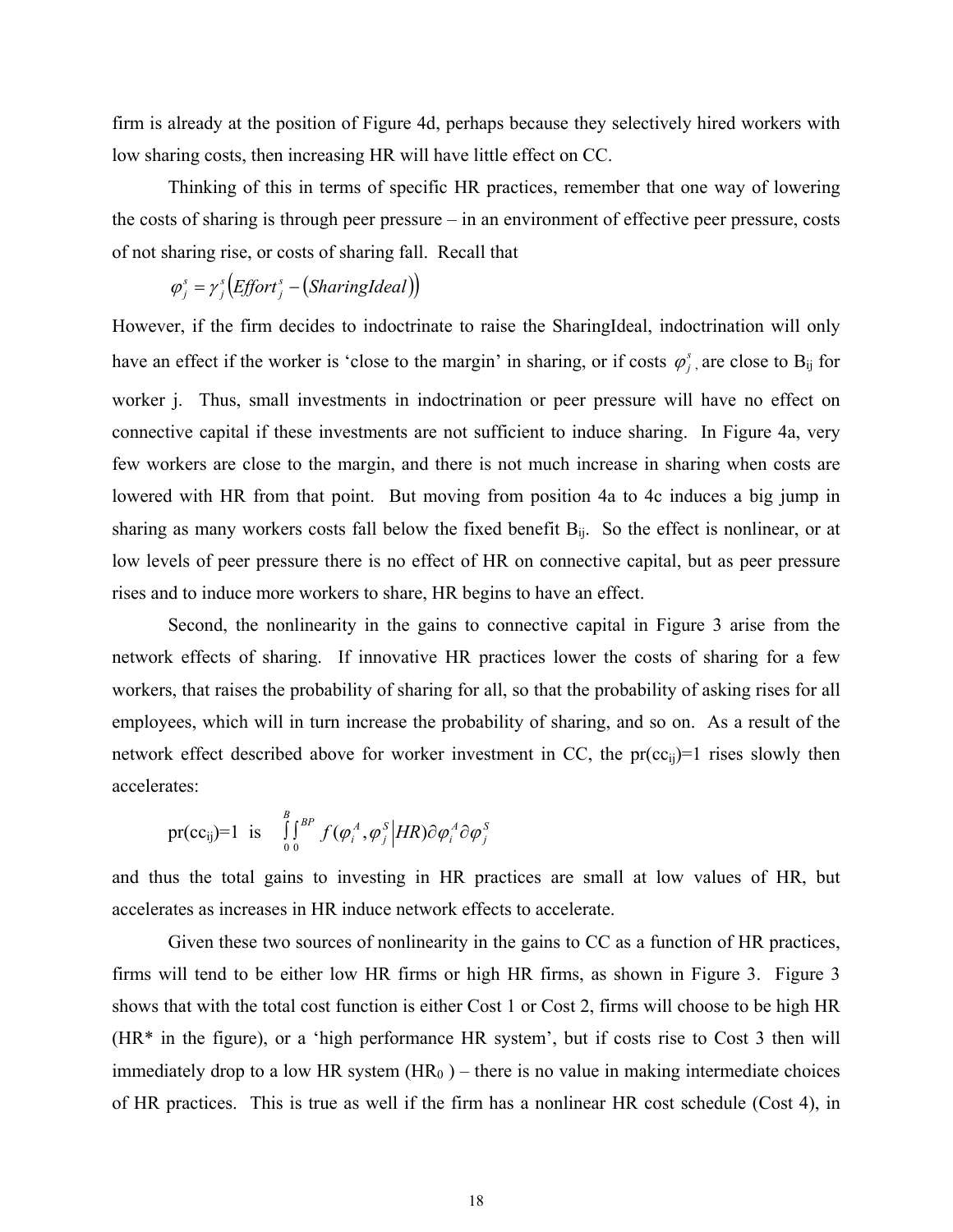which there are high fixed costs of HR that rapidly diminish. And because HR must reach a critical level before it induces CC, firms may find it optimal to introduce multiple HR practices simultaneously to increase the likelihood of reaching that critical level.<sup>8</sup>

A careful selection of HR practices can also shift the costs or the benefits line, Bij, leftward. First, a more homogeneous workforce will increase the probability that firms will move from the low-HR to the high-HR workplace by shifting the gains function left in Figure 3. If the distribution of costs in Figure 4 are more homogeneous, so the distribution has a lower variance and higher peak, the lowering of costs as in Figures 4a through 4d will be accelerated. Thus, if firms select more homogenous workers, they will select more innovative HR practices (or none at all), because in this case, small increases in HR will have a big effect on connective capital. Second, if firms match a subset of workers from type i who have low costs of asking with a subset of workers from type *j* who has low costs of sharing, then for each value of HR, the gains to HR are greater, or the total gains function shifts leftward. In effect, this matching introduces a positive correlation between the costs distributions of askers and sharers, so that  $cov(\varphi_i^A, \varphi_i^S) > 0$  and thus  $F(\varphi_i^A, \varphi_i^S) > F(\varphi_i^A) F(\varphi_i^S)$  for independent distributions of forming  $F(\varphi_i^A)$  and  $F(\varphi_i^S)$ . Third, firms can also shift the gains distribution leftward by hiring workers selectively – by hiring those with low costs, or by hiring a more diversely skilled workforce (large  $HC_i-HC_i$ ). Firms with high returns to problem solving,  $\delta$ , but low HR costs of selecting  $\varphi_i^A, \varphi_j^S$  > 0 and thus  $F(\varphi_i^A, \varphi_j^S)$  $\varphi_i^A$ ) and F( $\varphi_j^S$  $\varphi_i^A, \varphi_j^S$ ) > **F**( $\varphi_i^A$ ) **F**( $\varphi_j^S$ workers, will gain more from this selection process.

#### **II. Empirical Evidence on Connective Capital Using Data from Steel Mills**

l

The model of the firm's and worker's decision to invest in connective capital produced a series of implications above, and a number of these implications can be examined using data that we have gathered from steel mills. We focus first on the link between HR practices and

<span id="page-18-0"></span> $8$  The nonlinearity of the effects of HR on connective capital can also be produced by models of the complementarity of HR practices. In the discussion above, we emphasized that multiple HR practices are valuable in increasing the likelihood of reciprocity. For example, firms need to establish a norm of reciprocity, encourage peer pressure when that norm is ignored by an employee, train the employees for problem solving activities, organize them in teams to undertake activities and monitoring, and lastly to select workers who have low cast so of communicating. As emphasized by Milgrom and Roberts (19xx), these individual HR practices are complements: increasing the value of any one practice will increase the value of the others. Thus, as in Figure 1, the nonlinear nature of returns to HR practices implies that firms will either have low levels of these practices, or high levels of these practices.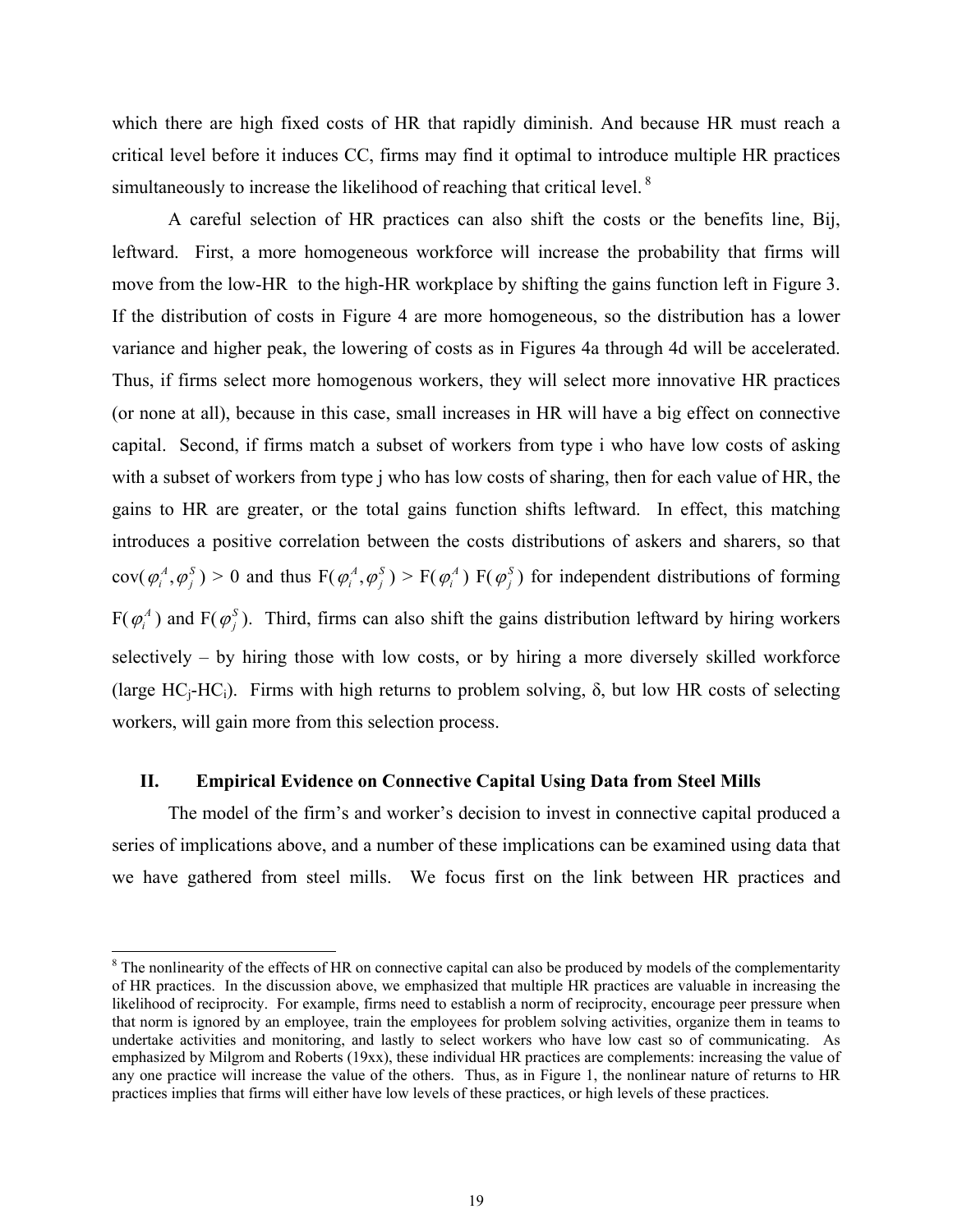connective capital, then on the worker's investment in connective capital, and finally on the link between connective capital and productivity. First we describe the data.

## *The Production Process*

Our goal is to confine our analysis to technologically comparable production lines, so that we can examine the extent of connective capital and the effects of HR practices on CC with no variation in technology. Of course, the disadvantage is that we cannot test the degree to which technology, or differences in the value of problem-solving, δ, cause differences in connective capital. The sample for this study comes from finishing lines in the integrated steel industry. In this production process, very thin sheets of steel are treated in some manner, such as coating or softening or stretching the steel. The sheets of steel are typically four feet wide, about 1/16 inch thick or less, and about a mile long, so the steel is stored in coils weighing about 12 tons each. To process it, the coil is loaded on to the entry end of the line and the end of the new coil is welded to the steel that is currently running in the line. The new coil unrolls as the strip is processed continuously through the line. Machinery on the line cleans, heats, stretches, or coats the steel, and finally the steel is recoiled and cut at the end of the line. It is a continuous process that is very capital intensive.

If connective capital is to have any value on these lines, it is important that workers' efforts at problem solving can potentially raise productivity. The productivity of these finishing lines can vary in a number of ways. Often the line shuts down due to a "delay," where a delay is an unscheduled line stoppage when some problem is found on the line. For example, delays occur if the steel has a surface quality problem requiring correction, or a tracking problem causing the steel edges to crumple. Coils that break in the line or mechanical failures in the rolling process also cause line delays. Productivity is also lower if the line is up and running but producing poor quality steel that cannot be sold to its intended customer—which is a loss in line "yield." Thus, worker activities to solve problems in delays or surface quality will increase the productivity of the line.

#### *Site Selection and Survey*

To obtain information on workers' communications regarding problem-solving issues, we survey all the employees in seven of the types of integrated steel lines described above. These seven lines were selected so that three of the lines have the most innovative HR practices – we refer to these three innovative-HRM lines as *involvement-oriented (IO) lines*. The other four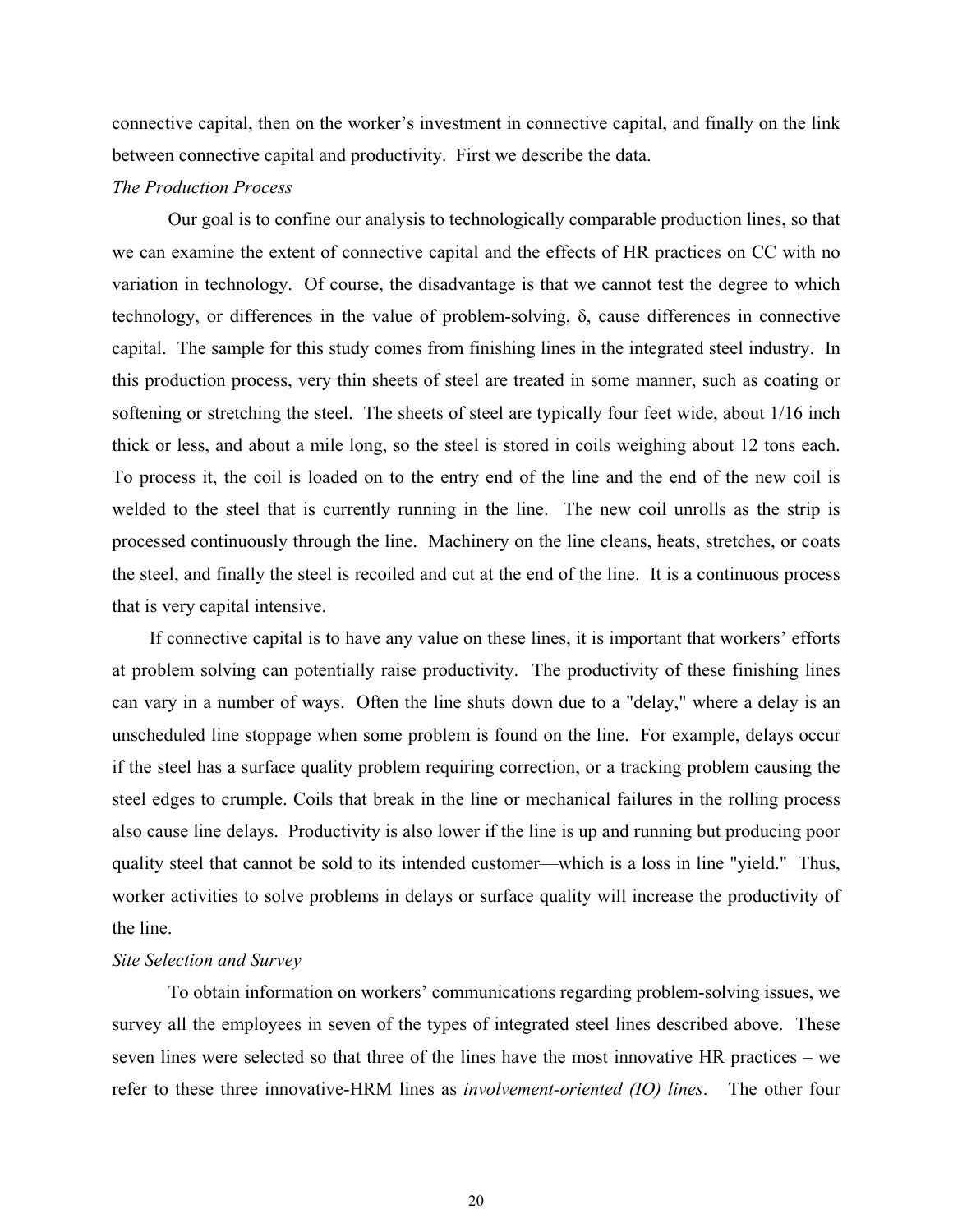steel lines have traditional HR practices – we refer to these lines as *control-oriented (CO) lines* because they are run with more managerial control and less emphasis on employee involvement. These lines were chosen from the set of 36 steel lines that we visited and used in our previous study of the productivity effects of HR practices (Ichniowski, Shaw, and Prennushi, 1997). In that study, we identified four types of HR systems, from traditional having no innovative HR practices, or high-performance having all the innovative HR practices. From this set of 36 mills we randomly selected the seven to represent the high and low end or the HR spectrum.<sup>9</sup>

The survey of workers has three main features (see Appendix A for a sample of the survey). First, it asks the employee put a check mark next to the name of each person with whom he typically communicates, where the names of all people with responsibilities for running or managing the line with whom the respondent works are listed*.* Second, as the respondent checks off these names, the survey asks employees to identify the topic area of the communications with other employees*:* operation-related issues, customer-related issues, and work routines. Third, respondents identify the frequency of their interaction with other workers for the various communication topics. The three categories are "daily", "weekly", or "monthly."

There are typically about 90 workers per line, ranging from 87 to 118 workers. The number of blue-collar workers – operators and maintenance workers – ranges from 47 to 51 workers across most lines. Samples in regression analyses below include responses for up to 642 employees across the seven lines.

#### *The Firm's Investment in HR Practices and Connective Capital*

Our model of the firm's investment in innovative HR practices and thus in connective capital, implies that:

Hypothesis H1: Firms with higher levels of innovative HR practices will have greater amounts of connective capital – firms will use indoctrination, norms, peer pressure, training,

<span id="page-20-0"></span> <sup>9</sup> We conducted new visits to these steel finishing lines between May 1996 and May 1998. Initially, we spent about three weeks in one IO mill and three weeks in one CO mill observing the day-to-day activities and talking with production workers, supervisory staff, and managers about their jobs. During this period, we conducted pilot tests of data collection survey instruments. After these initial visits to two of the sites, we visited each mill site between June 1996 and October 1997 for about one week each. During these visits, we made more direct observations of the workers, conducted further interviews, and collected certain survey data. A final set of visits to each site was conducted between March 1998 and May 1998, with each visit lasting about three days.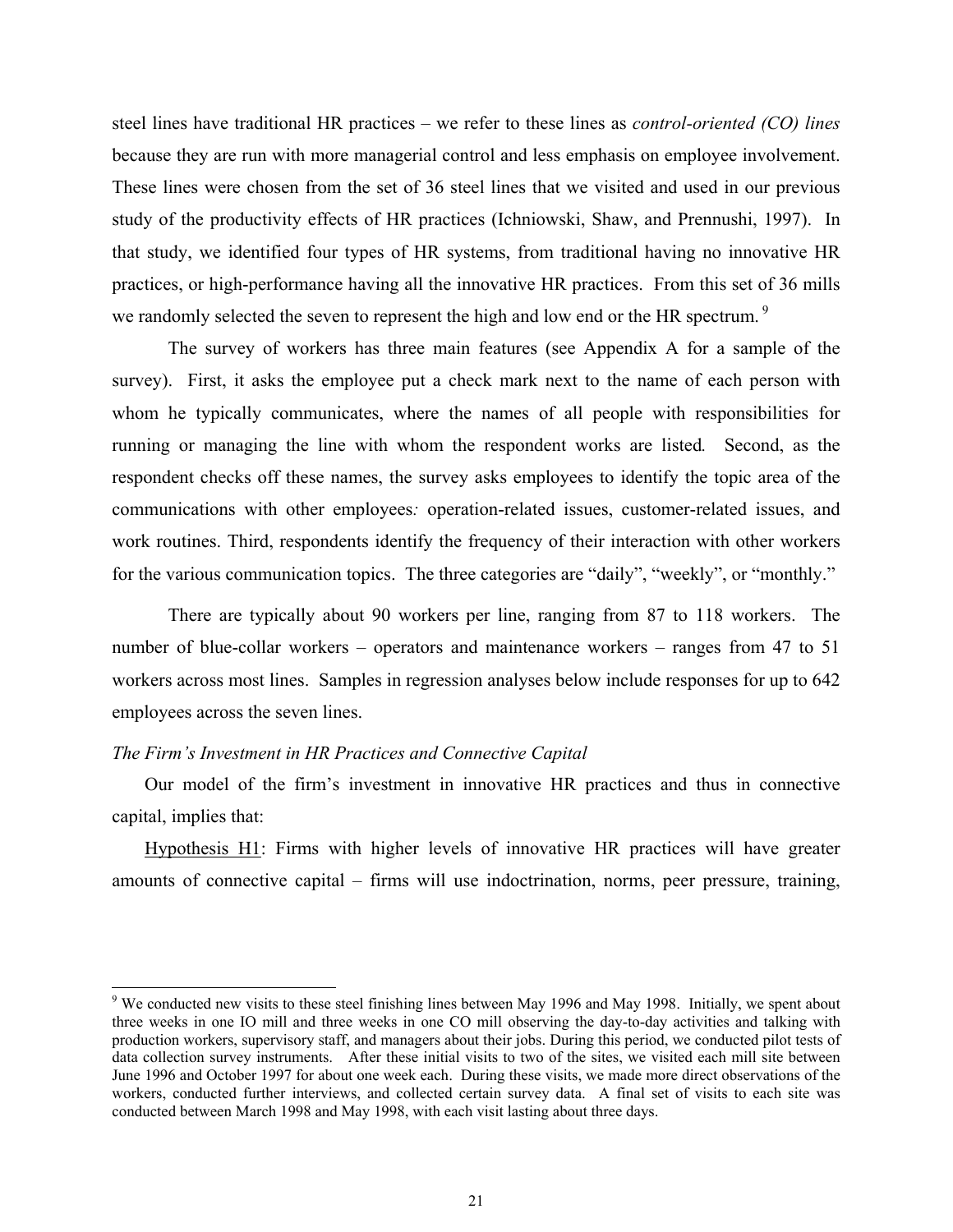careful selection of employees, information sharing, and incentive pay to induce greater investment in connective capital by workers.<sup>10</sup>

Hypothesis H2: Connective capital is not equivalent to Human Capital – they may or may not be correlated.

Recall that our measure of connective capital, from equation (1), is

N Connective Capital<sub>i</sub> =  $CC_i$  =  $\sum_{i}$  $\sum_{j}$  $\sum_{j}$  $j \neq i$ 

for person i, where

 $\overline{\phantom{a}}$ 

 $cc_{ij} = 1$  if worker i communicates with worker j

 $= 0$  if worker i does not communicate with worker j

and  $HC_{ii} = HC_i - HC_i$ . Because it will be hard to measure human capital, we also consider an alternative proxy for connective capital, that we call 'connective capital ties %:'

 N Connective Capital Tie%  $i \equiv (CC$  Tie%)<sub>i</sub>  $\equiv \Sigma$  cc<sub>ij</sub> /N j≠i

where in equation one we set  $HC_{ii}=1$ , so that we assume that the gains of worker i talking to j are the same across all j workers (and thus normalize the value to 1). Because finishing lines can be of slightly different size, we divide the number of ties by the size of the mill, N, to create a variable that is comparable across mills – Connective Capital Tie% is simply the percent of all people in the mill whom worker i talks to within a specified period about specific problems.

The basic means in our data seem to support Hypothesis H1: high HR lines have much more connective capital. Using traditional measures of human capital, of either education or tenure as proxies for  $HC_i$  and  $HC_i$ , we find that the IO lines have approximately twice as much connective capital as the CO lines (Table 1, columns 1 and 2). However, these proxies for human capital are likely to be very inadequate measures of individual-specific problem-solving skills in steel mills. Therefore, we assume no differences across individuals in human capital, and look only at the CCTie%. Once again, IO mills have much greater amounts of connective

<span id="page-21-0"></span> $10$  There is one set of implications of the model that cannot be tested using the steelmill data. We cannot test whether mills are selecting workers or training workers to encourage connective capital development (for example, selecting workers with more homogenous costs of sharing). In other words, we cannot test whether there are specific HR practices that are used to enhance the development of connective capital.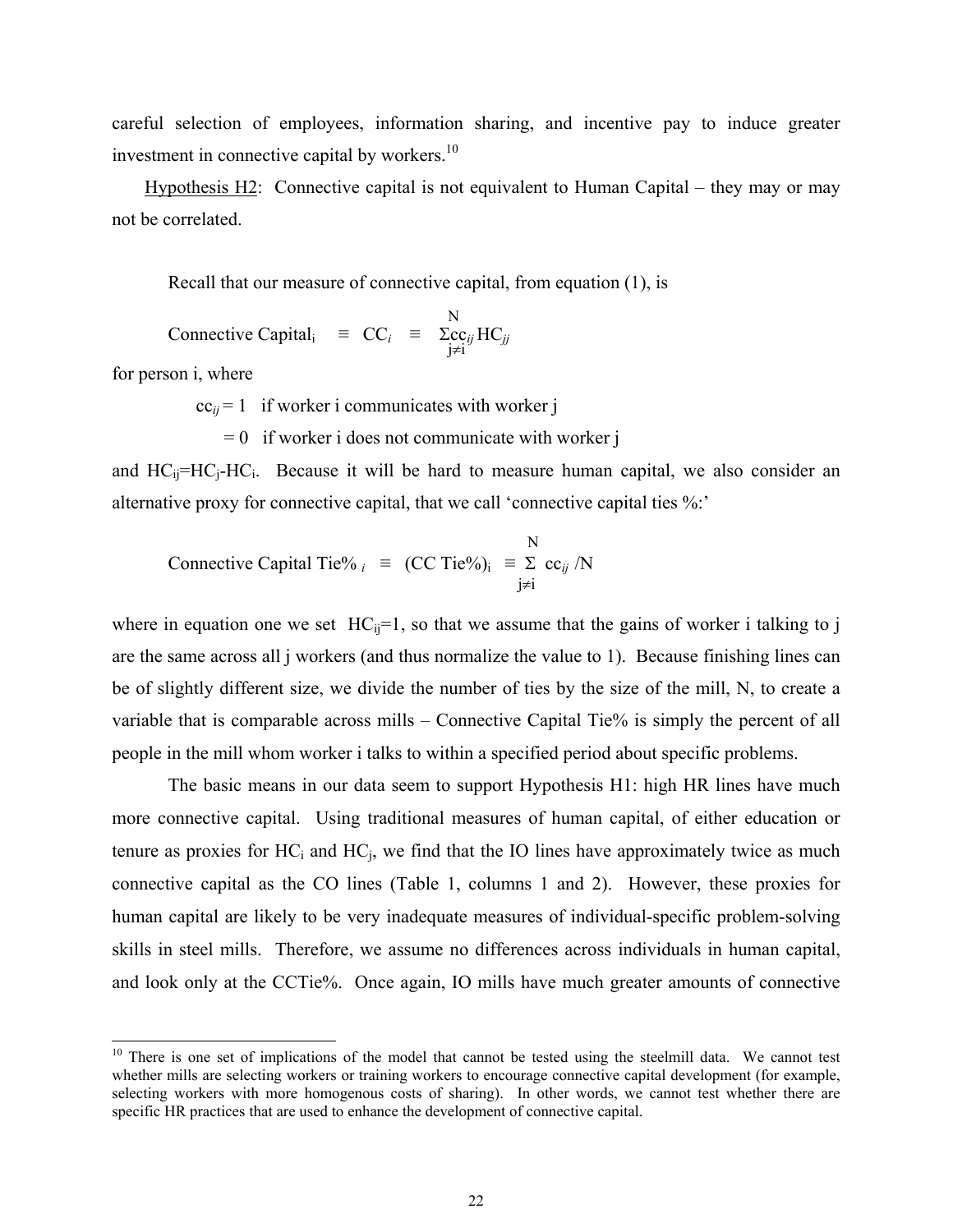capital as measured only by their volume of communications (column 3, Table 1): the CCTie% is more than three times as great on IO lines as on CO lines across all individuals.

In Hypothesis H2 we ask whether human capital and connective capital are correlated in our data there is very little correlation between human capital and connective capital across these lines. Though these IO and CO lines have very different apparent amounts of connective capital, they are essentially identical in terms of their mean values of measured human capital. The mean values of education (and their distribution) are virtually identical for the IO and CO lines: the mean education levels are 13.26 and 13.22, respectively (columns 4 and 5 of Table 1). Tenure levels are a little bit different – CO lines are older and thus have a subset of workers who have considerably higher tenure. The conclusion is clear: *IO lines and CO lines have basically equivalent amounts of human capital*, when human capital is measured by traditional measures of education and tenure. Moreover, because IO lines have the same measured human capital as CO lines, the second conclusion is clear: *the IO lines have nearly twice as much connective capital than do CO lines because workers on IO lines communicate more with fellow workers.*

Reinforcing these conclusions, when we add controls for differences in job acitivity (operators vs. managers) and other factors, our regression results show that high-HR IO lines continue to have much greater amounts of CC Ties than do CO lines. In Table 2, we regress of CCTie% as a function of HR environment (IO vs. CO) and introduce controls for differences in the types of communications (operating vs. customer vs. work routines), the strength of the ties (daily vs. weekly vs. monthly), and the job-class of the worker. Across all jobs, IO lines communicate 18 percentage points more (column 1). The greatest gains are for production workers and team leaders on IO lines (column 2). In fact, if we focus only on Strong Ties (daily communications), managers have no difference in communications across the IO vs. CO lines. [11](#page-22-0) 

Finally, in Table 3 we add controls for the workers' human capital, and show that the conclusion that high-HR IO lines have much higher levels of connective capital remains true.

Thus overall, our communications data suggests that in highly innovative HR plants, both workers and firms are investing in greater amounts of connective capital. Our data also shows

<span id="page-22-0"></span> $11$  We also estimate regressions in which we omit observations in IO lines with very large numbers of ties to test whether the positive IO effect is driven by the higher communications for a subset of the workforce. Even eliminating these outliers in IO lines, we find that the IO effect is very positive for all groups of workers.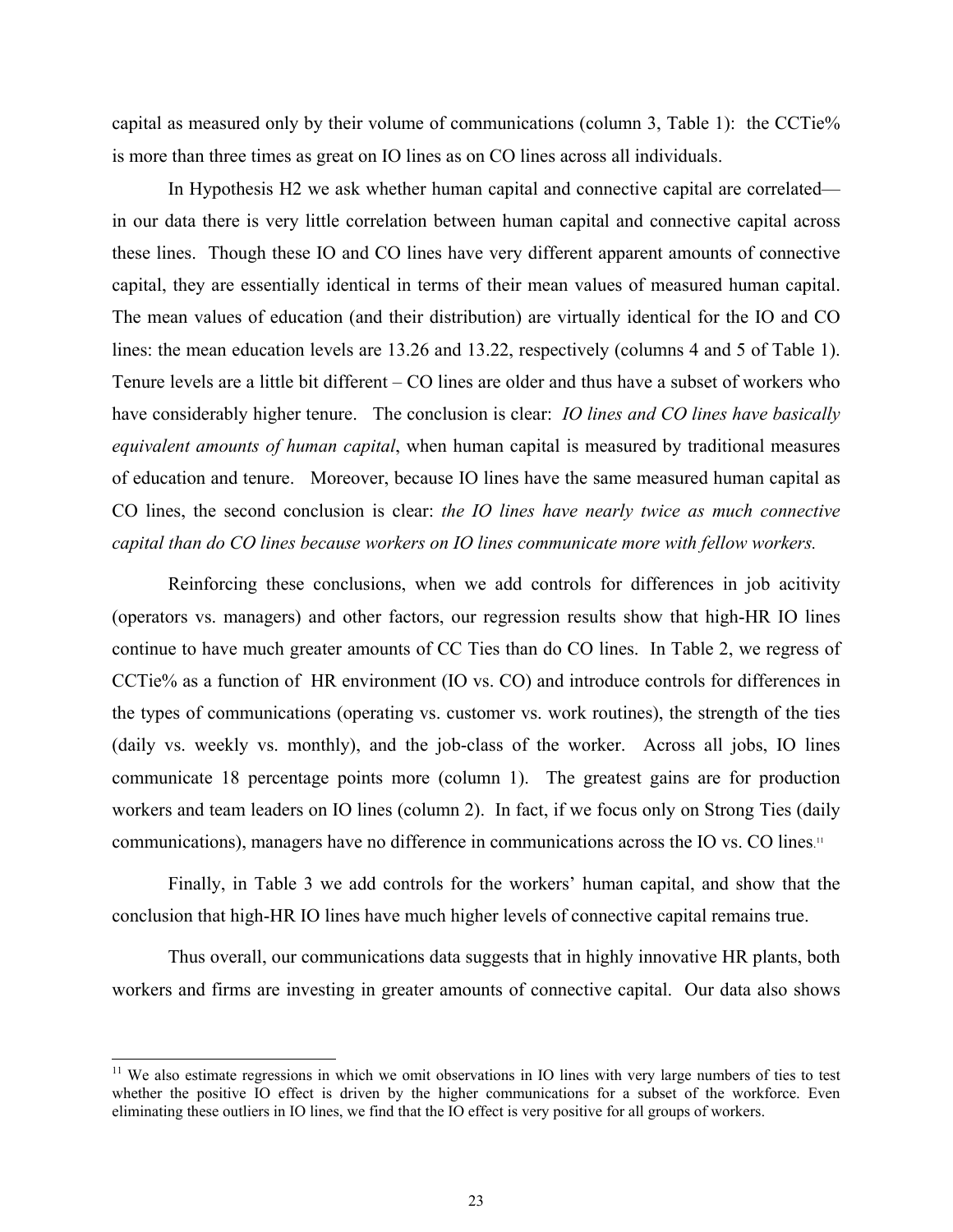that connective capital is very distinct from human capital – plants with equivalent human capital have very different connective capital.

#### *The Worker's Investment in Connective Capital*

We can examine the outcomes of the workers' investment in connective capital in two ways, by modeling the probability of each (i,j) worker pair communicating, and by modeling the volume of communications for individuals. Our model above suggests that following hypotheses:

Hypothesis H3: Considering the level of communications between the i,j pair:

- a) Connective capital will be greatest between i and j if they are 'different types' for example, when they have very different educational levels or tenure levels. These differences raise the productivity of connective capital – worker i with  $HC<sub>i</sub>$  has the greatest gains from asking a worker j who has more human capital, HCj.
- b) Connective capital will be greatest if the i and j are 'similar types' for example, when they are the same age, gender, race, or same occupation. In this case, they are more likely to have either similar costs of asking and sharing, where these similar costs could arise because firms choose HR practices that make workers more similar, or that match workers with similar costs of sharing and asking, or because they work near one another. Moreover, in our extended model above, workers in the same occupation may have more relevant knowledge – operators have knowledge that is relevant to other operators than it is to staff employees doing product design.<sup>12</sup>

Hypothesis H4: Considering the level of communications for worker i:

- a) Connective capital will be highest if he has high levels of  $HC<sub>i</sub>$  because that raises the value of asking for his input. However, it also raises the costs – workers with high  $HC_i$ have a greater opportunity cost of their time, and thus will be less likely to communicate.
- b) Connective capital will be highest if he has low costs of communicating, all else constant. For example, if he is sensitive to peer pressure, so his costs will fall with peer pressure.

<span id="page-23-0"></span> $12$  Lazear (1999) makes these same points in his model of who should join teams—that teams should be composed of workers who offer diverse skills, but whose costs of communicating are also low. He makes the added point that team members must also have skills that are relevant to the problem to be solved—someone in marketing might not be very valuable to someone in operations. We return to this point later in the empirical work below.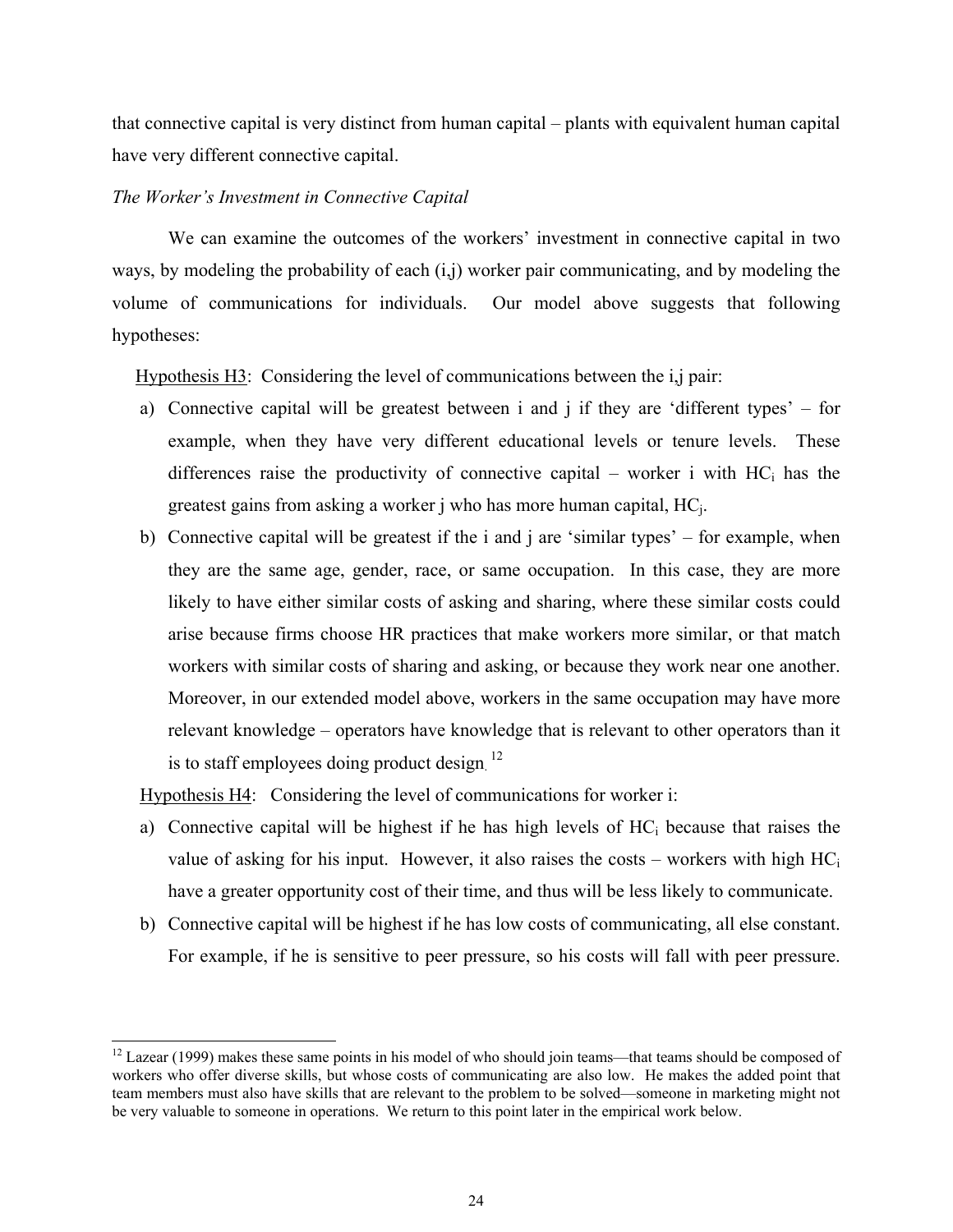This is most likely to happen if other workers physically near him can monitor his behavior (which is true of operators, but not managers).

c) Connective capital will be highest if he has is young, because the long run returns to investing in CC are greater. Add Glaeser…

#### Who Talks to Whom?

Do workers communicate more when they are "similar" or when they are "different?" In Table 4, we regress the probability of communicating for all possible i,j pairs of workers, separating the IO lines (columns 1,2) and the CO lines (columns 3, 4).

For the innovative IO lines, workers talk to each other if they hold the same job. That is, operators talk to operators, managers to managers, etc. In some sense, this result is surprising – our model implies that people should communicate more when their human capital is different (or  $HC_i - HC_i$  large), all else constant. Our results suggest instead that people communicate more when they have low costs of communicating – as they would if they worked near each other, or if they are similar in tastes or demographics. Alternatively, because we don't observe true human capital that is valuable for problem solving, it is quite possible that operators talk to operators because they know the most about solving operating problems, and the 'human capital' skills that managers would offer in solving operating problems are less valuable to operators.

For CO lines, employees are more likely to communicate when they are of the same tenure cohort. That is, workers with the most tenure ("senior" workers) talk to each other the most, followed by the least tenure ("new" workers) talking to each other as well. Again it would seem that he costs of communicating are influencing the outcome the most, rather than the human capital informational gains from communicating with particular partners.

In examining the results in Table 4, remember that all workers talk more to each other in the IO lines than in the CO lines. Thus, even though operator-operator communicates are higher than manager-maintenance communications on IO lines, all these pairs are more likely to communicate on the IO lines than on the CO lines. And recall that, in general, operators talk the least on CO lines, so that is why they have negative effects in columns (3) and (4).

Overall, in addressing Hypothesis H3, it appears that workers who are 'similar types' communicate the most to solve problems. However, since we have very inadequate measures of human capital for production workers, we certainly cannot rule out the potential importance of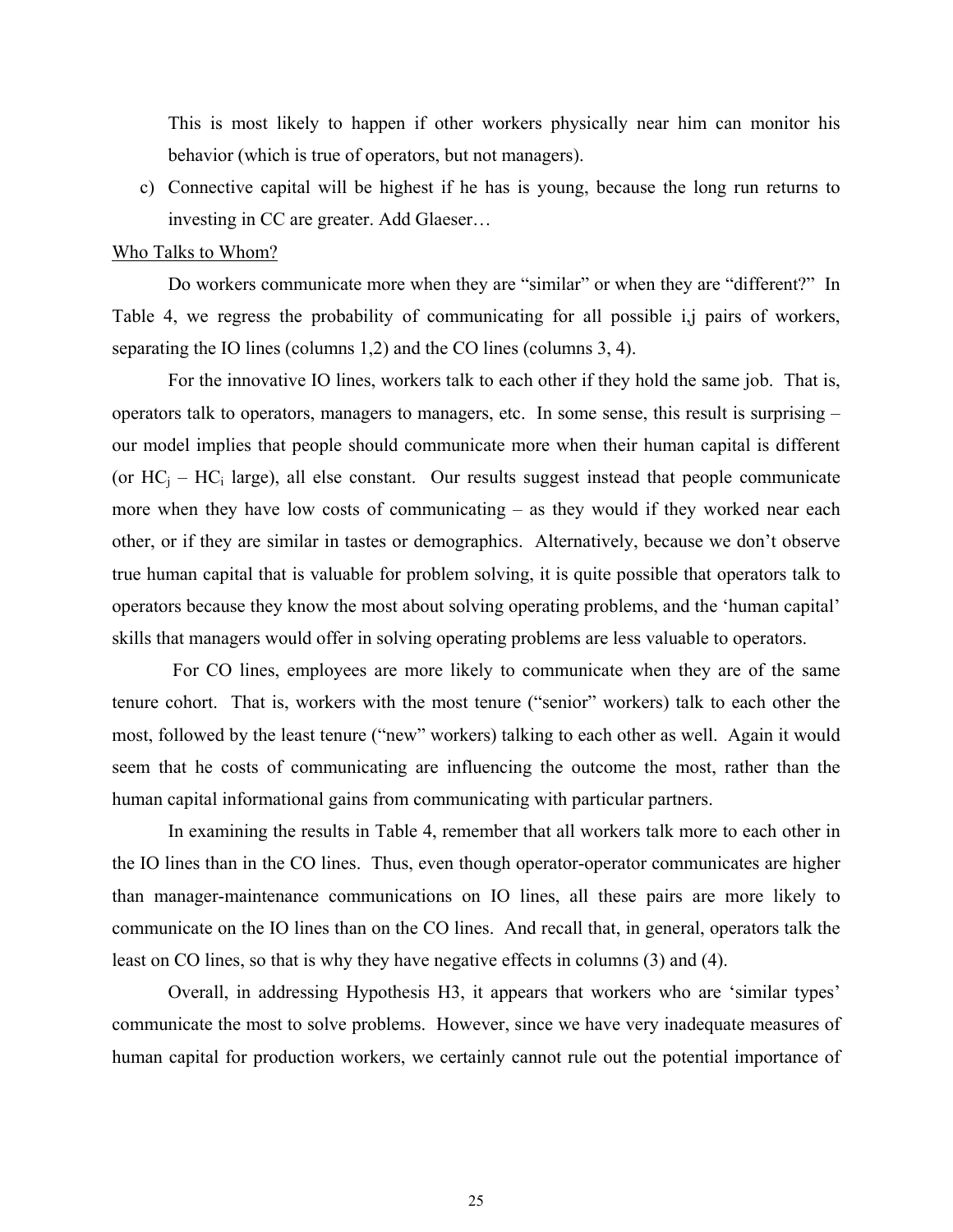diversity in human capital as a cause for communicating to solve problems – surely that is important as well, as shown next.

## Individual Investment in CC.

As displayed in Table 5, among production workers there are no human capital variables that predict the volume of communications. In other words, among production workers, communications between production workers on IO lines are much higher than on CO lines, but education and tenure have no effects on these volumes within lines. In contrast, there are human capital effects for non-production workers (managers, staff, foreman). Those workers with more education or more tenure tend to communicate more. Moreover, communications tend to decline with age for non-production workers.

Thus, there is some confirmation for Hypothesis H4 – workers with more skills, or younger workers, communicate a bit more when our measures of skills are useful (or when education and tenure could be considered reasonable measures of skills). Among operators, for whom we have no reasonable measures of skills, we have no evidence on skill effects on communications.

#### Communications Networks for Individuals

We finally provide additional evidence of differences that exist between the individual workers on IO and CO lines by presenting graphic illustrations of the ties that exist among workers within these lines. In Figures 5 and 6, we look first at communications within crews (Figure 5) then communications between crews and managers (Figure 6). We are restricting our attention to two representative IO lines and two representative CO lines in our sample.<sup>13</sup>

Figures 5a-5d show dramatically higher amounts of communication between the operators within the crews of the IO lines compared to the CO lines. The finishing lines in our sample run continuously, and allowing for days off during the week, four operator crews (A, B, C and D crews) are required to man the line on a continuous basis, and crew sizes range from 6 to 10 at these sites. As reflected in the figures, nearly all IO crew members communicate with 70% to 100% of employees on their own crews. In contrast, on the CO lines, the extent of

<span id="page-25-0"></span> $13$  For the purpose of these illustrations, we focus on operations-related communications of any frequency (daily, weekly or monthly) but diagrams for other communication topics would show a similar pattern of extreme differences in the number of inter-worker communication ties between IO and CO lines.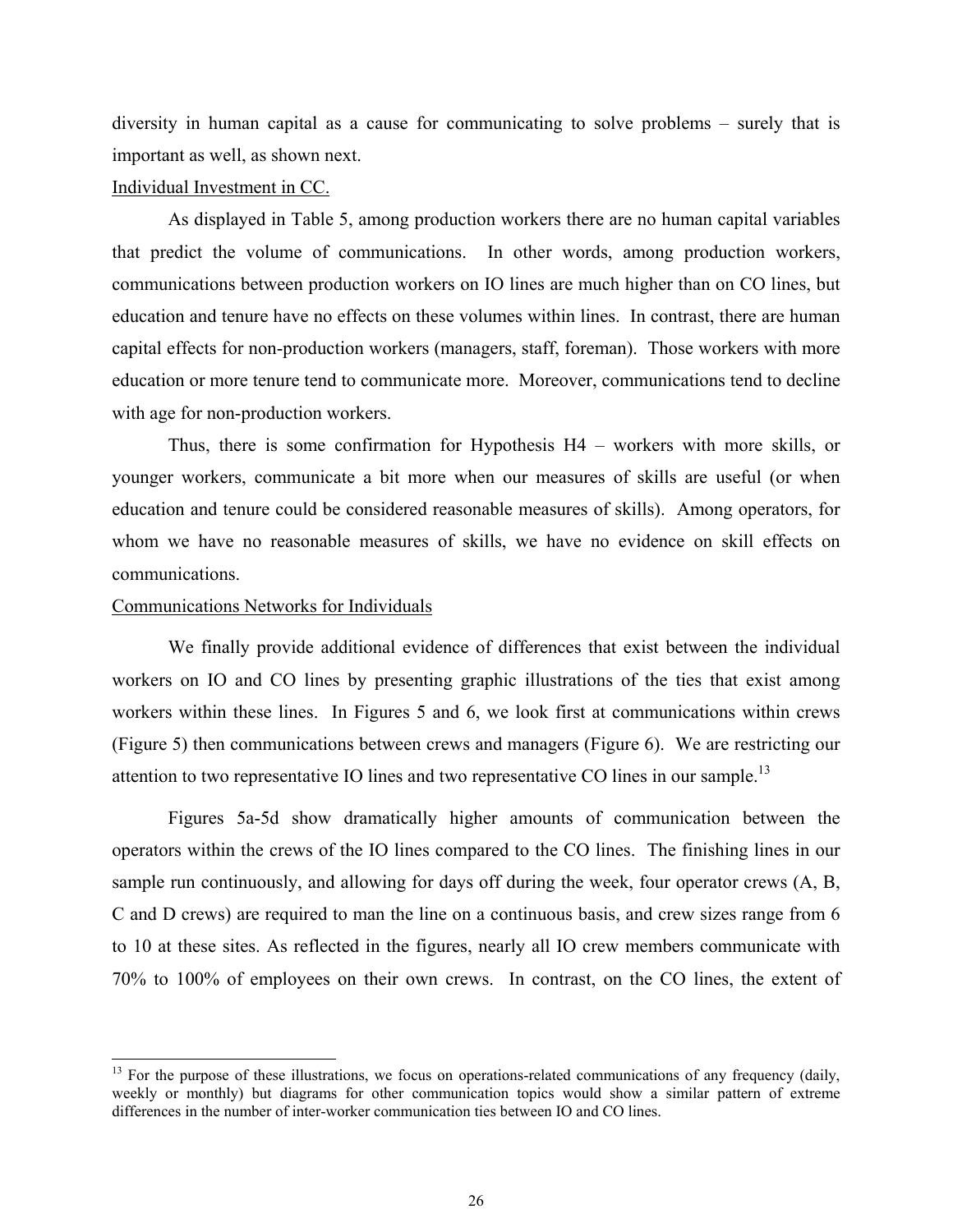within-crew interaction is much lower.  $14$  On CO line 2, between 10% to 15% of all possible within-crew ties exist in the four crews. Furthermore, out of 35 operators across the four crews at CO line 1, 20 workers communicate with either no other crew workers or one other crew worker *on his own crew*. Similarly, on CO line 2, 67% of the crew operators across the four crews communicate with two or fewer fellow crew members. *Employees on the CO lines are doing their own jobs on their own.* 

Figures 6a-6d display the amount of communications between groups. Each network diagram shows eight nodes—one each for the four crews and for maintenance workers, foremen, management, and staff. High levels of inter-group interaction (indicated with bold lines) exist when at least 60 percent of all possible two-person ties between the two groups exist.<sup>15</sup> Medium levels of interaction (indicated with thin lines) mean that between 36% and 59% of all possible inter-group ties exist. Low levels of interaction (indicated with dashed lines) mean that no more than 35% of all possible ties inter-group ties exist.

Figures 6a-6d show dramatically higher amounts of communications between different crews and between operating crews and maintenance on the IO lines compared to the CO lines. For CO line 1, the average of the cross-group tie percentages is 23.1%, and the range is from a low of 9% to a high of 42%. For CO line 2, the average cross-department communication tie percent for these five blue-collar worker groups is only 10%, ranging from a low of 0% to a high of only 19%. In contrast for the IO lines, the average cross-crew ties percent among production and maintenance worker groups is 76.2% at IO line 1 and 71.6% at IO line 2. Across both IO lines, these cross-crew tie percentages range from a low of 53% (or, 11 percentage points above the maximum cross-crew tie percent at the CO line) to a high of 90%. *Horizontal communications, either among production workers on the same crew or among operators and maintenance workers on different crews is substantially higher in IO lines than in CO lines.*

<span id="page-26-0"></span><sup>&</sup>lt;sup>14</sup> At IO line 1, the average crew member communicates about operations issues with 86% fellow crew members on the A crew, 78% on the B crew, 90% on the C crew, and 61% on the D crew. For IO line 2, the corresponding figures for the four crews are 76%, 86%, 70% and 73%. On CO line 1, the A crew at the CO line has the highest level of intra-crew interaction of any crew at either of the CO lines at 44% of all possible intra-crew ties, but this is only about half the level of communication for the IO line crews. For the other three crews at CO line 1, an average crew member communicates with only 12% of his fellow crew members on the B crew, 19% on the C crew, and 16% on the D crew.<br><sup>15</sup> We calculate this "average" level of inter-group interaction by first determining the number of possible worker-to-

<span id="page-26-1"></span>worker ties between any two groups. For example, the total number of possible two-person ties between the sixperson A crew and the six-person B crew at IO line 1 is 36 ties. The actual number of two-person ties between the A and B crews divided by the 36 potential ties gives the percentage for the inter-group level of interaction for those two groups.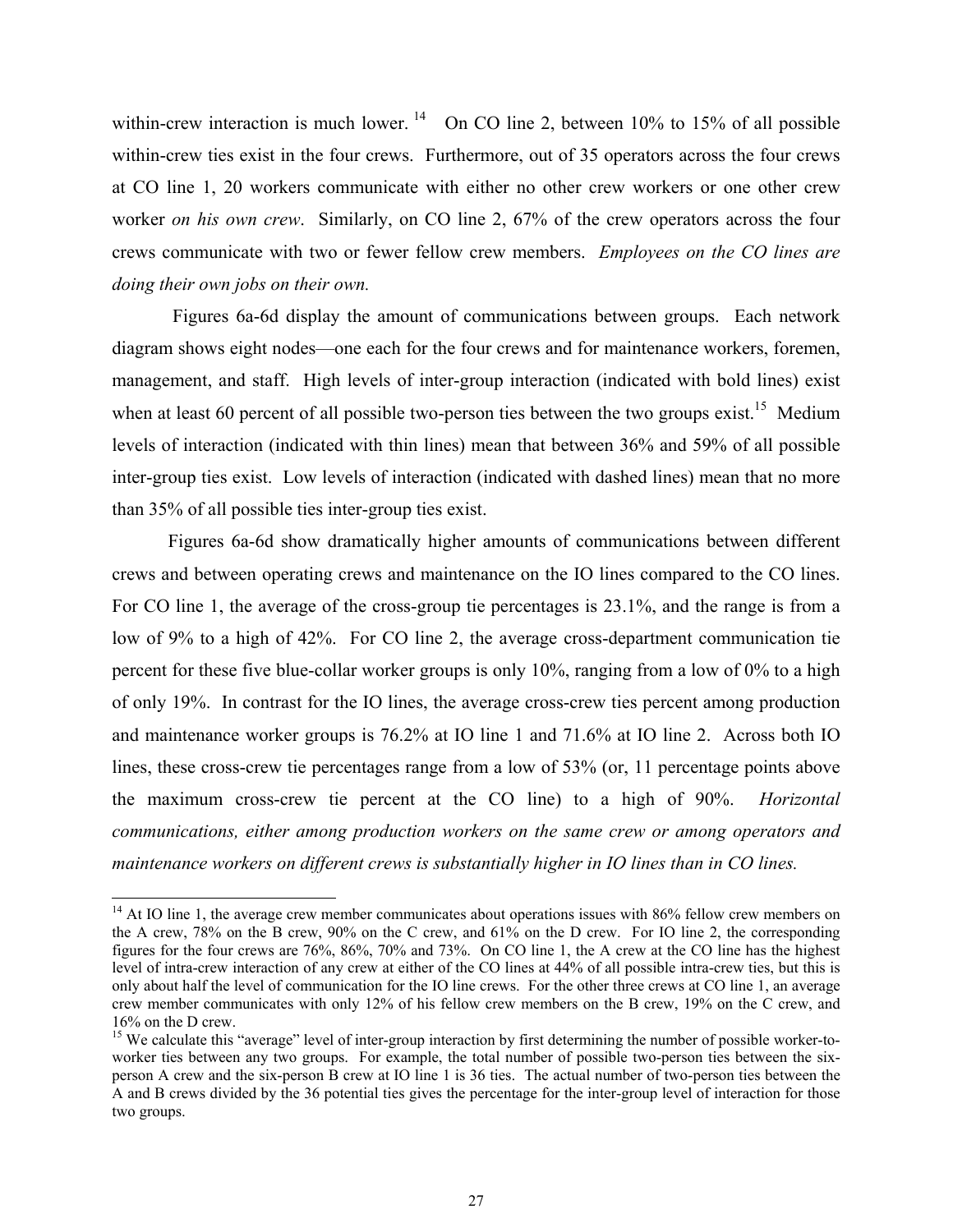The patterns of communications between the managerial groups (the foremen/team leader or manager) and the various production-worker groups is not higher on IO lines than on CO lines. The average tie percentage of inter-group interactions between managers and the six other employee groups is actually higher in CO line 1 (52% on average across the six non-manager groups) than it is in either of the IO lines (42% in IO line 1 and 45% in IO line 2). At CO line 2, manager interaction with the six other employee groups is lower (or 21% on average). On all lines, managers must communicate with workers to do their jobs. As in Table 2, there is little significant difference between the communications patterns of managers on IO versus CO lines.

#### *The Productivity Gains from Connective Capital and Innovative HR Practices*

Our model has two general implications:

H5: Firms with greater amounts of connective capital will tend to have higher levels of productivity (all else constant). And therefore, firms with higher levels of HR practices will tend to have higher levels of productivity.

H6: Firms will tend to be either high-HR or low-HR firms.

In our previous research for integrated steel finishing lines, we show that innovative HR practices appear to raise workers' productivity on these lines (Ichniowski, Shaw, and Prennushi, 1997). Moreover, these productivity gains amount to very large differences in operating income for the lines. Thus, the paper establishes a link between innovative HR practices and productivity, but does not empirically identify the cause of that link. In this paper, we show that high-HR lines have more connective capital. We are never able to show that connective capital is the cause of the higher productivity on innovative HR lines. To show that would require that we obtain individual communications data for all workers on all 36 steel lines, which would never be possible. However, since we are looking at exactly the same sets of production lines, and connective capital is higher in the high-HR lines, it seems very plausible that connective capital produces problem solving that contributes to the higher productivity of these lines.

In this paper, we cannot test whether firms tend to be high-HR or low-HR and thus high-CC and low-CC (Hypothesis H6). However, note that the steel mills that have high CC have much higher levels of CC and HR than do the traditional HR mills.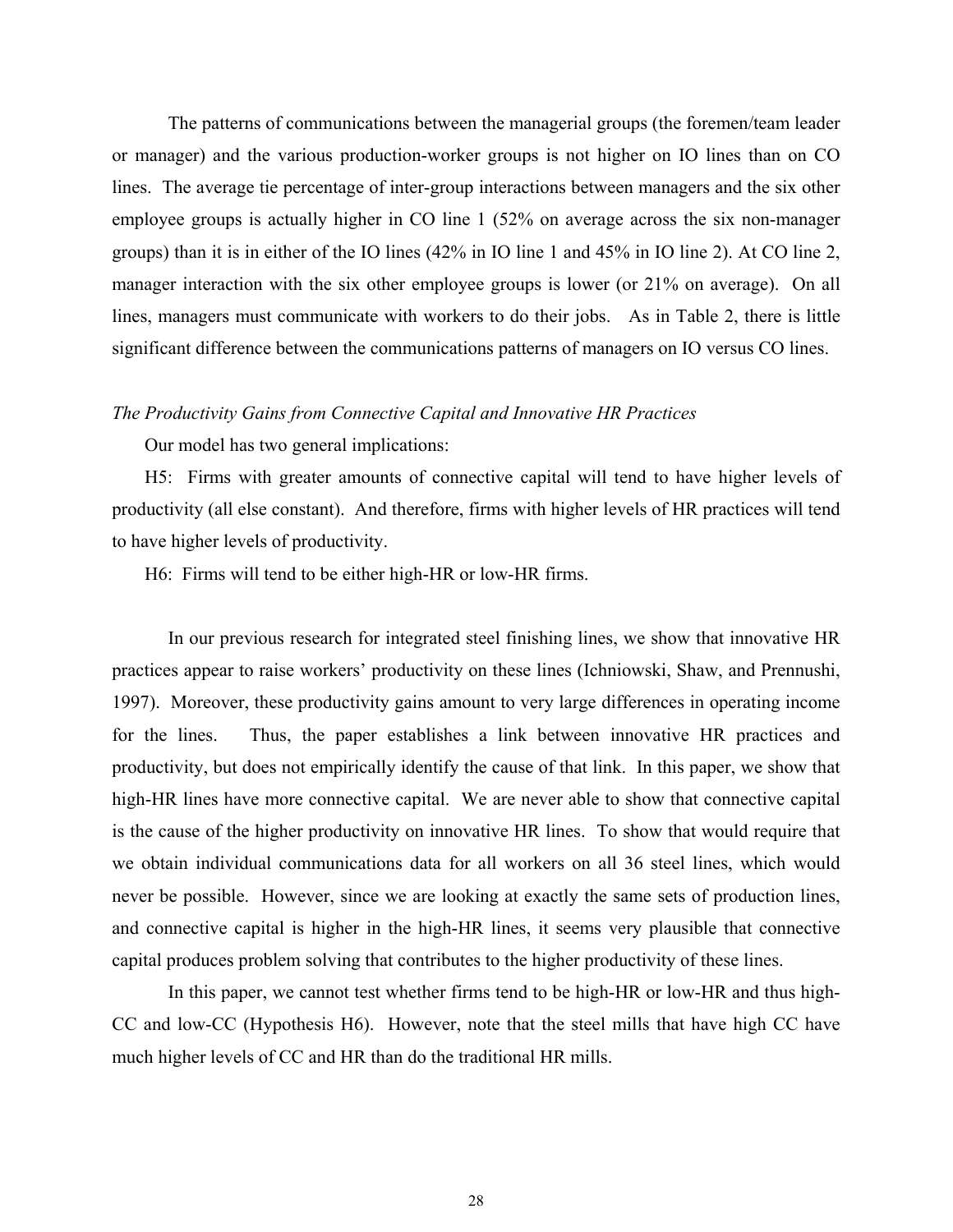#### **III. Is Connective Capital a Form of Social Capital?**

This notion of connective capital is similar to the concept of "social capital." Nahapiet and Ghoshal (1998, 243) define social capital as "the sum of the actual and potential resources embedded within, available through, and derived from the network of relationships possessed by an individual or a social unit. Social capital thus comprises both the network and the assets that may be mobilized through that network." However, social capital is a not a precisely defined term with many competing definitions available (see Manski, 2000, 13-14). Here, we define connective capital more specifically as human capital that workers share with other workers to solve problems.

While more specific than the idea of social capital, connective capital shares many features with commonly held views about social capital. Connective capital is a group or firm characteristic, yet determined by decisions of each individual in the group. There are positive externalities to connective capital – when a worker shares ideas and knowledge with other workers, it makes others more productive. Network effects are important in connective capital, since a worker who gets ideas from a co-worker can pass that information along to others in his or her set of contacts.

#### **IV. Conclusion**

Connective capital is the information flow obtained by worker i that is used by him to solve problems. Such capital is costly to develop – the cost is the worker's own opportunity cost of time as well as the cost of time for all who communicate with him. Moreover, because some of the returns to CC accrue to the firm and not the individual worker, workers will tend to underinvest in connective capital. Firms can enhance workers' CC investment if the firm invests in innovative HR practices that raise workers' optimal values of CC. Thus, the short run costs, of time and HR practices, earn returns over the long run as problem-solving raises output. Overall, innovative HR practices will produce higher levels of connective capital. However, firms will want to specialize – to be either high-connective capital high-HR firm or lowconnective capital low-HR firm. The cause of the specialization is twofold – workers' investments in CC produce externalities, so that CC investments by one person can spill over and raise CC investments by others; and as firms' invest in more HR to build connective capital, the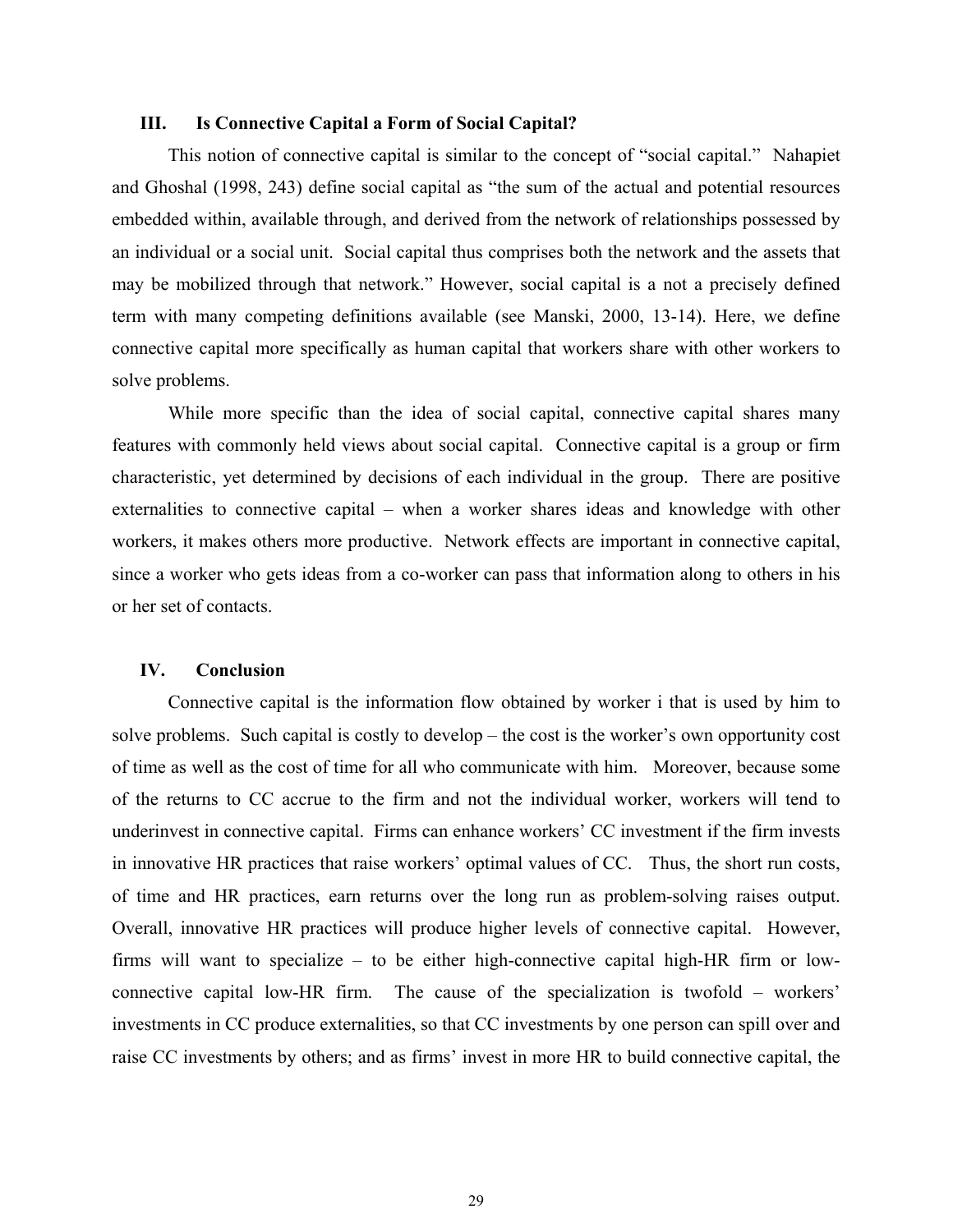amount of connective capital will accelerate with increases in HR. Firms should invest in either high amounts of CC and HR or low amounts.

Data from the steel industry provides some evidence that firms with innovative HR practices are investing in the "connective capital" of their workforces. Workplace communications among employees, especially among production and maintenance workers, are much more extensive under innovative and participatory HR practices than under traditional HR practices. In innovative HR lines, all workers communicate more extensively to solve operating problems on the lines. These differences in the behavior of workers across workplaces with similar technologies but different HR practices help account for the finding in the literature that manufacturing firms with systems of innovative HR practices achieve higher levels of productivity.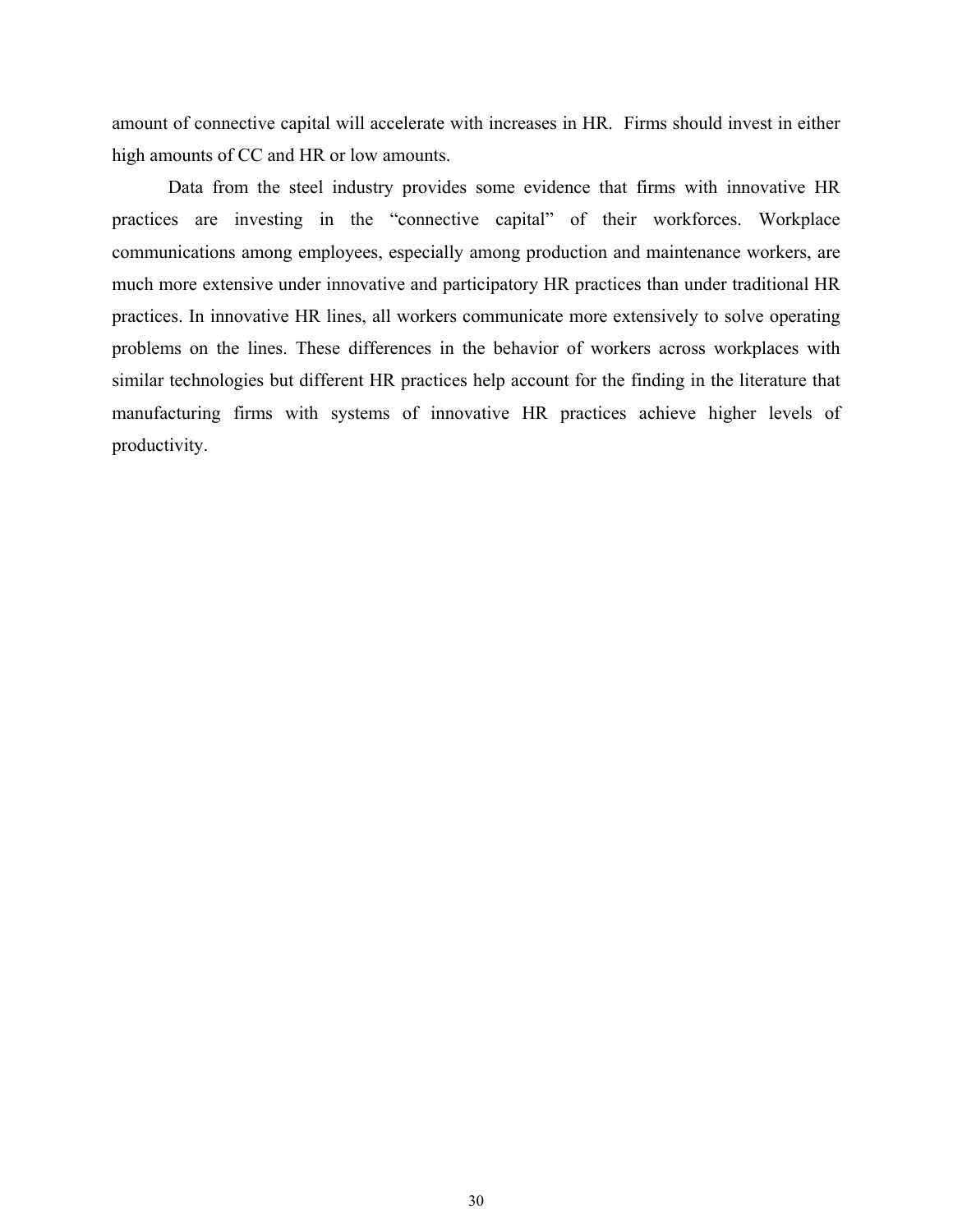## **References**

Akerlof, George and Rachel Kranton, "Identity and the Economics of Organizations," working paper, September 22, 2003.

Aoki, Masahiko (1986), "Horizontal vs. Vertical Information Structure of the Firm," *American Economic Review*, vol. 76, (December), pp. 971-983.

Appelbaum, Eileen and Peter Berg (1998), "Hierarchical Organization and Horizontal Coordination: Evidence from a Worker Survey," working paper.

Black, Sandra and Lynch, Lisa (1997) "How to Compete: The Impact of Workplace Practices and Information Technology on Productivity," working paper.

Berg, Peter, Eileen Appelbaum, Thomas Bailey, and Arne L. Kalleberg (1997) "The Performance Effects of Modular Production in the Apparel Industry," *Industrial Relations*, vol. 35 (July), pp. 356-373.

Bolton, Patrick and Mathias Dewatripont. (1994) "The Firm as a Communication Network," *Quarterly Journal of Economics*, vol 109, no. 4, (November) pp. 809-839.

Boning, W. Brent, Casey Ichniowski, and Kathryn Shaw (2000) "Making Production Incentives Effective: Opportunity Counts" working paper.

Borgatti, Everett, and Freeman (1996), "UCINET IV Version 1.64 Reference Manual," Analytic Technologies Natick, MA.

Dunlop, John T., and David Weil (1997) Diffusion and Performance of Modular Production in the U.S. Apparel Industry," *Industrial Relations*, vol. 35 (July), pp. 334-355.

Geanakoplos, J. and Paul Milgrom, (1991) "A Theory of Hierarchies Based on Limited Managerial Attention," *Journal of the Japanese and International Economies*, pp. 205-225.

Glaeser, Edward L., David Laibson, and Bruce Sacerdote. (2000) "The Economic Approach to Social Capital," NBER Working Paper no. 7728, (June).

Huselid, Mark (1995) "The Impact of Human Resource Management Practices on Turnover, Productivity, and Corporate Financial Performance," *Academy of Management Journal*, vol. 38, pp. 635-672.

Ichniowski, Casey and Kathryn Shaw (1995) "Old Dogs and New Tricks: Determinants of the Adoption of Productivity-Enhancing Work Practices," *Brookings Papers on Economic Activity: Microeconomics*, pp. 1-65.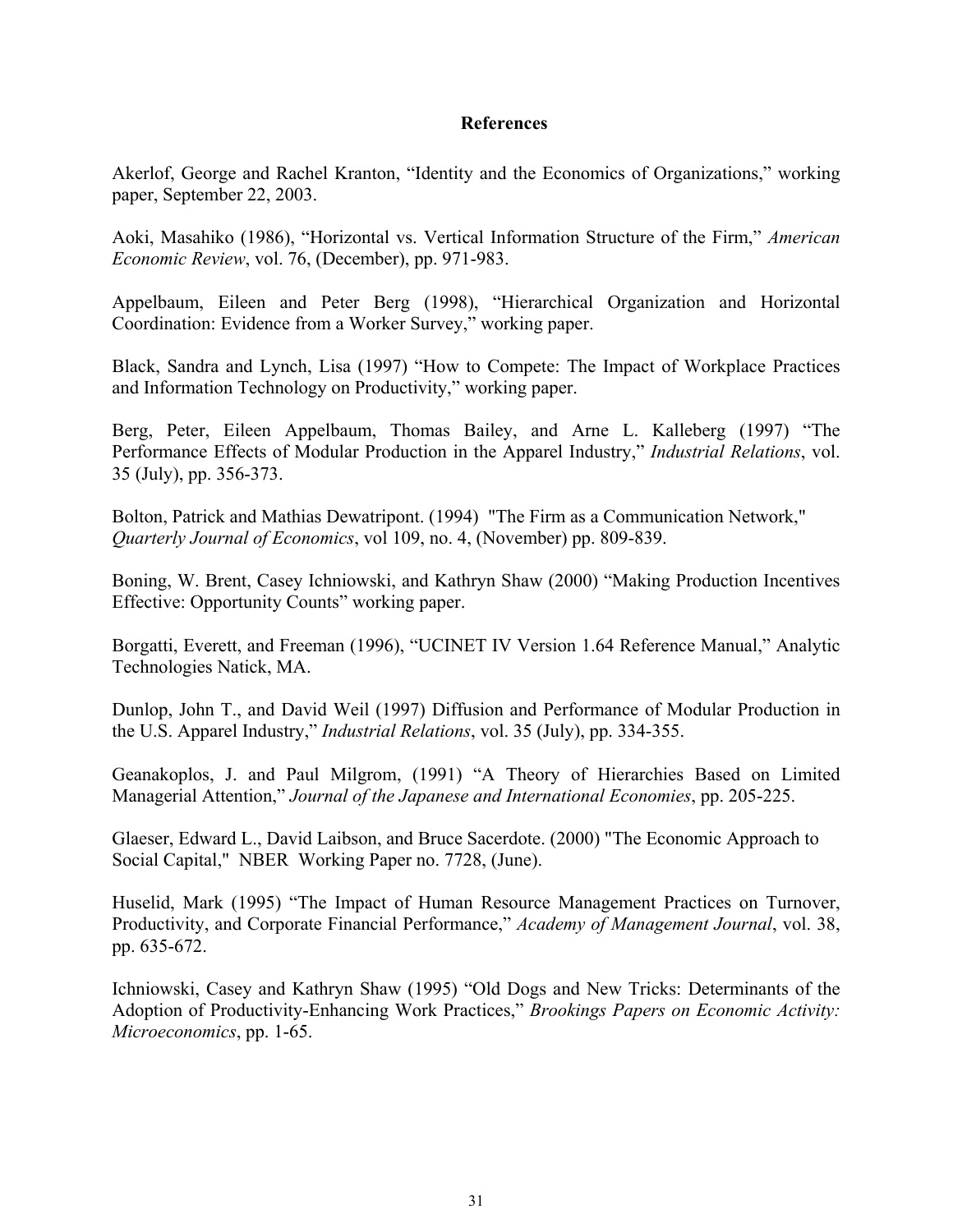Ichniowski, Casey, Kathryn Shaw, and Giovanna Prennushi (1997) "The Effects of Human Resource Management Practices on Productivity: A Study of Steel Finishing Lines," *American Economic Review*, vol. 87, pp. 291-313.

Ichniowski, Casey, Thomas A. Kochan, David Levine, Craig Olson, and George Strauss (1997) "What Works at Work: Overview and Assessment," *Industrial Relations*, vol. 35 (July), pp. 299-333.

Ichniowski, Casey and Kathryn Shaw (1999) "The Effects of Human Resource Management Systems on Economic Performance: An International Comparison of U.S. and Japanese Plants," *Management Science*.

Ichniowski, Casey and Kathryn Shaw (2002) "Beyond Incentive Pay: Insiders' Estimates of the Economic Value of Complementary HR Practices" (manuscript).

Jensen, Michael and William H. Meckling (1992) "Specific and General Knowledge, and Organizational Structure," in *Contract Economics*, eds. Lars Werin and Hans Wijkander (Blackwell, Oxford) pp. 251-274.

Kandel, Eugene and Edward Lazear (1992) "Peer Pressure and Partnerships" Journal of Political Economy, vol. 100, pp. 801-817.

Keren, M. and D. Levhari, (1979) "The Optimum Span of Control in a Pure Hierarchy," *Management Science*, vol 40, pp. 1162-1172.

Knack, S., and P. Keefer (1997) "Does Social Capital Have an Economic Payoff? A Cross-Country Investigation," *Quarterly Journal of Economics*, vol. 112, pp. 1251-1288.

Lazear, Edward, "Globalization and the Market for Team-mates" *Economic Journal: 104: 454 (1999): 15-40.* 

Lazear, Edward, "Enterpreneurship." NBER Working paper, 9109, August 2002.

Lazear, Edward, "Firm-Specific Human Capital: A Skill Weights Approach," NBER working paper 9679, June 2003.

Leana, Carrie and Harry Van Buren, III, (1999) "Organizational Social Capital and Employment Practices", *Academy of Management Review*, vol. 34, no. 3, pp. 538-555.

MacDuffie, John Paul (1995) "Human Resource Bundles and Manufacturing Performance: Organizational Logic and Flexible Production Systems in the World Auto Industry," *Industrial and Labor Relations Review*, vol. 48, pp. 197-221.

MacLeod, Bentley (1987), "Behavior and the Organization of the Firm," *Journal of Comparative Economics,*11: 207-220).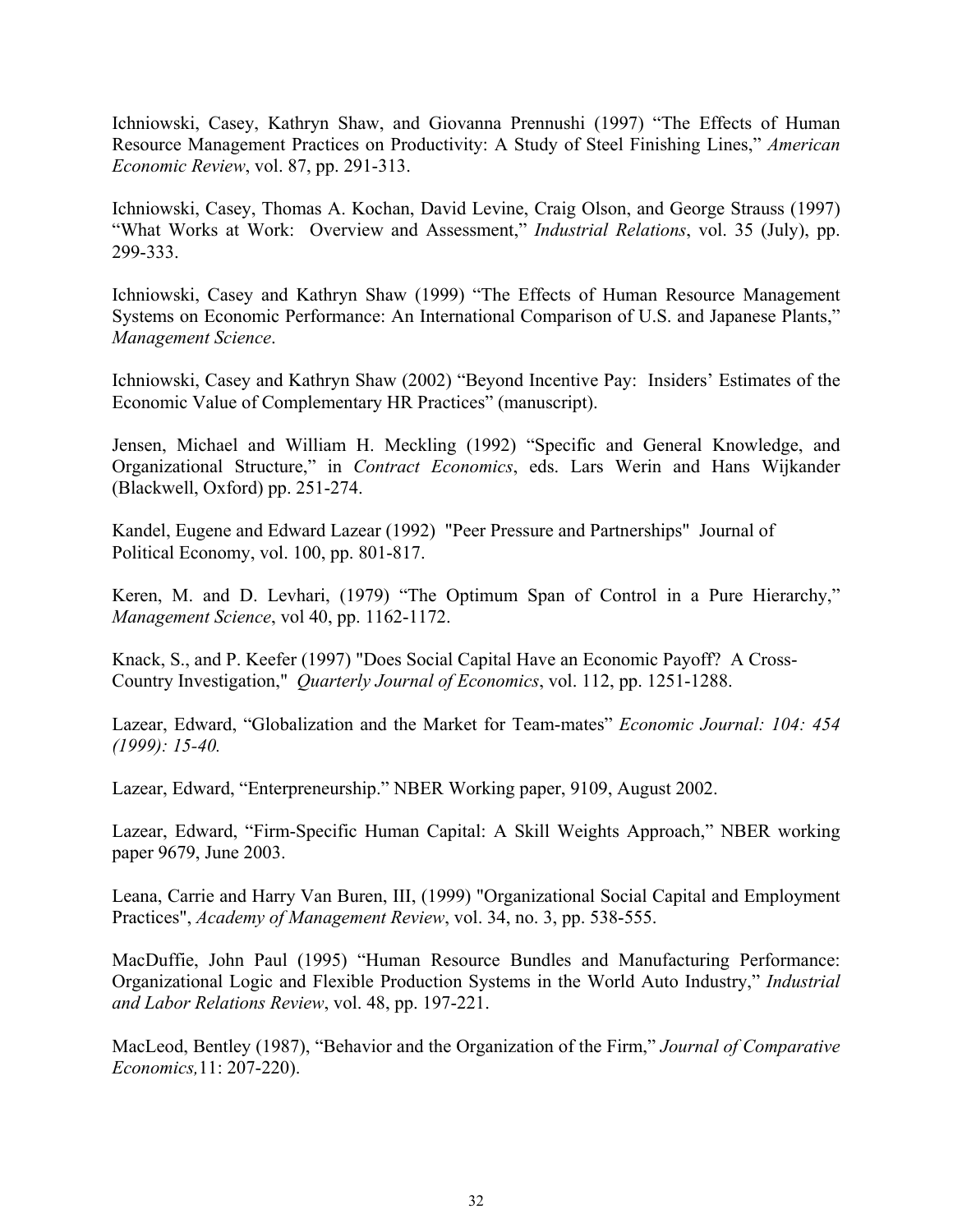MacLeod, Bentley (1988), "Equity, Efficiency, and Incentives in Cooperative Teams,"," *Advances in the Analysis of Participatory and Labor Managed Firms, 3*: 5-23.

Manski, Charles (2000) "Economic Analysis of Social Interactions," NBER Working Paper no. 7580.

Marshall, Alfred (1965) *Principles of Economics* (Macmillan, London).

Milgrom, Paul and John Roberts (1990) "The Economics of Modern Manufacturing," *American Economic Review*, vol. 80, no. 3, pp. 511-28.

Nahapiet, Janine and Sumantra Ghoshal (1998) "Social Capital, Intellectual Capital, and the Organizational Advantage," *Academy of Management Review*, vol. 23, no. 2, pp. 242-266.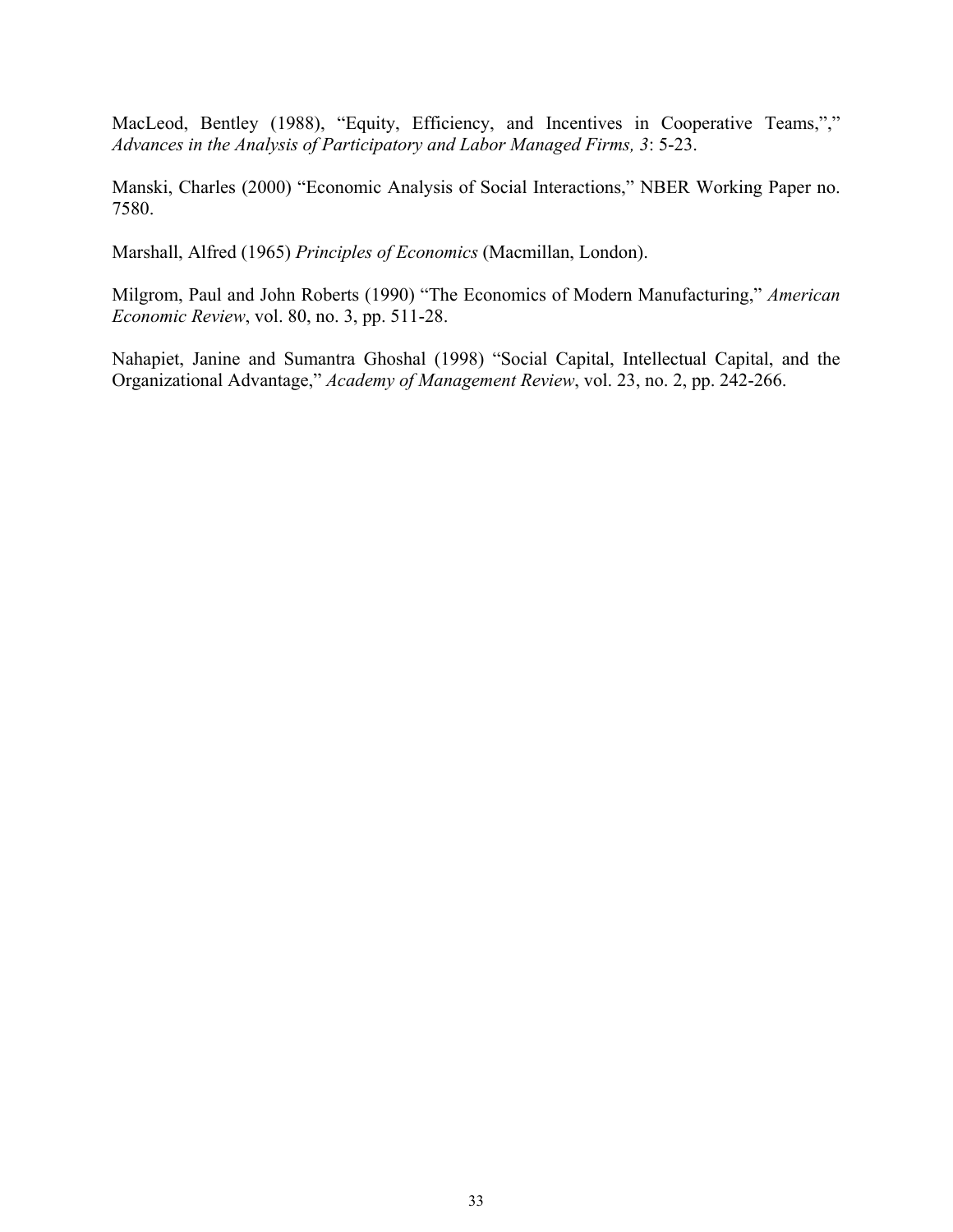#### **Table 1**

#### **Mean Values Human Capital and Connective Capital**

|                      |                  |                                       |        | Aggregate Human Capital    |       |  |  |  |
|----------------------|------------------|---------------------------------------|--------|----------------------------|-------|--|--|--|
|                      |                  | <b>CONNECTIVE CAPITAL<sup>a</sup></b> |        | <b>HUMAN CAPITAL</b>       |       |  |  |  |
| <b>TY</b>            | By               | By                                    | Tie%   | <b>Education Tenure</b>    |       |  |  |  |
|                      | <b>Education</b> | <b>Tenure</b>                         |        |                            |       |  |  |  |
| Control-Oriented     | 340.9            | 298.8                                 | .117   | 13.26                      | 13.67 |  |  |  |
|                      | (152.3)          | (349.5)                               | (.161) | $\%$ hs=56                 | (7.4) |  |  |  |
|                      |                  |                                       |        | $%$ coll=17                |       |  |  |  |
| Involvement-Oriented | 664.7            | 535.4                                 | .387   | 13.22                      | 11.86 |  |  |  |
|                      | (133.3)          | (228.3)                               | (.275) | $\%$ hs <sup>b</sup> =59   | (5.7) |  |  |  |
|                      |                  |                                       |        | $\%$ coll <sup>c</sup> =20 |       |  |  |  |

a-standard deviations in parantheses

b - %hs is the percent of workers with a high school degree or less;

c - %coll is the percent of workers with a college degree or more.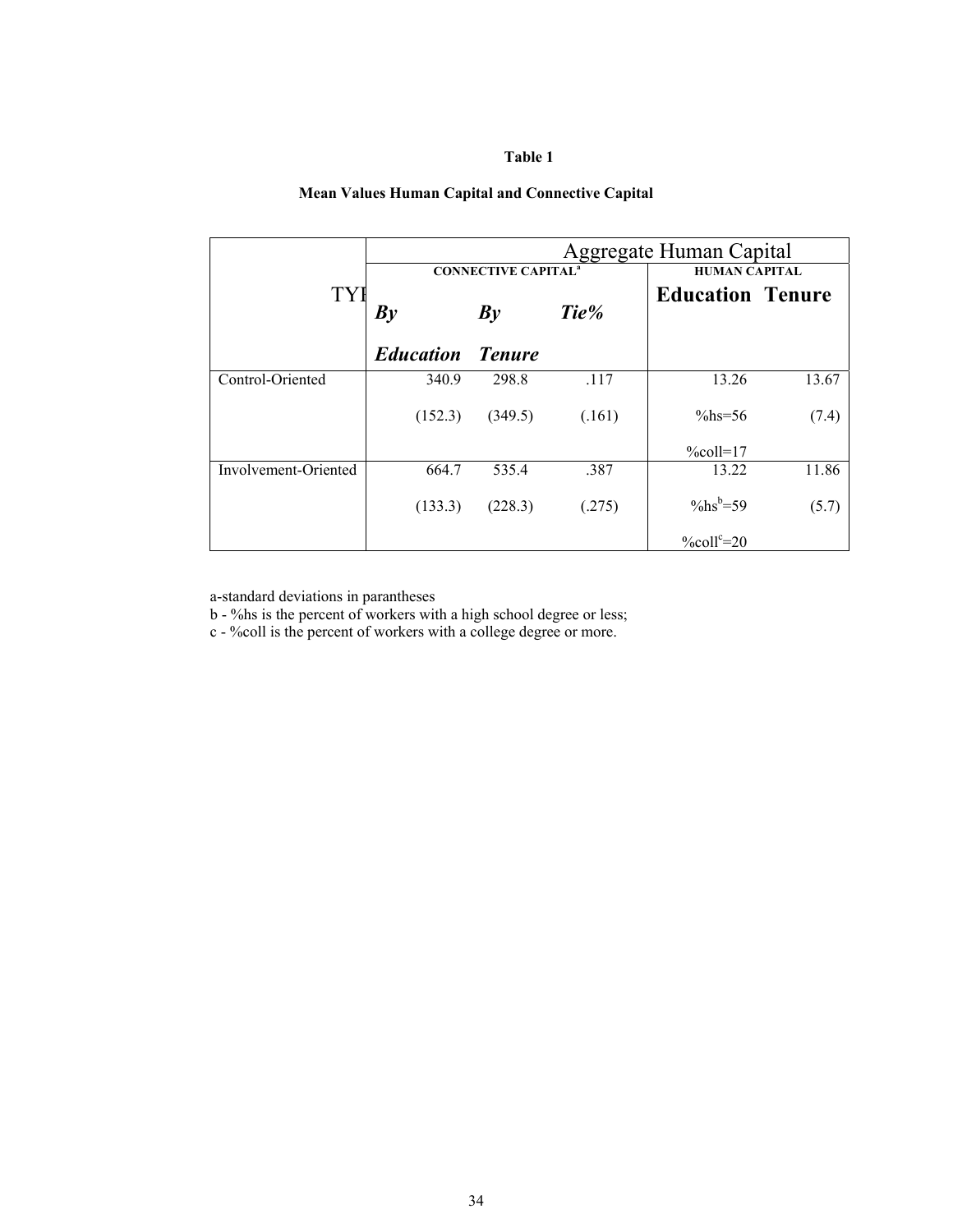# **Table 2 Determinants of Connective Capital Tie%**

|                           |                 | <b>Connective Capital Tie%</b> |                    |                  |
|---------------------------|-----------------|--------------------------------|--------------------|------------------|
|                           | <b>All Ties</b> | <b>All Ties</b>                | <b>Strong Ties</b> | <b>Weak Ties</b> |
|                           | (1)             | (2)                            | (3)                | (4)              |
|                           |                 |                                |                    |                  |
| <b>Production Workers</b> | .092            | .091                           | .062               | .067             |
|                           | (6.28)          | (10.88)                        | (8.12)             | (6.58)           |
|                           |                 |                                |                    |                  |
| Managers                  | .078            | .103                           | .071               | .061             |
|                           | (4.39)          | (6.30)                         | (6.41)             | (4.03)           |
|                           |                 |                                |                    |                  |
| Non-Production Staff      | .053            | .064                           | .055               | .039             |
|                           | (5.34)          | (4.21)                         | (3.78)             | (2.08)           |
|                           |                 |                                |                    |                  |
| Foremen/Team Leaders      | .149            | .084                           | .052               | .047             |
|                           | (4.51)          | (2.59)                         | (1.98)             | (1.92)           |
|                           |                 |                                |                    |                  |
| Involvement-oriented      | .175            |                                |                    |                  |
| HRM Practices (IO)        | (15.18)         |                                |                    |                  |
| Production Workers*IO     |                 | .199                           | .118               | .169             |
|                           |                 | (13.47)                        | (5.57)             | (9.65)           |
|                           |                 |                                |                    |                  |
| Managers*IO               |                 | .151                           | .023               | .201             |
|                           |                 | (5.44)                         | (1.50)             | (5.96)           |
|                           |                 |                                |                    |                  |
| Non-production Staff*IO   |                 | .176                           | .114               | .163             |
|                           |                 | (7.65)                         | (3.19)             | (7.42)           |
|                           |                 |                                |                    |                  |
| Foremen/Team Leader*IO    |                 | .283                           | .205               | .253             |
|                           |                 | (5.55)                         | (4.31)             | (3.80)           |
|                           |                 |                                |                    |                  |
| $R^2$                     | 0.49            | 0.50                           | 0.37               | 0.55             |
|                           |                 |                                |                    |                  |
| N                         | 5688            | 5688                           | 1896               | 1897             |
|                           |                 |                                |                    |                  |

Dependent Variable = (No. of Ties)<sub>i</sub>/(N<sub>plant</sub>)

Standard errors are adjusted for worker-specific clustering; t-statistics are in parentheses. Also included are controls for type of communication topic (the data is stacked by communication topic, so there are three observations per person for three topics).

Strong Ties refers to the sample of daily communications; Weak Ties refers to the sample of monthly communications; All Ties refers to the daily, weekly, and monthly communications (stacking the data across all three types).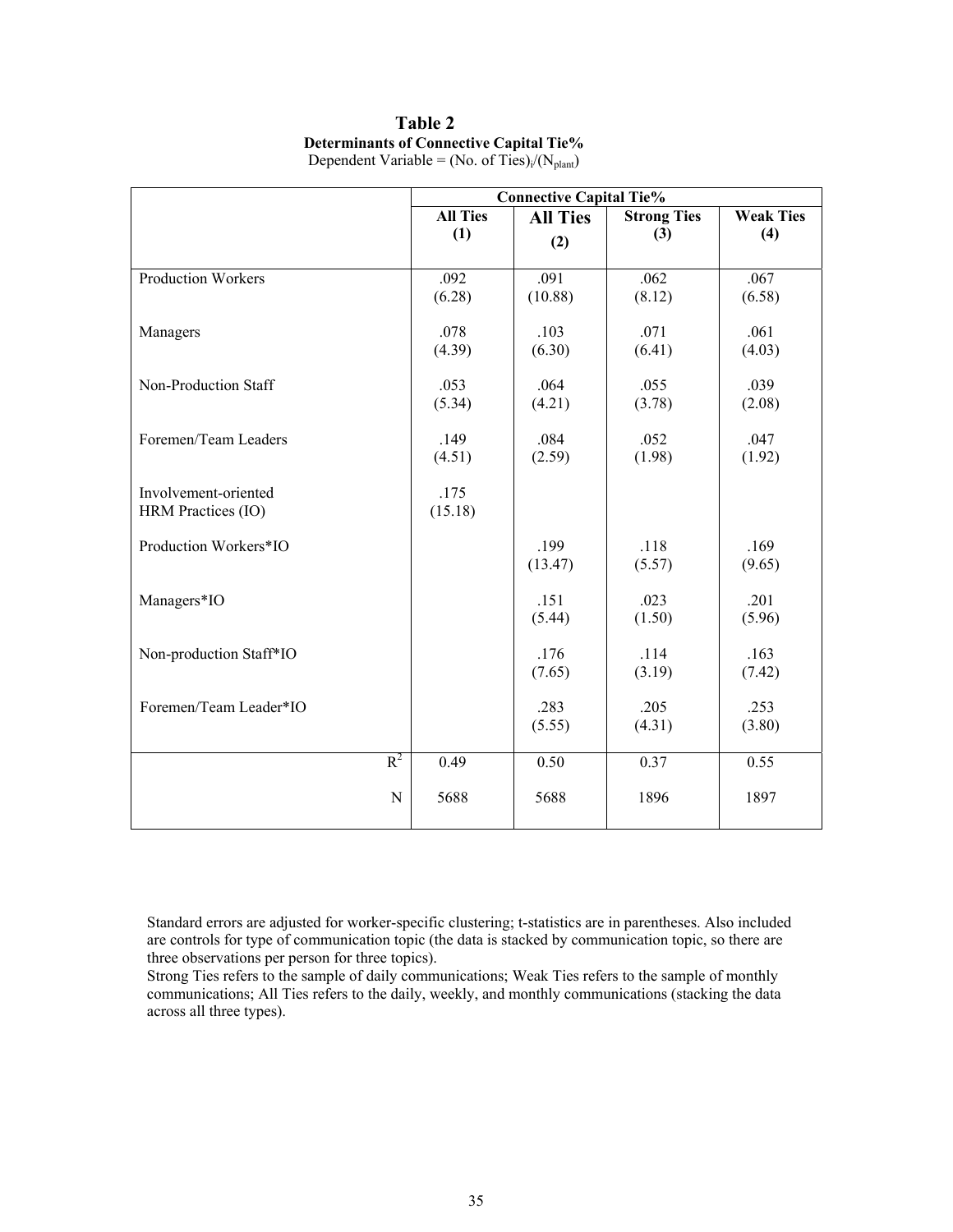|                                      |                     | <b>Connective Capital Tie%</b> |                  |
|--------------------------------------|---------------------|--------------------------------|------------------|
|                                      | <b>All Ties</b>     | <b>Strong Ties</b>             | <b>Weak Ties</b> |
|                                      | (1)                 | (2)                            | (3)              |
| Production Workers*IO                | .211                | .096                           | .198             |
|                                      | (11.22)             | (4.76)                         | (8.12)           |
| Managers*IO                          | .282                | .098                           | .296             |
|                                      | (7.89)              | (3.52)                         | (5.65)           |
| Non-production Staff*IO              | .260                | .160                           | .250             |
|                                      | (8.31)              | (2.87)                         | (7.90)           |
| Foremen/Team Leader*IO               | .323                | .238                           | .289             |
|                                      | (9.80)              | (5.59)                         | (4.46)           |
| $Age - Operators$                    | .0003               | $-.0025$                       | .0017            |
|                                      | (0.25)              | $(-1.80)$                      | (0.91)           |
| Non-operators                        | $-.0040$            | $-.0043$                       | $-.0034$         |
|                                      | $(-3.18)$           | $(-2.14)$                      | $(-2.58)$        |
| Tenure - Operators                   | .0016               | .0021                          | .0009            |
|                                      | (1.11)              | (1.66)                         | (0.49)           |
| Non-operators                        | .0038               | $-.0011$                       | .0068            |
|                                      | (2.45)              | $(-1.16)$                      | (2.73)           |
| Education - Operators                | .0050               | .012                           | $-.003$          |
|                                      | (0.61)              | (1.92)                         | $(-0.25)$        |
| Non-operators                        | .021                | .032                           | .007             |
|                                      | (2.07)              | (2.12)                         | (0.61)           |
| (Education) <sup>2</sup> – Operators | $-.0001$            | $-.0004$                       | .0001            |
|                                      | $(-0.38)$           | $(-1.51)$                      | (0.21)           |
| Non-operators                        | $-.0007$            | $-.0013$                       | $-.00003$        |
|                                      | $(-1.45)$           | $(-1.81)$                      | $(-0.06)$        |
| $R^2$                                | 0.54                | 0.41                           | 0.60             |
|                                      | 2657<br>$\mathbf N$ | 885                            | 889              |

**Table 3 Connective Capital Tie% with Human Capital Variables**  Dependent Variable = (No. of Ties)<sub>i</sub>/(N<sub>plant</sub>)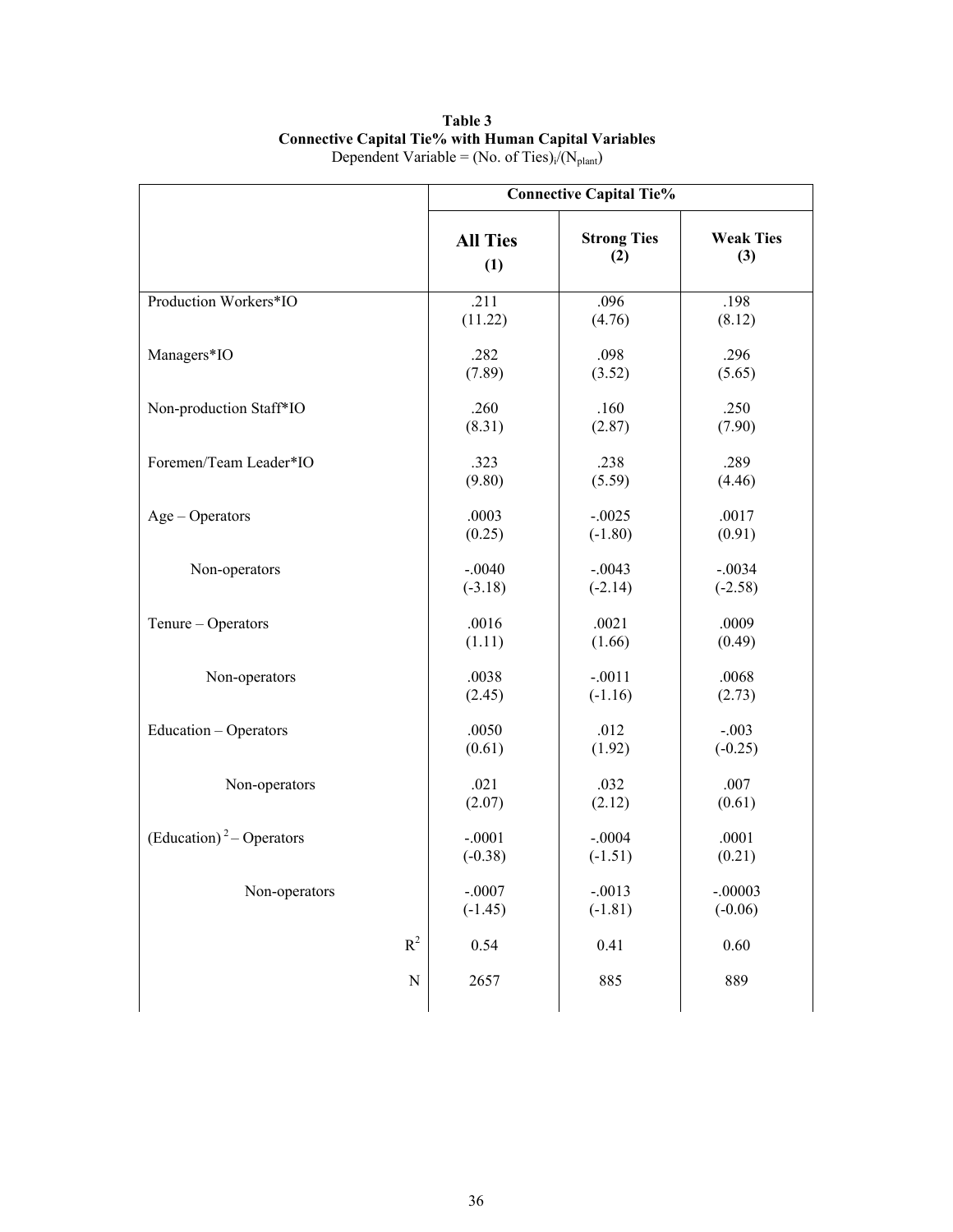Standard errors are adjusted for worker-specific clustering; t-statistics are in parentheses. Also included are controls for type of communication topic (the data is stacked by communication topic, so there are three observations per person for three topics).

Strong Ties refers to the sample of daily communications; Weak Ties refers to the sample of monthly communications; All Ties refers to the daily, weekly, and monthly communications (stacking the data across all three types).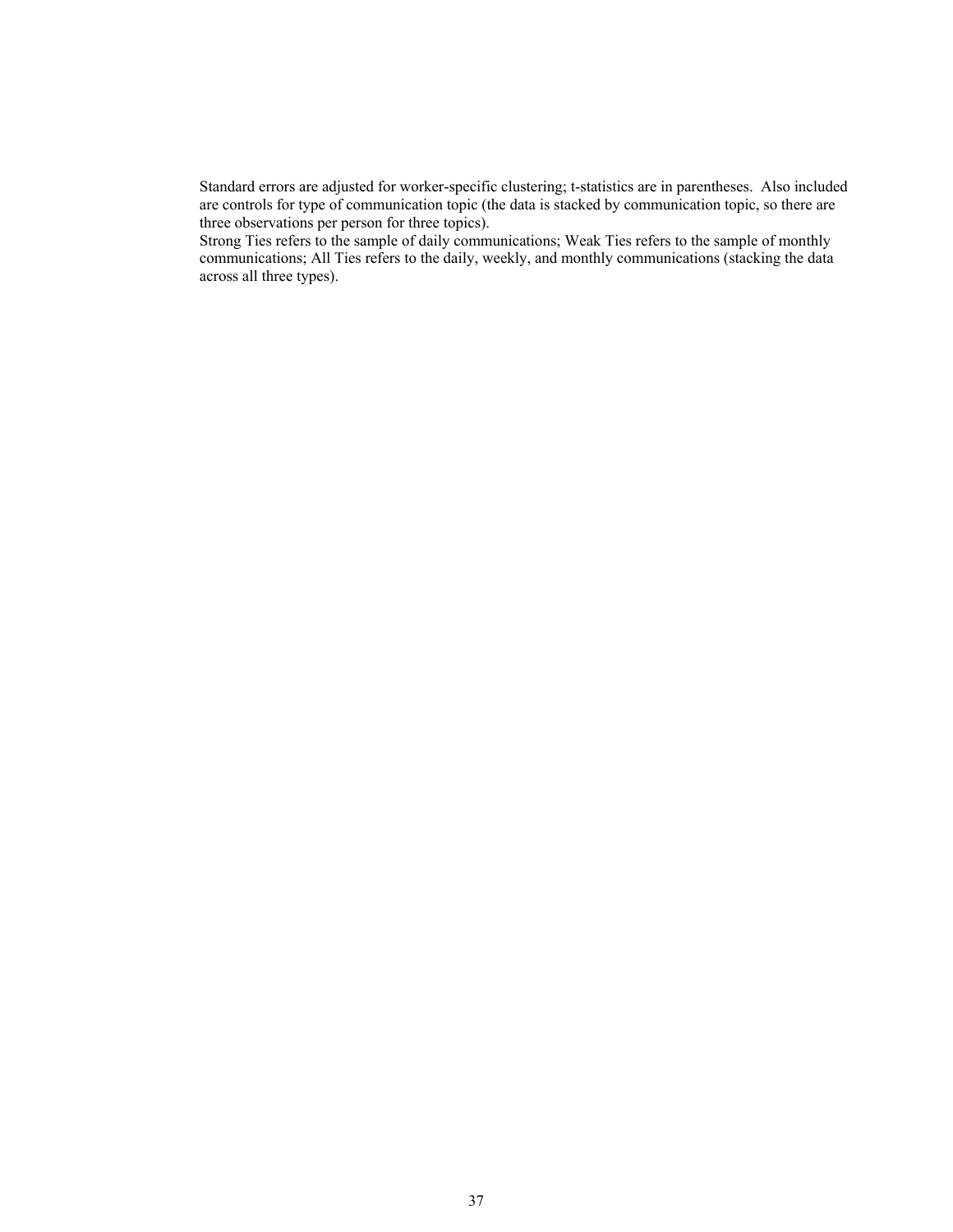# **Table 4**

## **Who Talks to Whom: The Probability of Communication**

Dependent Variable: Tie =1 if Communication Between Worker  $(i, j)$  Pair Tie =0 if No Communication

|                                  | IO Lines |           | CO Lines               |           |  |
|----------------------------------|----------|-----------|------------------------|-----------|--|
|                                  | (1)      | (2)       | (3)                    | (4)       |  |
|                                  | strong   | weak      | strong                 | weak      |  |
|                                  | ties     | ties      | ties                   | ties      |  |
|                                  |          |           |                        |           |  |
| Mean of Dependent Variable       | .368     | .302      | .075                   | .052      |  |
| <b>Independent Variables</b>     |          |           |                        |           |  |
| <i><u><b>Occupations</b></u></i> |          |           |                        |           |  |
| 1. Operator-Operator             | .311     | $-.013$   | $-.109$                | $-124$    |  |
|                                  | (4.12)   | $(-2.65)$ | $(-3.20)$              | $(-2.97)$ |  |
| 2. Manager-Manager               | .326     | $-.011$   | $-.053$                | .014      |  |
|                                  | (2.52)   | $(-0.09)$ | $(-1.16)$              | (0.97)    |  |
| 3. Operator-Manager              | .291     | $-.001$   | $-.077$                | $-.082$   |  |
|                                  | (3.76)   | $(-0.02)$ | $(-2.60)$              | $(-2.48)$ |  |
| 4. Staff-Manager                 | .122     | .122      | $-0.064$               | $-.052$   |  |
|                                  | (1.50)   | (1.75)    | $(-2.02)$              | $(-1.55)$ |  |
| 5. Staff-Staff                   | .154     | $-.043$   | $-.082$                | $-.125$   |  |
|                                  | (2.21)   | $(-0.71)$ | $(-2.25)$              | $(-3.09)$ |  |
| 6. Staff-Operator                | .173     | .013      | $-.093$                | $-.132$   |  |
|                                  | (2.46)   | (0.20)    | $(-2.68)$              | $(-3.25)$ |  |
| 7. Staff-Maintenance             | .095     | .027      | $-.032$                | $-.059$   |  |
|                                  | (1.20)   | (0.42)    | $(-0.95)$              | $(-2.44)$ |  |
| 8. Operator-Maintenance          | .125     | .029      | $-.070$                | $-.049$   |  |
|                                  | (1.86)   | (0.42)    | $(-2.38)$              | $(-2.21)$ |  |
| 9. Maintenance-Maintenance       | .471     | $-.201$   | .038                   | .041      |  |
|                                  | (4.47)   | $(-2.44)$ | (0.82)                 | (1.23)    |  |
| 10. Supervisor-Supervisor        | -------- | --------- | $-.041$                | $-.037$   |  |
|                                  |          |           | $(-0.70)$              | $(-0.47)$ |  |
| 11. Supervisor-Staff             |          |           | $-.032$                | $-.111$   |  |
|                                  |          |           | $(-0.78)$              | $(-2.73)$ |  |
| 12. Supervisor-Operator          |          |           | $-.063$                | $-.121$   |  |
|                                  |          |           | $(-1.64)$              | $(-2.92)$ |  |
| 13. Supervisor-Maintenance       |          |           | .008                   | $-.054$   |  |
|                                  |          |           | (0.18)                 | $(-1.35)$ |  |
| 14. Manager-Maintenance          |          |           | omitted dummy variable |           |  |
| <b>Education</b>                 |          |           |                        |           |  |
| 15. Both High School             | .189     | $-.116$   | $-.010$                | .010      |  |
|                                  | (3.58)   | $(-2.65)$ | $(-0.59)$              | (0.61)    |  |
| 16. Both Post High School        | .055     | .064      | $-.001$                | .024      |  |
|                                  | (1.20)   | (1.65)    | $(-0.08)$              | (1.99)    |  |
| 17. Both College                 | $-.008$  | $-.025$   | 0.19                   | .007      |  |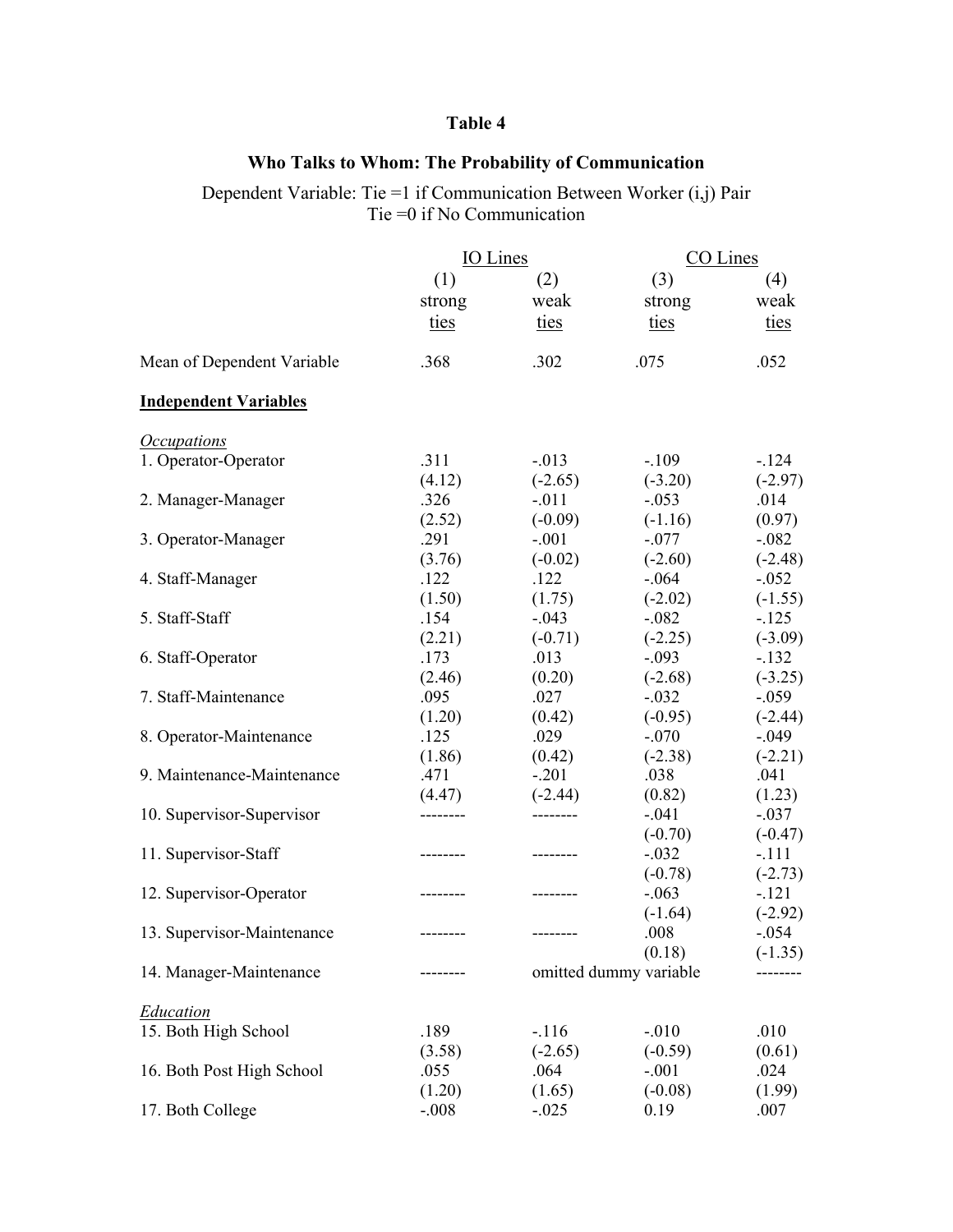|                              | $(-0.16)$ | $(-0.67)$ | (0.90)                 | (0.38)   |
|------------------------------|-----------|-----------|------------------------|----------|
| 18. HS-Post High School      | .143      | $-.068$   | $-.009$                | .008     |
|                              | (4.09)    | $(-2.45)$ | $(-0.68)$              | (0.68)   |
| 19. $HS - College$           | $-.075$   | $-.032$   | .009                   | .014     |
|                              | $(-1.47)$ | $(-0.63)$ | (0.59)                 | (0.97)   |
| 20. Post High School-College | --------  |           | omitted dummy variable | -------- |
| <u>Age</u>                   |           |           |                        |          |
| 21. Matching Age             | .020      | $-.010$   | .005                   | .012     |
|                              | (1.09)    | $(-0.60)$ | (0.94)                 | (1.89)   |
| <b>Tenure</b>                |           |           |                        |          |
| 22. Both New                 | $-.063$   | $-.071$   | .045                   | .010     |
|                              | $(-1.32)$ | $(-1.42)$ | (2.35)                 | (0.48)   |
| 23. Both Average             | $-.037$   | .068      | $-0.019$               | .014     |
|                              | $(-0.63)$ | (1.37)    | $(-1.87)$              | (1.43)   |
| 24. Both Senior              | .058      | $-.071$   | .147                   | .026     |
|                              | (0.72)    | $(-1.17)$ | (4.34)                 | (1.92)   |
| 25. New-Average              | $-0.044$  | .010      | $-.009$                | .022     |
|                              | $(-1.14)$ | (0.28)    | $(-0.81)$              | (1.36)   |
| 26. New-Senior               | $-.153$   | .086      | .031                   | .020     |
|                              | (3.18)    | (1.56)    | (2.31)                 | (1.19)   |
| 27. Average-Senior           | --------  |           | omitted dummy variable | -------- |
| $R^2$                        | .09       | .05       | .05                    | .04      |
| $\mathbf N$                  | 3893      | 3893      | 12549                  | 12549    |

Note to Table 4: The omitted categories for categorical variables above are managermaintenance for occupations; post high school-college for education, average- senior for tenure, and non-matching age for age.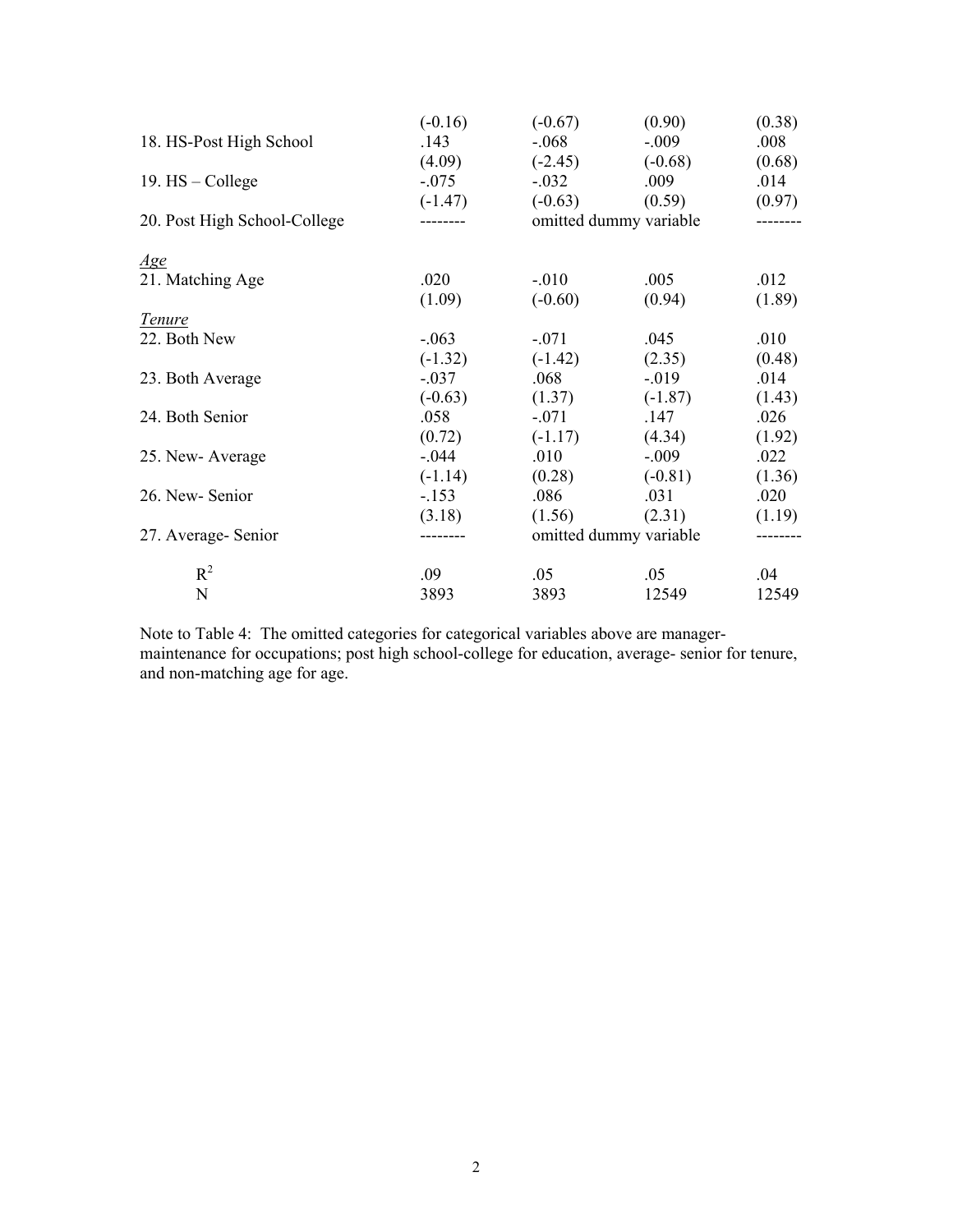| Table 5                                             |
|-----------------------------------------------------|
| Who Talks to Whom: The Probability of Communication |

# *Subsample: Operators Who Talk to Operators Only*

Dependent Variable: Tie =1 if Communication Between Worker (i,j) Pair Tie =0 if No Communication

|                              | IO Lines             |                   | CO Lines                            |                |
|------------------------------|----------------------|-------------------|-------------------------------------|----------------|
|                              | (1)                  | (2)               | (3)                                 | (4)            |
|                              | strong               | weak              | strong                              | weak           |
|                              | ties                 | ties              | ties                                | ties           |
| Mean of Dependent Variable   | .530                 | .278              | .032                                | 020            |
| <b>Independent Variables</b> |                      |                   |                                     |                |
| Education                    |                      |                   |                                     |                |
| 1. Both High School          | .032                 | $-133$            | .011                                | .196           |
| 2. Both Post High School     | (0.27)<br>.085       | $(-1.08)$<br>.007 | (0.39)<br>.026                      | (4.21)<br>.220 |
|                              | (0.75)               | (0.06)            | (1.12)                              | (4.61)         |
| 3. Both College              | $-.069$              | $-.203$           | $-059$                              | $-.121$        |
|                              | $(-0.38)$            | $(-1.57)$         | $(-1.05)$                           | $(-3.72)$      |
| 4. HS-Post High School       | .159                 | $-157$            | .028                                | .208           |
|                              | (1.31)               | $(-1.32)$         | (1.02)                              | (4.44)         |
| 5. HS - College              | $-.317$              | .119              | $-.067$                             | $-.064$        |
| 6. Post High School-College  | $(-3.10)$            | (0.96)            | $(-3.50)$<br>omitted dummy variable | $(-1.83)$      |
|                              |                      |                   |                                     |                |
| Age                          |                      |                   |                                     |                |
| 7. Matching Age              | $-.018$              | .004              | .015                                | .011           |
|                              | $(-0.34)$            | (0.10)            | (1.90)                              | (2.77)         |
| Tenure                       |                      |                   |                                     |                |
| 8. Both New                  | $-.290$              | .162              | .035                                | .002           |
|                              | $(-2.48)$            | (1.71)            | (1.79)                              | (0.09)         |
| 9. Both Average              | $-.297$<br>$(-2.27)$ | .280<br>(2.46)    | .004<br>(0.34)                      | .003<br>(0.49) |
| 10. Both Senior              | .005                 | .013              | .185                                | .023           |
|                              | (0.03)               | (0.11)            | (2.08)                              | (1.35)         |
| 11. New-Average              | $-.232$              | .211              | $-.003$                             | .007           |
|                              | $(-3.16)$            | (4.28)            | $(-0.27)$                           | (0.85)         |
| 12. New-Senior               | $-.311$              | .190              | $-.014$                             | .009           |
|                              | (2.53)               | (1.72)            | $(-1.13)$                           | (0.85)         |
| 13. Average-Senior           | --------             |                   | omitted dummy variable              | --------       |
| $R^2$                        | .12                  | .09               | .05                                 | .20            |
| N                            | 381                  | 381               | 2688                                | 2688           |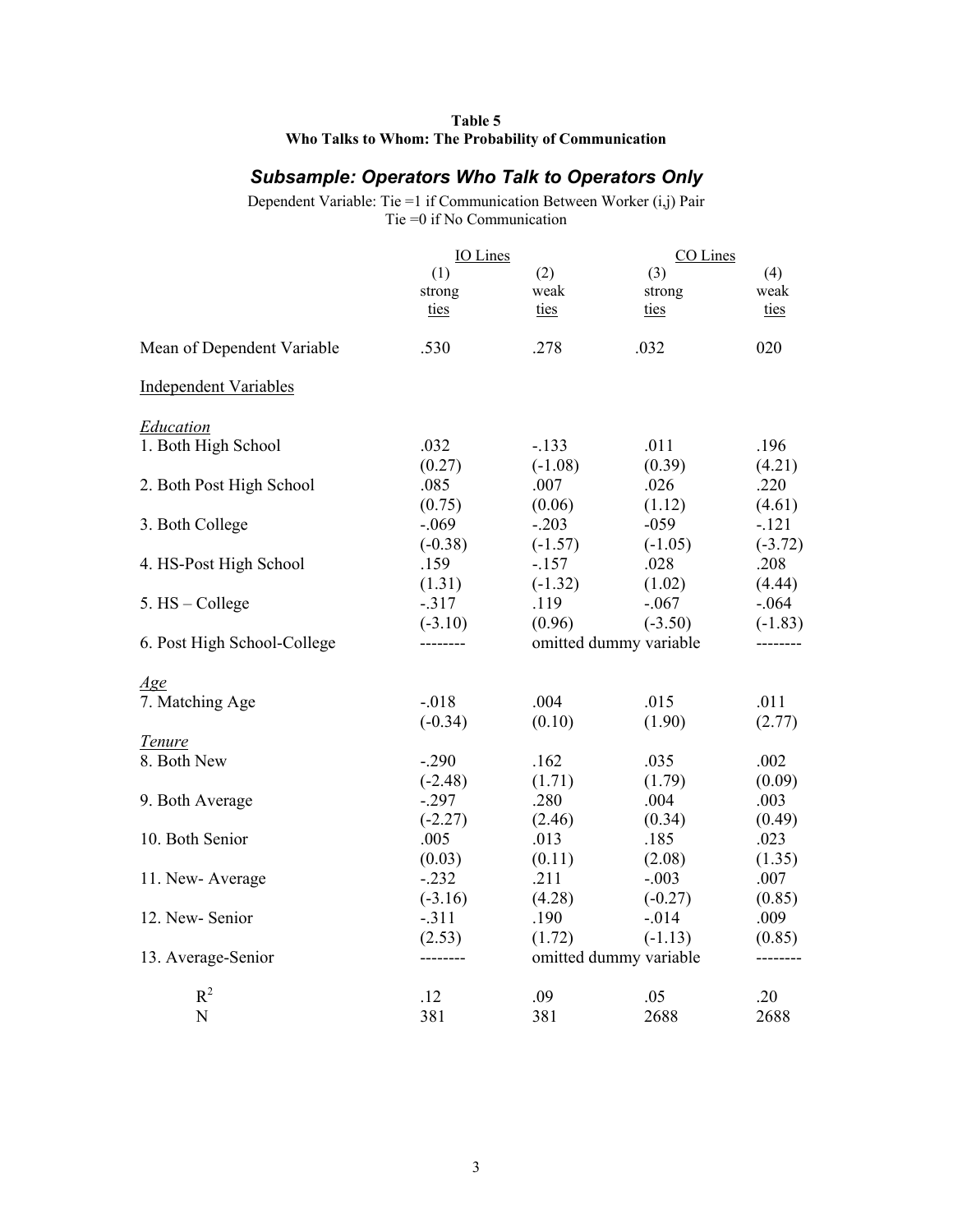# **Table 6**  Means of Selected Variables in Sample of Worker Communications Pairs

|                     |      | Mean      |  |
|---------------------|------|-----------|--|
| Variable            |      | <u>IO</u> |  |
| <b>Strong Ties</b>  | .368 | .075      |  |
| <b>Weak Ties</b>    | .302 | .052      |  |
| Both HS             | .329 | .328      |  |
| <b>Both Post HS</b> | .222 | .230      |  |
| <b>Both College</b> | .078 | .040      |  |
| HS-Post HS          | .219 | .301      |  |
| HS-College          | .276 | .190      |  |
| <b>Both New</b>     | .427 | .143      |  |
| New-Average         | .292 | .333      |  |
| New-Senior          | .140 | .139      |  |
| <b>Both Average</b> | .101 | .189      |  |
| <b>Both Senior</b>  | .012 | .048      |  |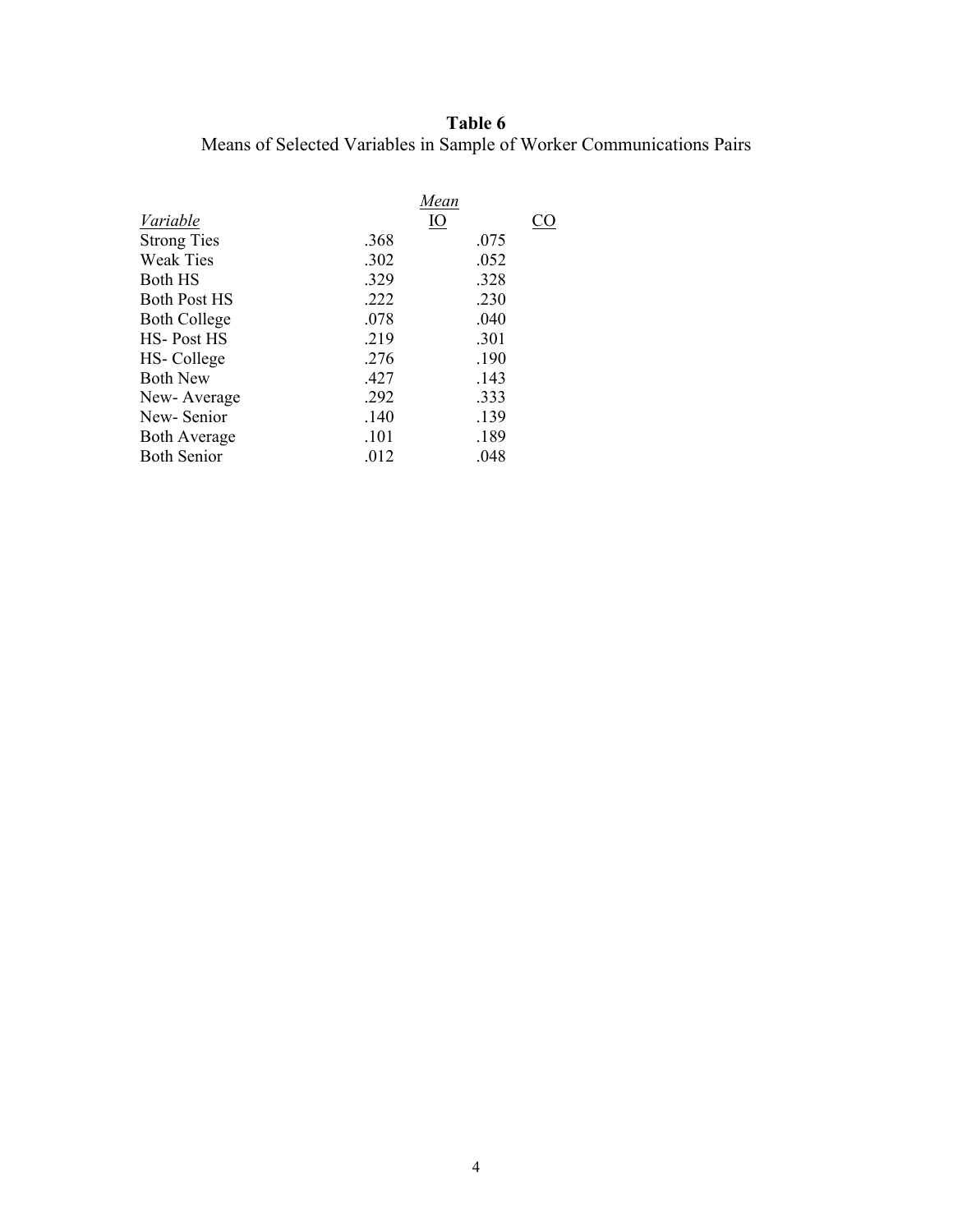#### **Appendix A - Summary of Communication Survey Questions**

Here is a summary of the questions that are included in the communication survey. The survey is relatively easy to fill out and takes between 10-15 minutes. The survey is organized with one question per page. The rest of the page contains the names of all of the employees. Beside each employee name are three check boxes indicating the frequency of communication. Each respondent will be asked to read each question and place a check mark by the name of each employee's name that meet the question's criteria.

For example, below is a brief illustration of one page from the survey.

| With whom do you typically communicate?           |  |       |  |  |  |                        |                     |  |       |        |                    |
|---------------------------------------------------|--|-------|--|--|--|------------------------|---------------------|--|-------|--------|--------------------|
| Please check as many names as may be appropriate. |  |       |  |  |  |                        |                     |  |       |        |                    |
|                                                   |  | Daily |  |  |  | Weekly Monthly or less |                     |  | Daily | Weekly | Monthly or<br>less |
| Adams, Fred                                       |  |       |  |  |  |                        | Hurley, Stanley     |  |       |        |                    |
| Christopheson, Bill                               |  |       |  |  |  |                        | Marshall, Jim       |  |       |        |                    |
| Haynes, Lester                                    |  |       |  |  |  |                        | Smith, Don          |  |       |        |                    |
| Lieman, Mary                                      |  |       |  |  |  |                        | Norville, David Jr. |  |       |        |                    |
| Jordan, Barb                                      |  |       |  |  |  |                        | Ostertag, John      |  |       |        |                    |
| Childs, Tim                                       |  |       |  |  |  |                        | Patton, Mike        |  |       |        |                    |

The survey questions include:

- 1. With whom do you typically communicate?
- 2. Who do you communicate with about operational issues?
- 3. Who do you communicate with about safety issues?
- 4. Who do you communicate with about quality issues?
- 5. Who do you communicate with about maintenance issues?
- 6. Who do you communicate with about customer issues?
- 7. Who do you communicate with about supplier issues?
- 8. Who do you communicate with about job related routines that you have developed?
- 9. Who do you communicate with about the performance of the company issues?
- 10. Who are you dependent on for critical information in doing your job?
- 11. Who is dependent on you for critical information in doing their job?
- 12. How much training would you need to fill-in for the following employees
- 13. With whom would you feel comfortable filling-in for you?

All of the surveys will be handed out by the research team along with an envelope. The respondents will be instructed to return the survey in this envelope and seal it to members of the research team. This will help to protect the confidentiality of the responses.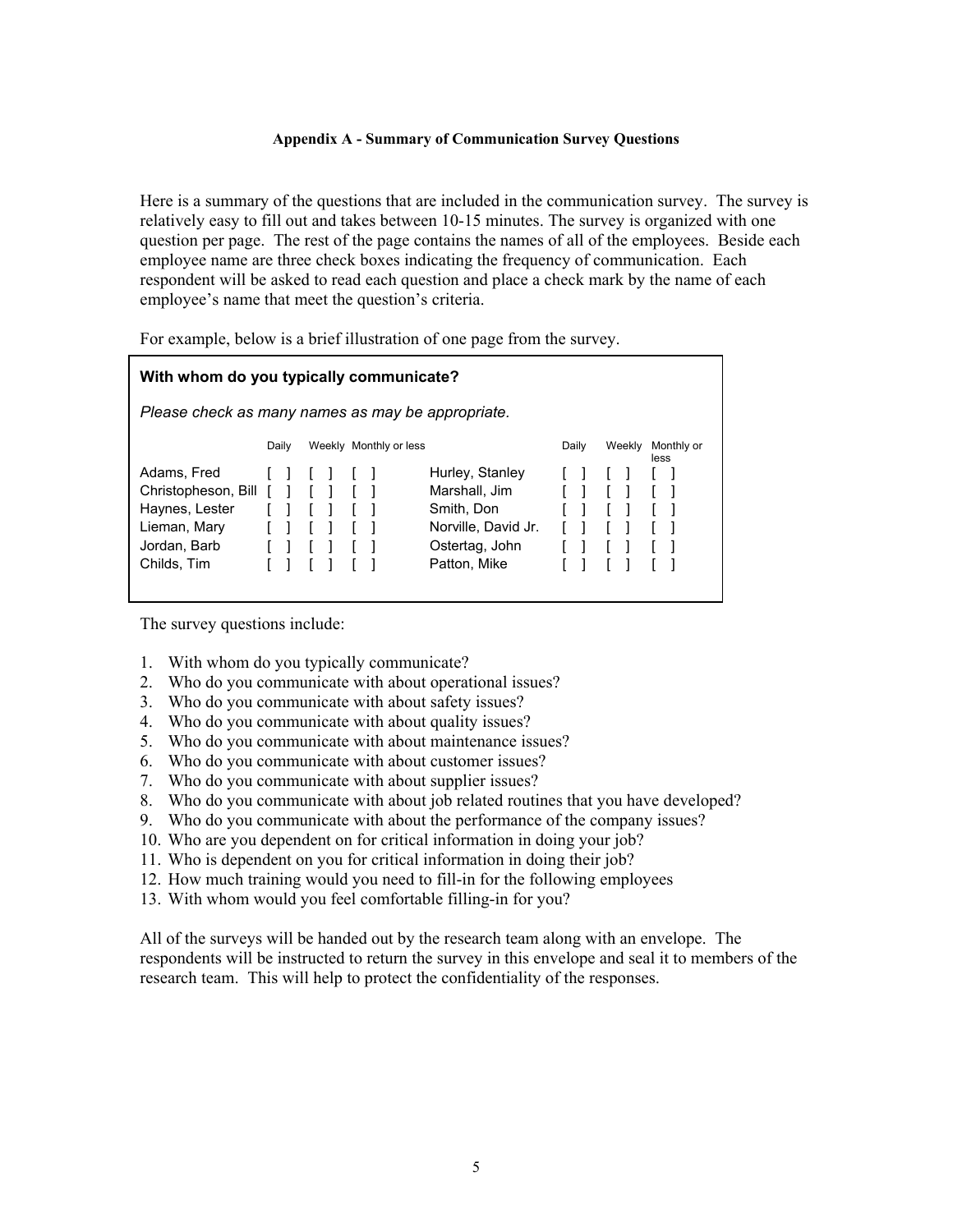

#### **Figure 5a - intra-crew Communication Interactions for IO Line 1**

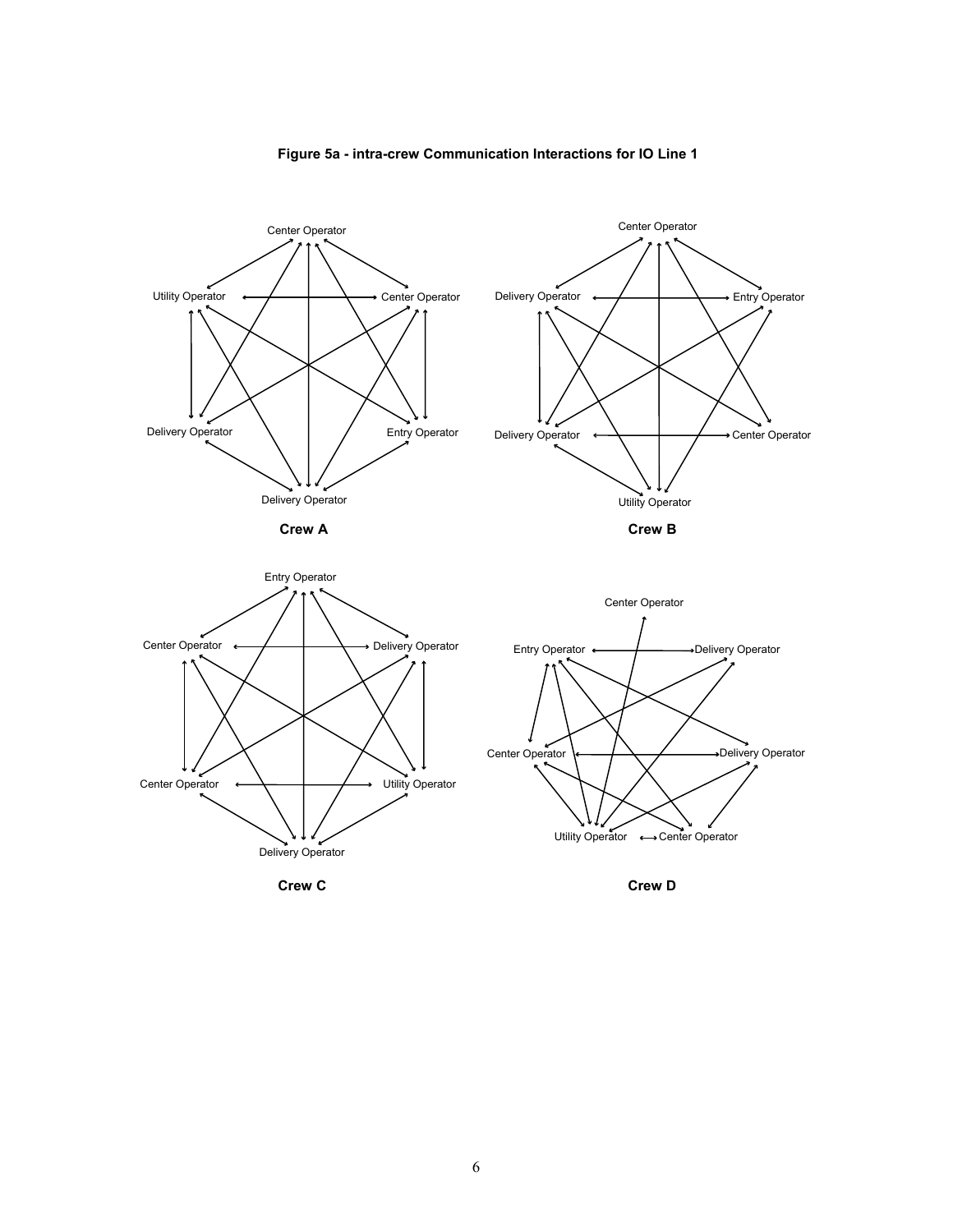



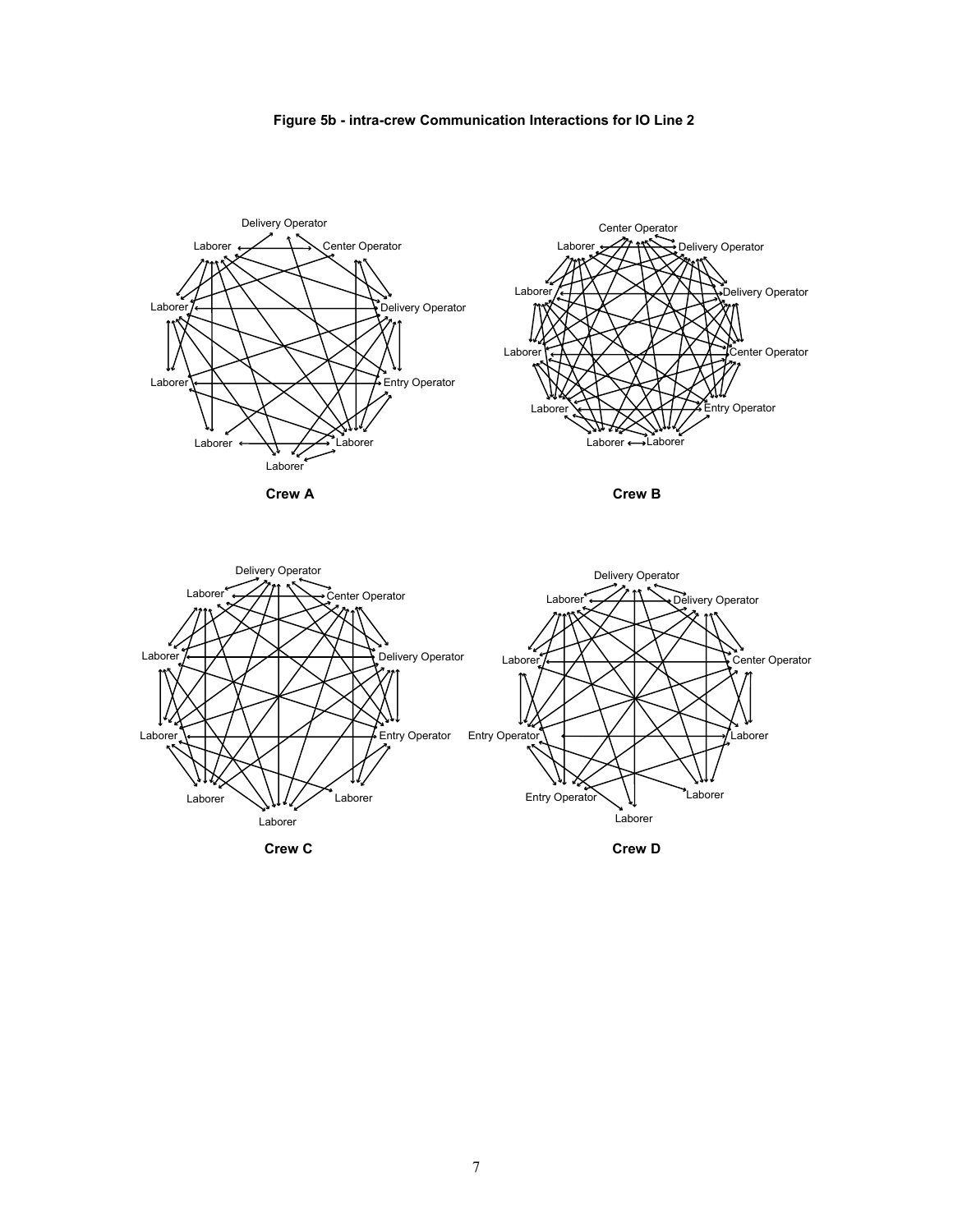







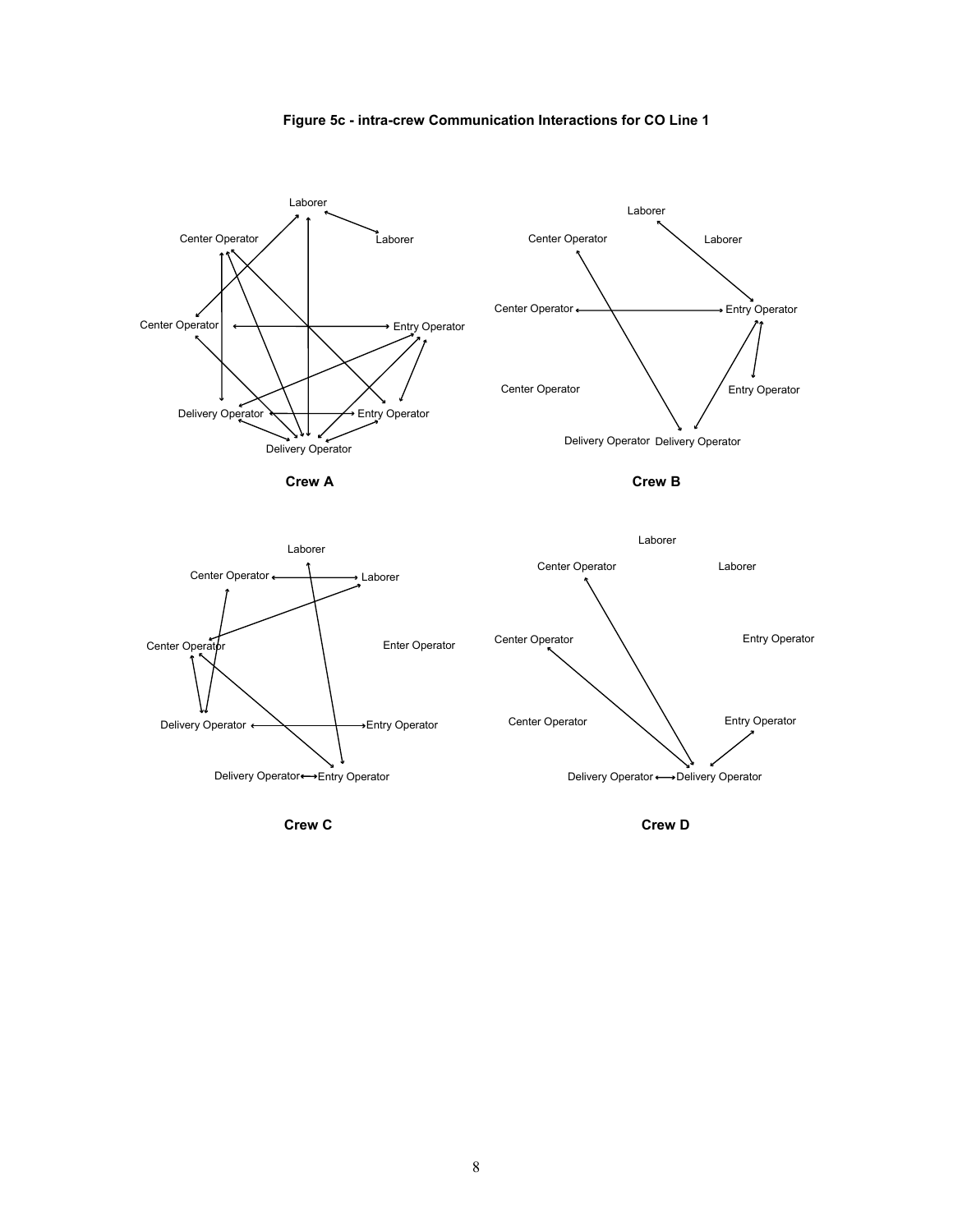

**Figure 5d - intra-crew Communication Interactions for CO Line 2**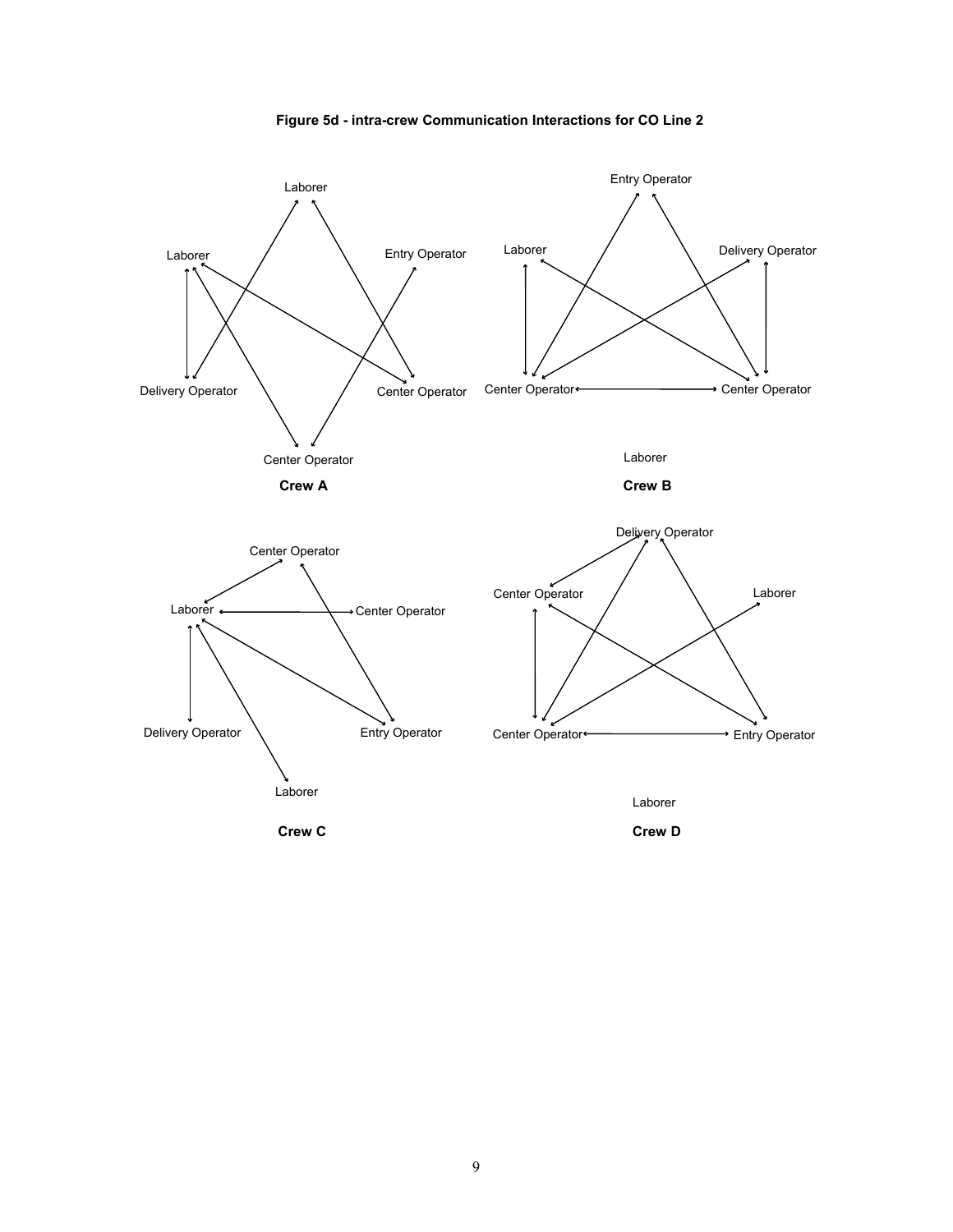

Intra-group communication

Level of Inter-group Communication

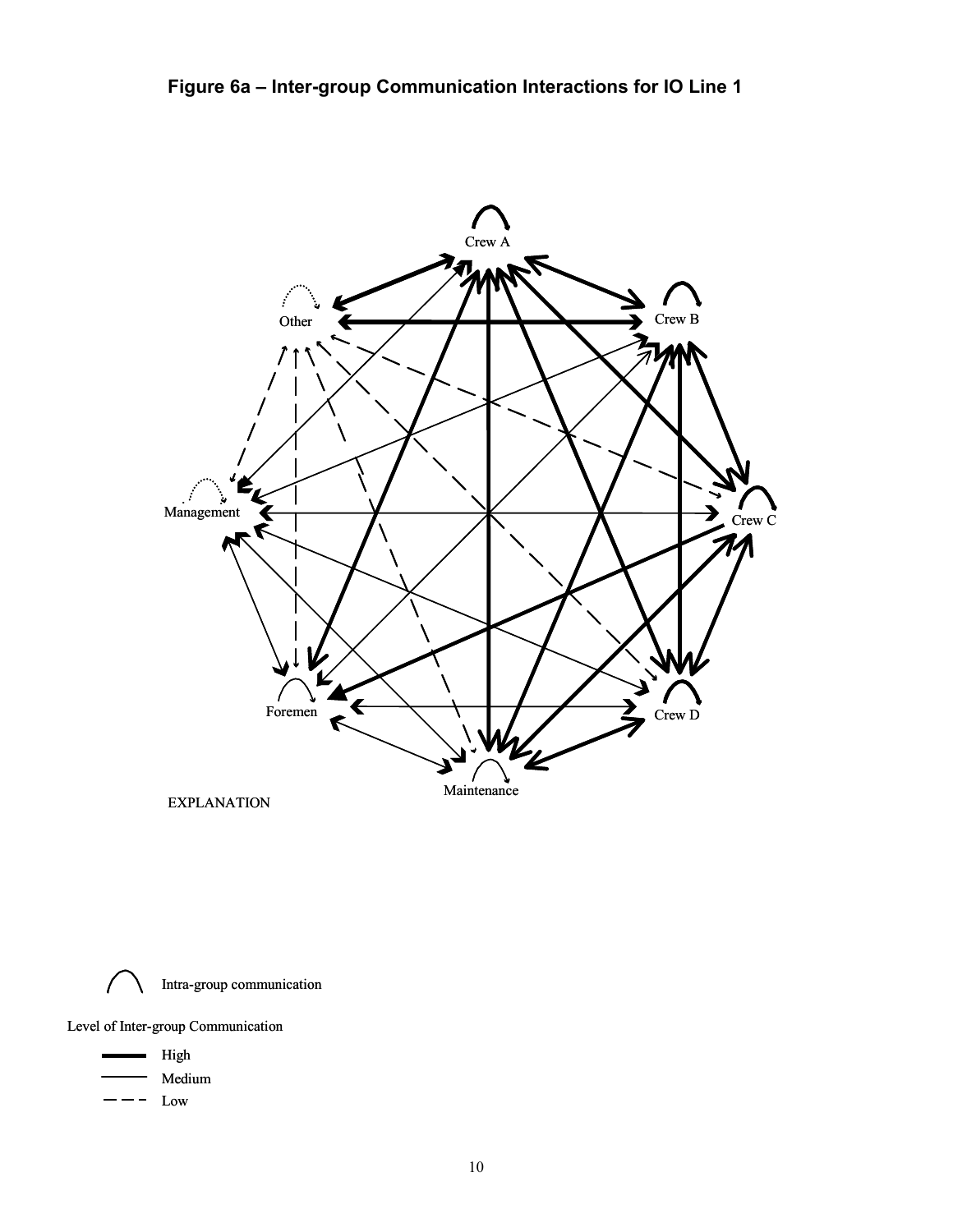

Low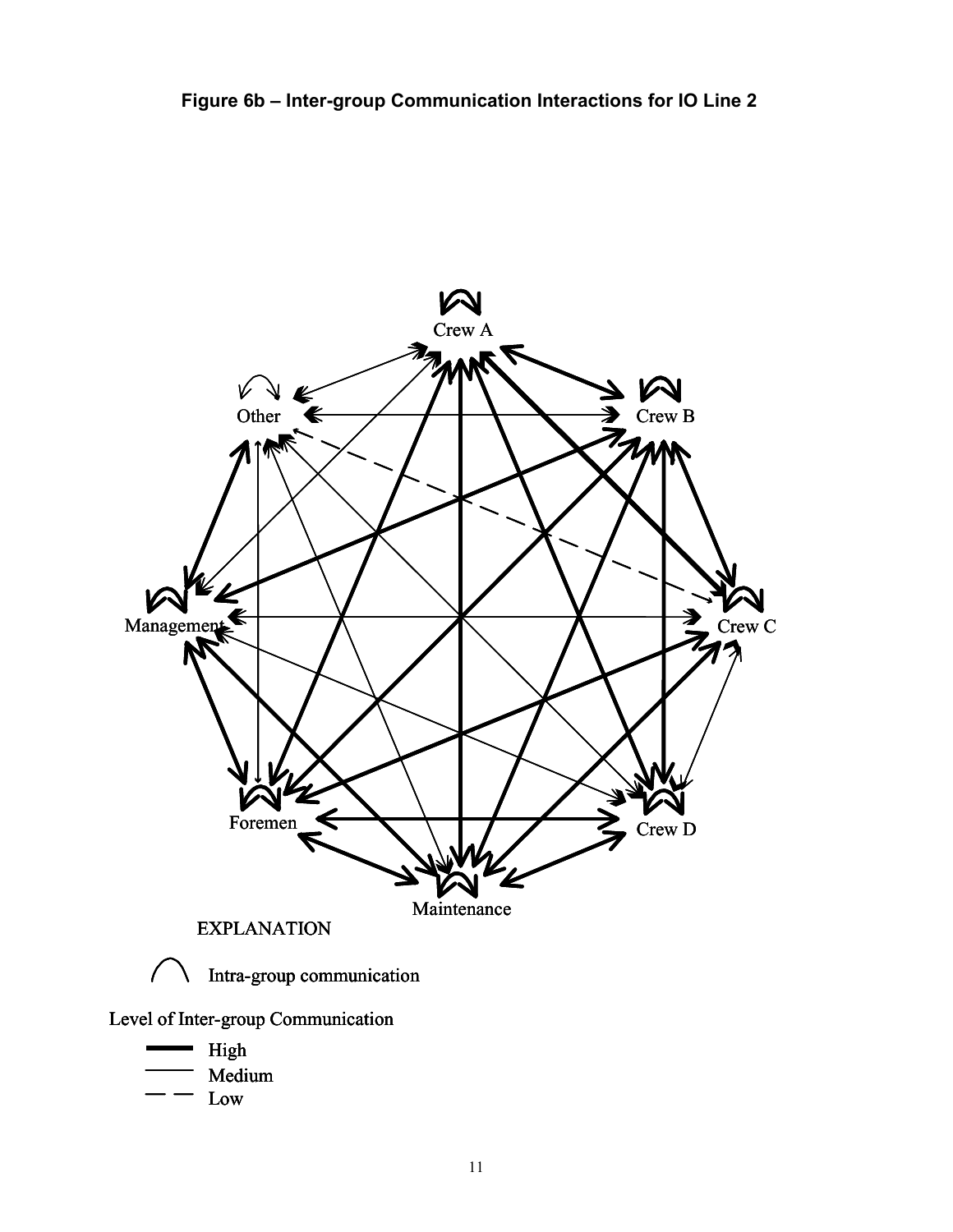

Figure 6c - Inter-group Communication Interactions for CO Line 1

EXPLANATION



Intra-group communication

Level of Inter-group Communication

High Medium

Low